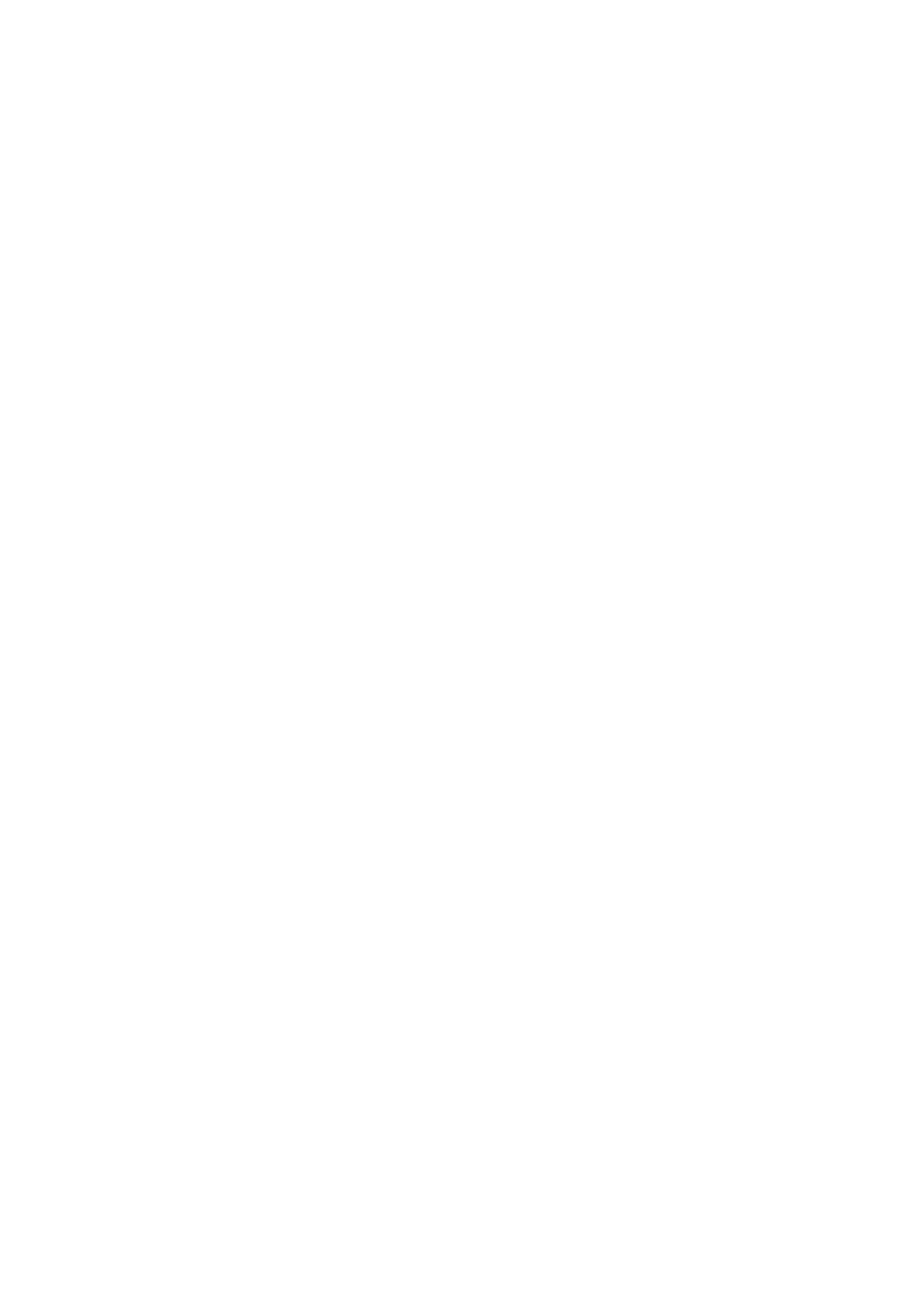# **Policy progress with REDD+ and the promise of performance-based payments**

A qualitative comparative analysis of 13 countries

Maria Brockhaus Kaisa Korhonen-Kurki Jenniver Sehring Monica Di Gregorio

With: Samuel Assembe-Mvondo Andrea Babon Melaku Bekele Maria Fernanda Gebara Dil Bahadur Kahtri Hermann Kambire Felicien Kengoum Demetrius Kweka

Mary Menton Moira Moeliono Naya Sharma Paudel Thuy Thu Pham Ida Aju Pradnja Resosudarmo Almeida Sitoe Sven Wunder Mathurin Zida

Center for International Forestry Research (CIFOR)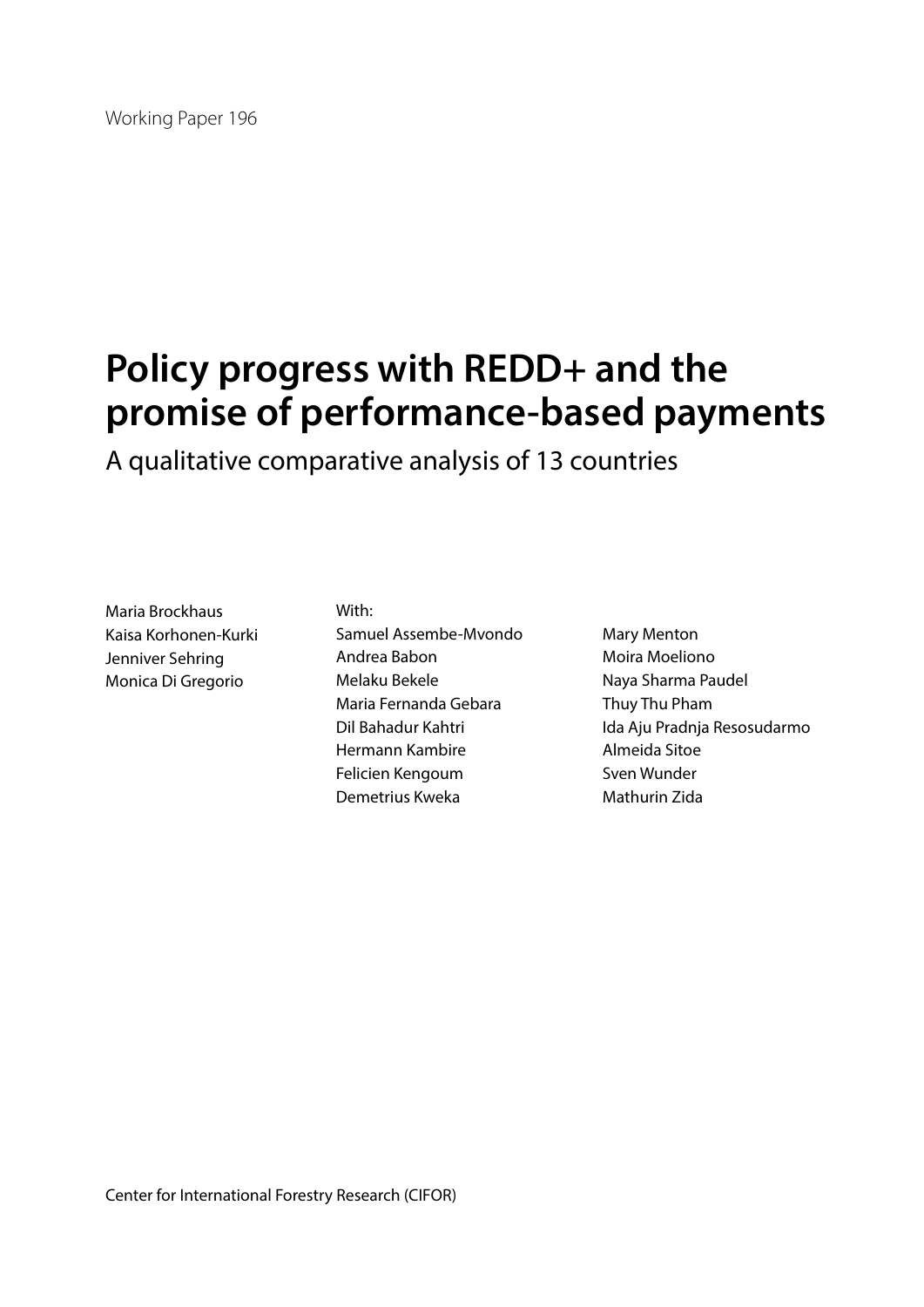Working Paper 196

© 2015 Center for International Forestry Research



Content in this publication is licensed under a Creative Commons Attribution 4.0 International (CC BY 4.0), http://creativecommons.org/licenses/by/4.0/

#### DOI: [10.17528/cifor/005778](http://dx.doi.org/10.17528/cifor/005778)

Brockhaus M, Korhonen-Kurki K, Sehring J, Di Gregorio M et al. 2015. *Policy progress with REDD+ and the promise of performance-based payments: A qualitative comparative analysis of 13 countries*. Working Paper 196. Bogor, Indonesia: CIFOR.

Photo by Aulia Erlangga/CIFOR Haze from the forest fires, Riau, Indonesia.

CIFOR Jl. CIFOR, Situ Gede Bogor Barat 16115 Indonesia

T +62 (251) 8622-622 F +62 (251) 8622-100 E cifor@cgiar.org

### **cifor.org**

We would like to thank all funding partners who supported this research through their contributions to the CGIAR Fund. For a full list of the 'CGIAR Fund' funding partners please see: http://www.cgiar.org/who-we-are/cgiar-fund/fund-donors-2/

Any views expressed in this publication are those of the authors. They do not necessarily represent the views of CIFOR, the editors, the authors' institutions, the financial sponsors or the reviewers.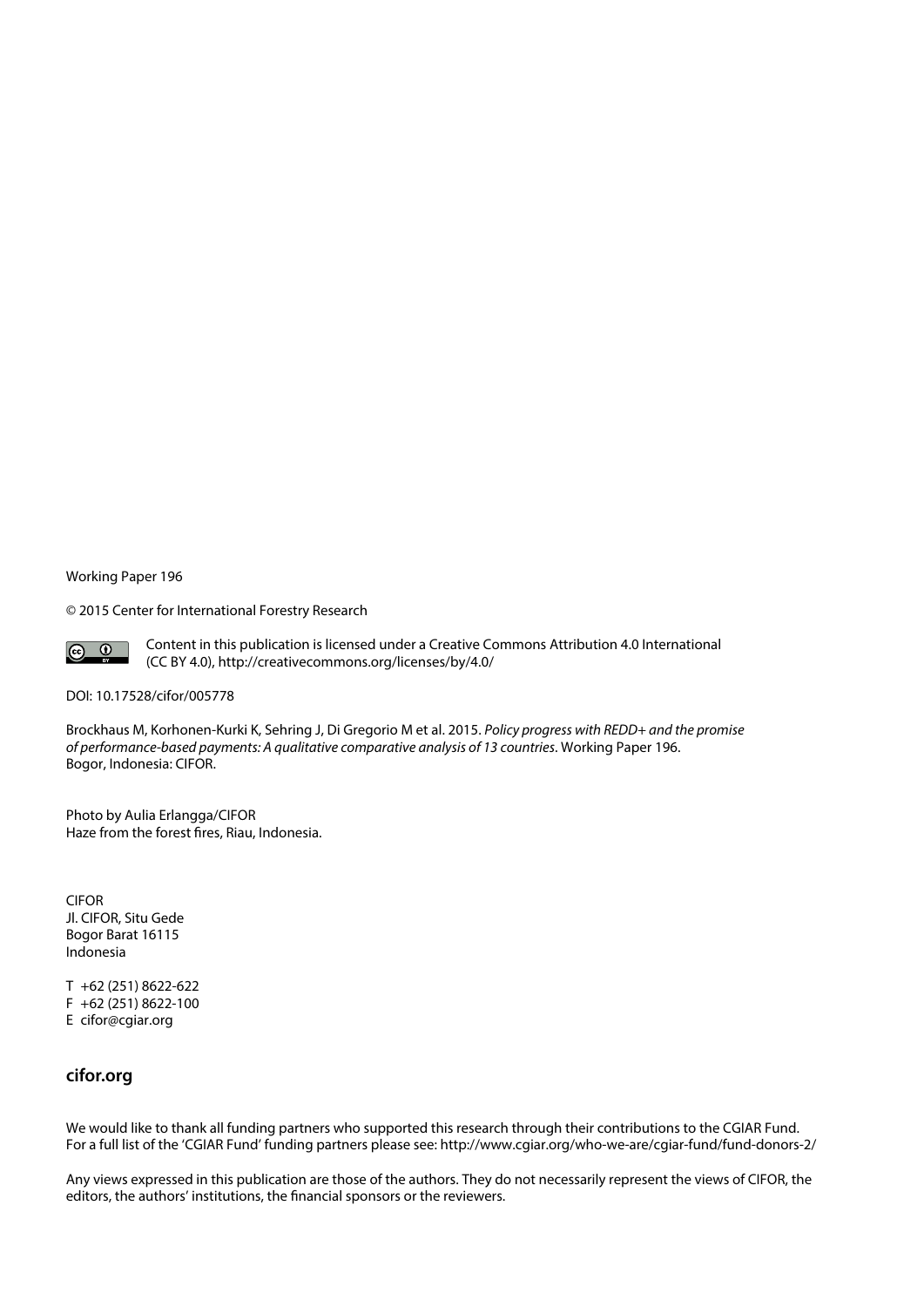# **Contents**

| Abbreviations                                                                                                                   | $\mathbf{v}$   |
|---------------------------------------------------------------------------------------------------------------------------------|----------------|
| <b>Authors</b>                                                                                                                  | vi             |
| Acknowledgements                                                                                                                | viii           |
| Executive summary                                                                                                               | ix             |
| 1 Introduction                                                                                                                  | $\mathbf{1}$   |
| 2 Countries selected for the analysis                                                                                           | 3              |
| 3 <sup>1</sup><br>Method: A brief introduction to a two-step qualitative comparative analysis                                   | 4              |
| 4 Enabling conditions for establishing REDD+<br>4.1 Outcome: Establishment of comprehensive policies targeting transformational | 6              |
| change in the REDD+ policy domain<br>4.2 Joint context                                                                          | 6<br>6         |
| 4.3 Institutional setting (remote conditions)                                                                                   | $\overline{7}$ |
| 4.4 Policy arena (proximate conditions)                                                                                         | $\overline{7}$ |
| 4.5 Evaluation of the factors                                                                                                   | $\, 8$         |
| 4.6 Current developments in enabling conditions for REDD+ in the countries studied                                              | 9              |
| 5 Results of the qualitative comparative analysis                                                                               | 14             |
| 5.1 Analysis of the institutional context (remote conditions)                                                                   | 14             |
| 5.2 Analysis of the policy arena (proximate conditions)                                                                         | 15             |
| 6 Toward transformational change in national REDD+ policy domains?                                                              |                |
| A brief discussion of methods and findings                                                                                      | 19             |
| 7 Conclusions                                                                                                                   | 21             |
| 8 References                                                                                                                    | 22             |
| Appendix: Definitions of all the factors                                                                                        | 25             |
| Operationalization of the outcome.<br>A1                                                                                        | 25             |
| A2<br>Operationalization of conditions for the institutional setting.                                                           | 26             |
| A3<br>Operationalization of conditions for the policy arena.                                                                    | 27             |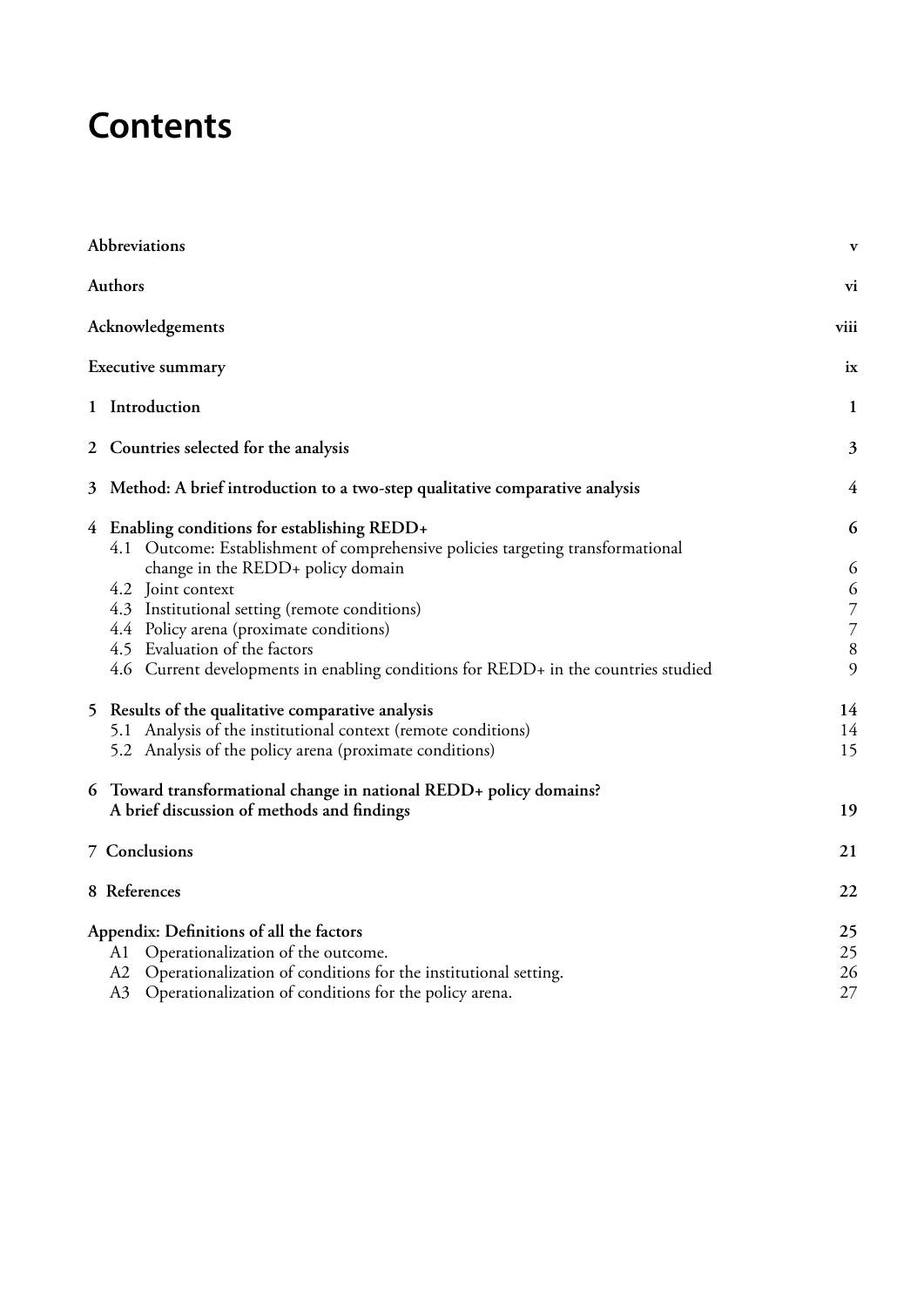# **List of figures, tables and boxes**

# **Figures**

|                | 1 Observed configuration of the three remote conditions.                                         | 15 |
|----------------|--------------------------------------------------------------------------------------------------|----|
|                | 2 Observed configuration for already initiated policy change and the three proximate conditions. | 17 |
| 3 <sup>1</sup> | Observed configuration for PRESS*eff and the three proximate conditions.                         | 18 |
|                | <b>Tables</b>                                                                                    |    |
| $1 \quad$      | Countries in the qualitative comparative analysis, 2014.                                         | 3  |
| 2              | Truth table for all the factors for 2012 and 2014.                                               | 8  |
| 3 <sup>1</sup> | Truth table for the institutional context in 2014 (remote conditions).                           | 14 |
| 4 <sup>1</sup> | Truth table for already initiated policy change and the proximate conditions.                    | 16 |
| 5 <sup>7</sup> | Truth table for PRES*eff and proximate conditions.                                               | 18 |
| <b>Box</b>     |                                                                                                  |    |
| $\mathbf{1}$   | Bolivia's alternative approach to reducing emissions from deforestation and forest degradation.  | 3  |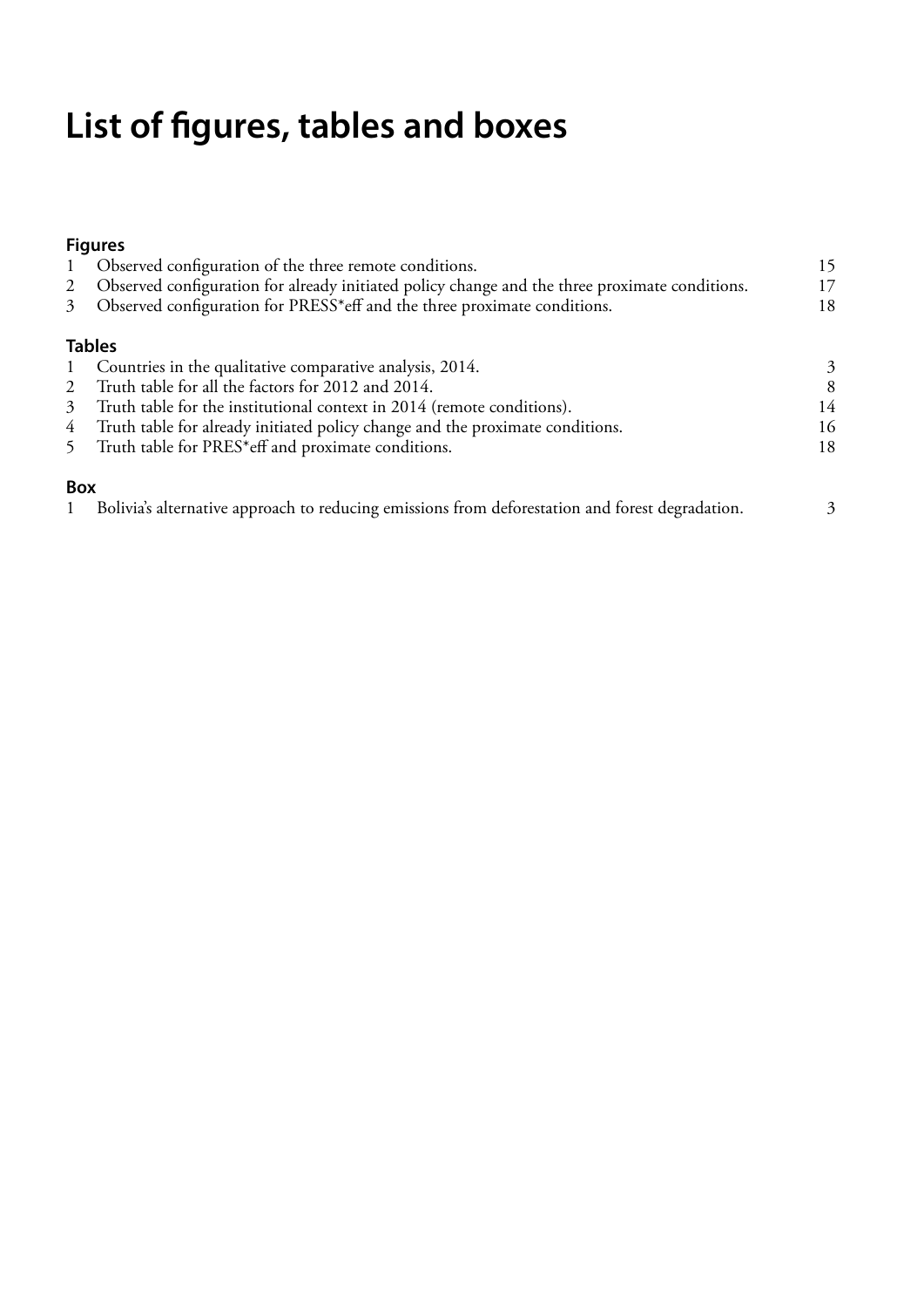# <span id="page-6-0"></span>**Abbreviations**

| <b>CIFOR</b>  | Center for International Forestry Research                                                                                  |
|---------------|-----------------------------------------------------------------------------------------------------------------------------|
| <b>CSO</b>    | civil society organization                                                                                                  |
| <b>DRC</b>    | Democratic Republic of the Congo                                                                                            |
| ER-PIN        | Emission Reduction Program Idea Note                                                                                        |
| FCPF          | Forest Carbon Partnership Facility                                                                                          |
| GCS           | REDD+ Global Comparative Study on REDD+                                                                                     |
| <b>INCL</b>   | inclusiveness of the policy process                                                                                         |
| LOI           | Letter of Intent                                                                                                            |
| <b>MRV</b>    | measurement, reporting and verification                                                                                     |
| <b>OWN</b>    | national ownership                                                                                                          |
| <b>PERFO</b>  | availability of payment-for-performance funds for REDD+ (PERFO)                                                             |
| <b>PNG</b>    | Papua New Guinea                                                                                                            |
| <b>PRES</b>   | pressure from shortage of forest resources                                                                                  |
| <b>QCA</b>    | qualitative comparative analysis                                                                                            |
| $R-PP$        | Readiness Preparation Proposal                                                                                              |
| REDD+         | reducing emissions from deforestation and forest degradation, and enhancing forest carbon<br>stocks in developing countries |
| <b>UNFCCC</b> | United Nations Framework Convention on Climate Change                                                                       |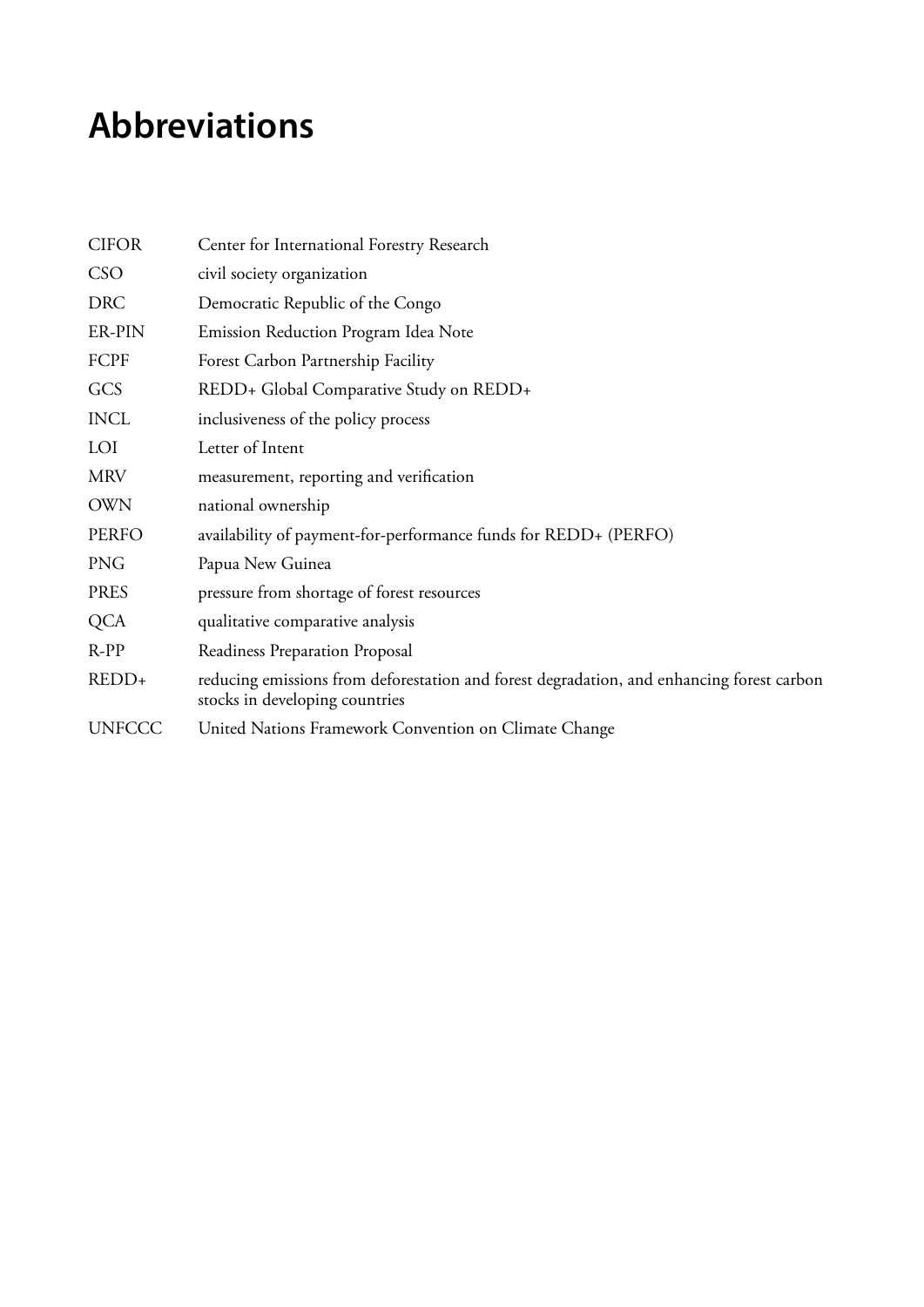# <span id="page-7-0"></span>**Authors**

**Maria Brockhaus** is a Senior Scientist with the CIFOR's Forests and Governance program. In her research, she focuses mainly on policy and institutional change, and policy and social network analysis. Since 2009 she has been leading the research on national REDD+ strategies and policies in CIFOR's global comparative study (GCS-REDD+).

**Kaisa Korhonen-Kurki** is a Senior Associate with CIFOR and worked formerly as a scientist for the GCS-REDD+ in the Forests and Governance Program. She works as a Research Coordinator for the Interdisciplinary Environmental Research Center at the University of Helsinki, Finland.

**Jenniver Sehring** is a consultant for CIFOR's Forests and Governance program. As a political scientist, she focuses on issues of governance and institutional change in natural resources management as well as on methods of comparative politics.

**Monica Di Gregorio** is a Lecturer in Environmental Politics and Governance at the Sustainability Research Institute at the University of Leeds, UK. She is an Associate of the Centre for Climate Change Economics and Policy (CCCEP) and of CIFOR. Her main research interests relate to environmental politics, policy and natural resource governance. Her recent research focuses on climate change policy, politics and forests.

**Samuel Assembe-Mvondo** is a former CIFOR Scientist, and currently an Independent Consultant. His main areas of research focus on forests and climate change policy, forest governance, local communities and indigenous issues.

**Andrea Babon** is an environmental policy specialist whose research focuses on forest governance in the Asia-Pacific region. She recently completed a PhD thesis on the socio-cultural and political dimensions of policies for Reducing Emissions from Deforestation and forest Degradation (REDD+) in Papua New Guinea. This research was part of CIFOR's GCS-REDD+.

**Melaku Bekele** is a scientist at the Wondo Genet College of Forestry, Ethiopia. He specializes in natural resource policy and institutions with a focus on land and forest tenure/governance issues. In the last eight years he has been engaged in a number of research studies and consultancy services in the area of policy and legal frameworks related to REDD+. He leads the team of experts for CIFOR's GCS study in Ethiopia.

**Maria Fernanda Gebara** is a consultant for CIFOR and a Research Associate at the London School of Economics and Political Science. In her research, she focuses on social and political dimensions of measures to reduce deforestation in the Brazilian Amazon.

**Dil Khatri** is researcher associated with Forest Action Nepal. His research has focused around climate change and local institutions, options of ecosystem governance and process and politics around climate change related projects. Dil is currently pursuing a PhD from the Swedish University of Agricultural Sciences, examining politics and process of climate change related projects in Nepal.

**Hermann Kambire** is a research consultant with CIFOR's forest governance and climate change work in Burkina Faso, West Africa.

**Félicien Kengoum** is researcher with CIFOR's Forests and Governance programme. His work targets media discourse analysis, policy networks analysis and the implications of institutional change for state governance in Congo Basin Countries. Since 2009, Felicien has been leading the REDD+ media discourse and policy network work in Cameroon within the GCS-REDD+ project.

**Demetrius Kweka** is an Independent Consultant with CIFOR's Forests and Livelihoods Program. His research has focused mainly on climate change mitigation and adaptation, payment for environmental services, socio-economic surveys of forest management and conservation. Since 2011, he has been the forest research supervisor and country representative for CIFOR's GCS-REDD+ work in Tanzania.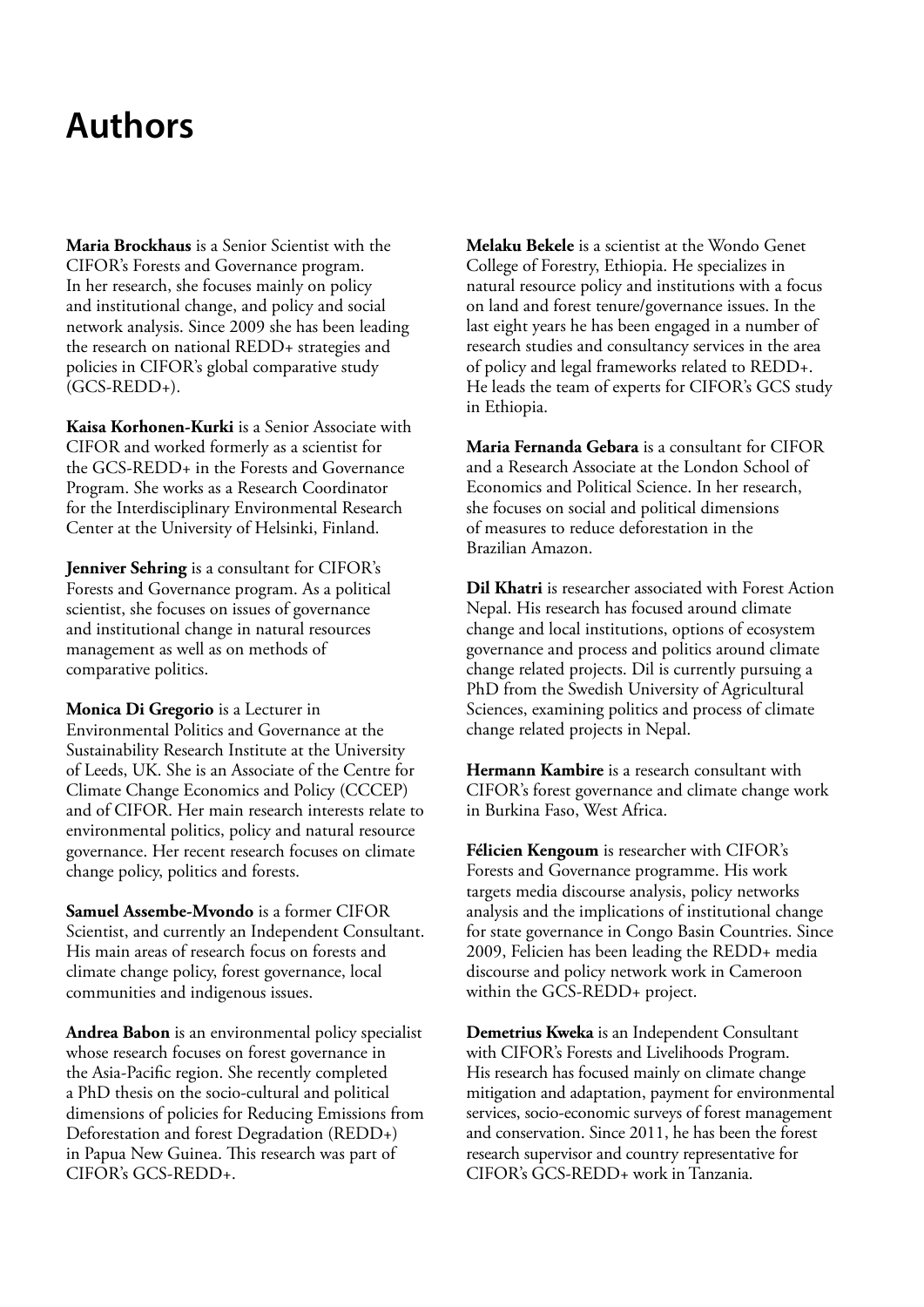**Mary Menton** is Director of policy & practice at SEED (Solutions & Evidence for Environment & Development). Previously based with CIFOR's office in Lima, she coordinated the GCS-REDD+ activities in Peru from 2010-2012 and continues to work with the project as a collaborator.

**Moira Moeliono** is a Senior Associate with CIFOR. Her early work at CIFOR focused on issues of governance as social forestry and decentralization, with special attention to adaptive collaborative management, social and community based forestry and rights based issues. Since 2011, she was also involved in research on REDD+ related policy processes.

**Naya Sharma Paudel** is a researcher at ForestAction Nepal and has over two decades of research and development experiences on environmental governance, policy process and civic movements. His research and publications are focused on forest policy and governance, participatory resources management, nature conservation and livelihoods. In recent years he is increasingly involved in studying political economy of climate change, REDD+ and forest governance.

**Pham Thu Thuy** is a social scientist at CIFOR and has been working in the fields of PES, REDD+, climate change and poverty reduction for over 8 years in developing countries such as Vietnam. At CIFOR her research has focused on political and institutional analysis of PES and REDD+ and the potential of these schemes to be pro-poor.

**Daju Resosudarmo** is a Senior Scientist with CIFOR, Indonesia. She coordinates the Indonesian component of the Global Comparative Study on REDD+, in particular research on REDD+ subnational initiatives. Her areas of research interest include natural resource governance, decentralization, political economy of natural resources and development, and climate change.

**Almeida Sitoe** is Associate Professor of Tropical Forests Silviculture and Ecology at the Eduardo Mondlane University, Mozambique. His teaching and research activities are focused on forest dynamics including human-forest interactions in the dry forests of Southern Africa. Since 2009 he has been part of the Mozambique National REDD+ working team that is designing and testing the policy and practice on reducing emissions from deforestation and forest degradation.

**Sven Wunder** is a Principal Scientist (Economist) with CIFOR's Forests and Livelihoods program. His research focuses mainly on forest and human well-being, payments for environmental services, and REDD+ policies.

**Mathurin Zida** is an environmental scientist and Scientist with CIFOR's Livelihoods program. He is the regional coordinator of CIFOR's office in Burkina Faso, West Africa.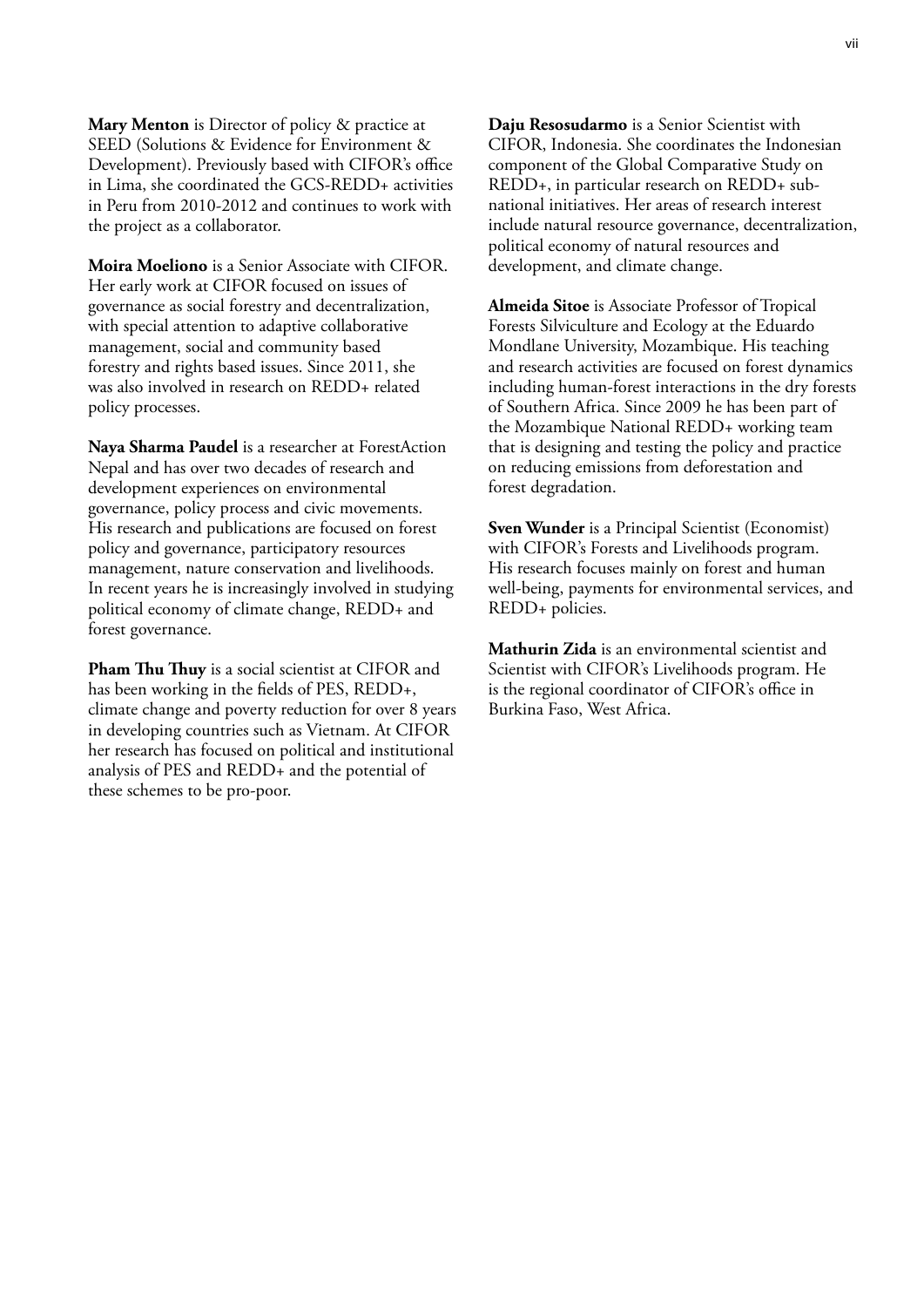# <span id="page-9-0"></span>**Acknowledgements**

This work is part of the policy component of the Center for International Forestry Research (CIFOR) Global Comparative Study on REDD+ (GCS REDD+), and was conducted in collaboration with the Center for Global Development (CGD) and their initiative on tropical forests and climate change. The authors of this paper are grateful for the research efforts, expertise and inputs of the many other partners and individuals involved in the collection of the data on which we have drawn, in particular in the countries that are part of the analysis. The assessment for the case of Guyana was facilitated by the Iwokrama International Centre and is based on inputs from a range of national-level stakeholders provided during a workshop on 30 April 2014, held at the Guyana Forestry Commission (GFC). Participants included representatives from the President's Office of Climate Change, the Ministry of Geology and Mining, the National Toshaos Council

and WWF. We are very thankful to Frances Seymour and Jonah Busch for their analytical guidance and contributions throughout the research and writing, and their support in managing the review process of this paper. We would like to thank five anonymous reviewers for their excellent inputs and insightful comments that helped us to improve earlier versions of this paper. Special thanks go to Christine Wairata, Bimo Dwisatrio and CIFOR's publication team for their support in editing and layout. Funding was provided by the Norwegian Agency for Development Cooperation; the Australian Agency for International Development; the European Union; the International Climate Initiative (IKI) of the German Federal Ministry for the Environment, Nature Conservation, Building and Nuclear Safety (BMUB); the United Kingdom Department for International Development; and the CGIAR Research Program on Forests, Trees and Agroforestry.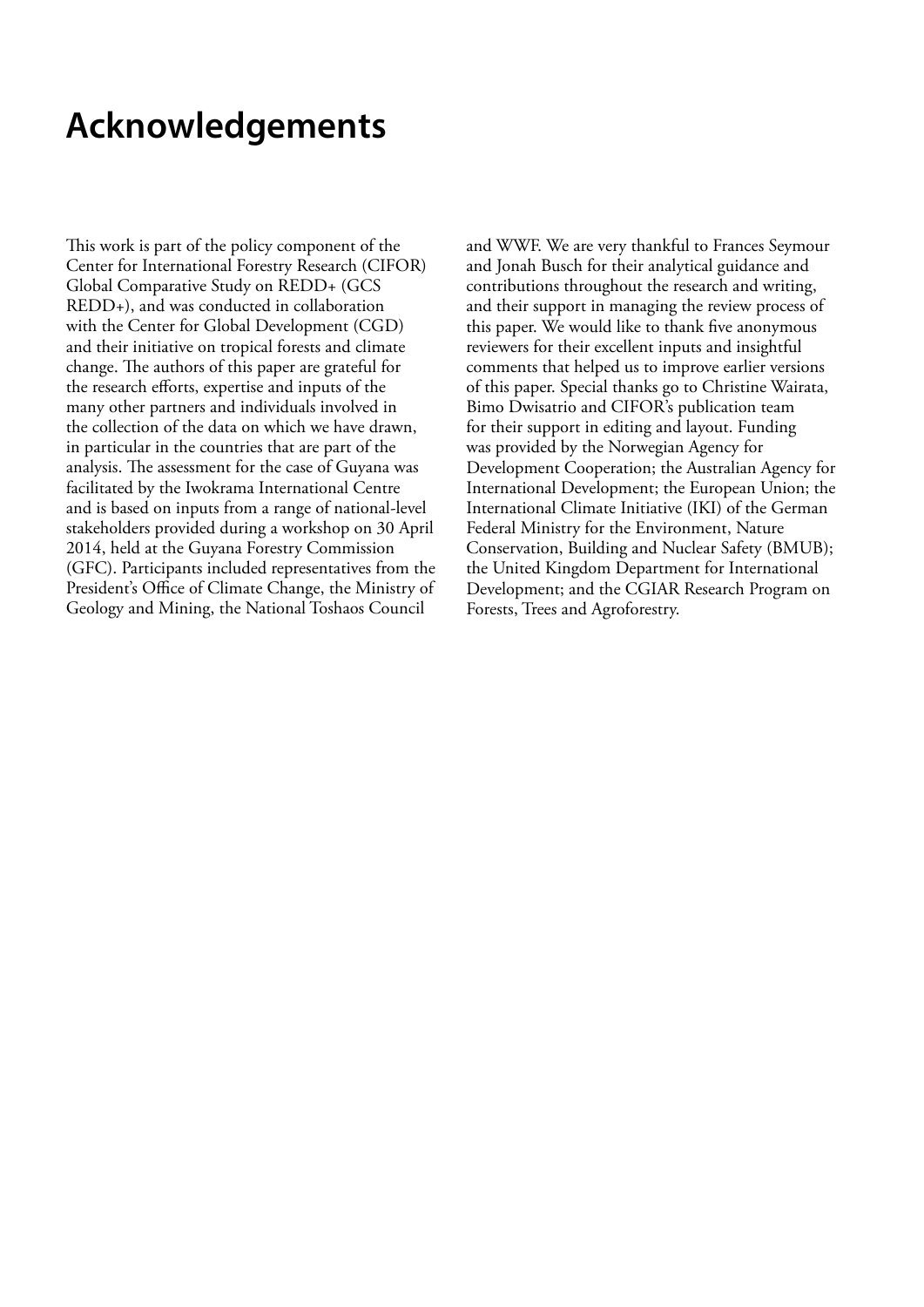# <span id="page-10-0"></span>**Executive summary**

Reducing emissions from deforestation and forest degradation, and enhancing forest carbon stocks in developing countries (REDD+) has emerged as a promising climate change mitigation mechanism in tropical forest countries. A number of countries are now at different phases in the process of realizing REDD+, from policy design and technical readiness activities to actual implementation of policies and measures, with an anticipated following phase in which results-based payments occur. Indicators and criteria to measure progress with REDD+ policy making are required to identify which factors enable or hinder countries' performance in delivering necessary policy change. This paper examines the national political context in a number of REDD+ countries in order to identify the enabling conditions for achieving progress with the implementation of countries' REDD+ policies and measures.

The analysis presented here is the result of a longitudinal study on REDD+ performance, and is part of the policy component of the Center for International Forestry Research (CIFOR) Global Comparative Study on REDD+ (GCS REDD+), in collaboration with the Centre for Global Development (CGD) and their work on tropical forests and climate change. The objective of the analysis is to explain which factors contributed to the advanced establishment of comprehensive policies

targeting transformational change in the REDD+ policy domain in some countries. We consider such transformational change a necessary step toward the full implementation of phase 3 of REDD+, the achievement of results-based payments for delivered emission reductions and co-benefits. The paper builds on a previously published qualitative comparative analysis of various countries' progress with REDD+, conducted in 12 REDD+ countries in 2012 (Sehring et al. 2013; Korhonen-Kurki et al. 2014). A followup survey in 2014 was considered timely because the REDD+ policy arena, at international and country levels, is highly dynamic and undergoes constant evolution, which affects progress with REDD+ policy making and implementation. In this paper, we examine whether the 'promise' of performance-based funds has played a role in enabling the establishment of REDD+.

The results show a set of enabling conditions and characteristics of the policy process under which REDD+ policies can be established. Two key findings of our analysis, the importance of already initiated policy change and the relevance of available performance-based funding in combination with strong national ownership of the REDD+ process, may help guide other countries seeking to formulate REDD+ policies that are likely to deliver efficient, effective and equitable outcomes.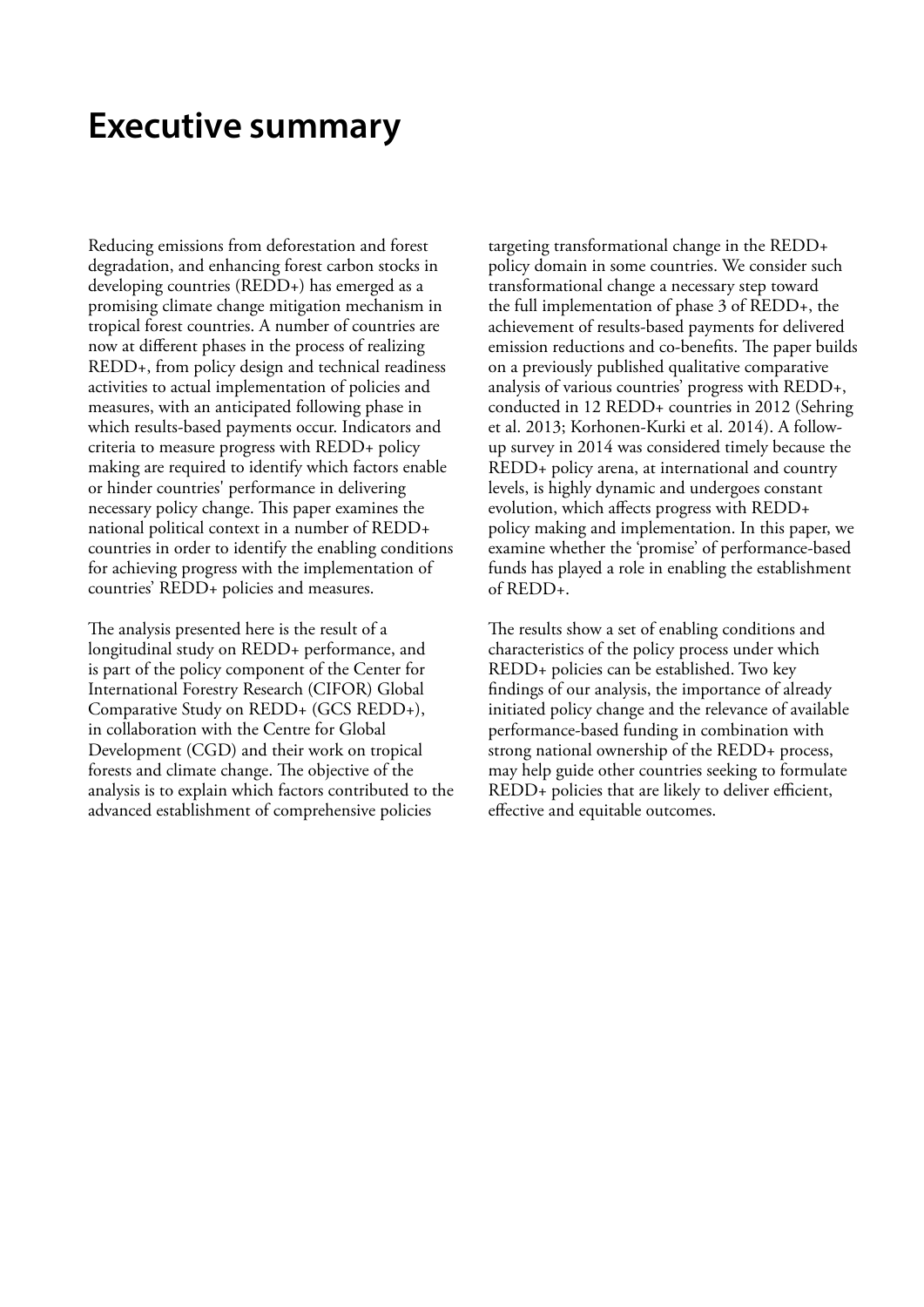# <span id="page-11-0"></span>**1 Introduction**

Reducing emissions from deforestation and forest degradation, and enhancing forest carbon stocks in developing countries (REDD+) has emerged as a promising climate change mitigation mechanism in tropical forest countries, supported by global initiatives such as the UN-REDD Programme and the World Bank-led Forest Carbon Partnership Facility (FCPF) or through bilateral agreements. A number of countries are now at different phases in the process of realizing REDD+, from policy design and technical readiness activities to actual implementation of policies and measures, with an anticipated following phase in which results-based payments occur (Meridian Institute 2009). Overall progress has been much slower than expected (Angelsen 2013). National policy outcomes in terms of actual emission reductions or achieved co-benefits are, for the most part, not yet observable nor measured at a large scale. Consequently, to date, REDD+ achievements are limited (Sills et al. 2014) to progress in improved technical capacity (Romijn et al. 2012) and the development of policies and measures (Wertz-Kanounnikoff and McNeill 2012). In search of explanations for this overall slow but differing progress, the timing for when REDD+ countries joined multilateral and bilateral agreements obviously matters. In addition, one argument often put forward by national and international REDD+ actors is the lack of a global climate change agreement with binding targets, leading to uncertainty over REDD+ financing (Streck and Parker 2012). However, slow progress is also linked to specific, policy-relevant conditions within REDD+ countries, which can either enable or hinder policy progress with REDD+ (Korhonen-Kurki et al. 2014).

This paper will examine the national political context in a number of REDD+ countries in order to identify the enabling conditions for the establishment of REDD+. The analysis here builds on a previous qualitative comparative analysis (QCA) of various countries' progress with REDD+, conducted in 12 countries in 2012 (Sehring et al. 2013; Korhonen-Kurki et al. 2014). A follow-up survey in 2014 was considered timely because the REDD+ policy arena, at international and country levels, is highly dynamic and undergoes constant evolution (Angelsen and McNeill 2012), which affects progress with REDD+

policy making and implementation. In addition, due to current debates around finance uncertainty and the emphasis given to results-based finance and the performance element in REDD+, a new factor was introduced to the analysis: the promise of and commitment to performance-based funding for REDD+. Early on, terms such as measured results and the concept of 'payments for performance' featured prominently in the REDD+ terminology. They are also referred to as 'output-based aid' and 'result-based aid' in the world of development assistance (Angelsen 2013). The key element of this concept is "a contract between both partners that defines incentives to produce measurable results" (Klingebiel 2012). In this paper, we also examine whether the 'promise' of such funds has played a role in enabling the establishment of REDD+.

The REDD+ mechanism has not progressed toward implementation as quickly as anticipated. However, major national-level policy formulation is underway and policy outputs can be seen in the establishment of new institutions, procedures and capacity building; while in other areas, policy formulation, operationalization of policies and implementation have been limited (Brockhaus and Di Gregorio 2014). Thus, an analysis such as the QCA presented here does not yet focus on measured carbon and non-carbon policy outcomes that have resulted from a full-fledged REDD+ implementation. Nevertheless, several states have already established comprehensive policies targeting transformational change<sup>1</sup> in the REDD+ policy domain that are likely to lead to an effective, efficient and equitable REDD+ implementation in the long term. The current analysis seeks to explain and identify enabling conditions for the establishment of such policies.

Decision-making processes do not emerge in a vacuum, but are shaped by both existing institutions and the agency (or lack of such) of actors relevant

<sup>1</sup> 'Transformational change' is understood here as a shift "in discourse, attitudes, power relations, and deliberate policy and protest action that leads policy formulation and implementation away from business as usual policy approaches that directly or indirectly support deforestation and forest degradation" (Brockhaus and Angelsen 2012).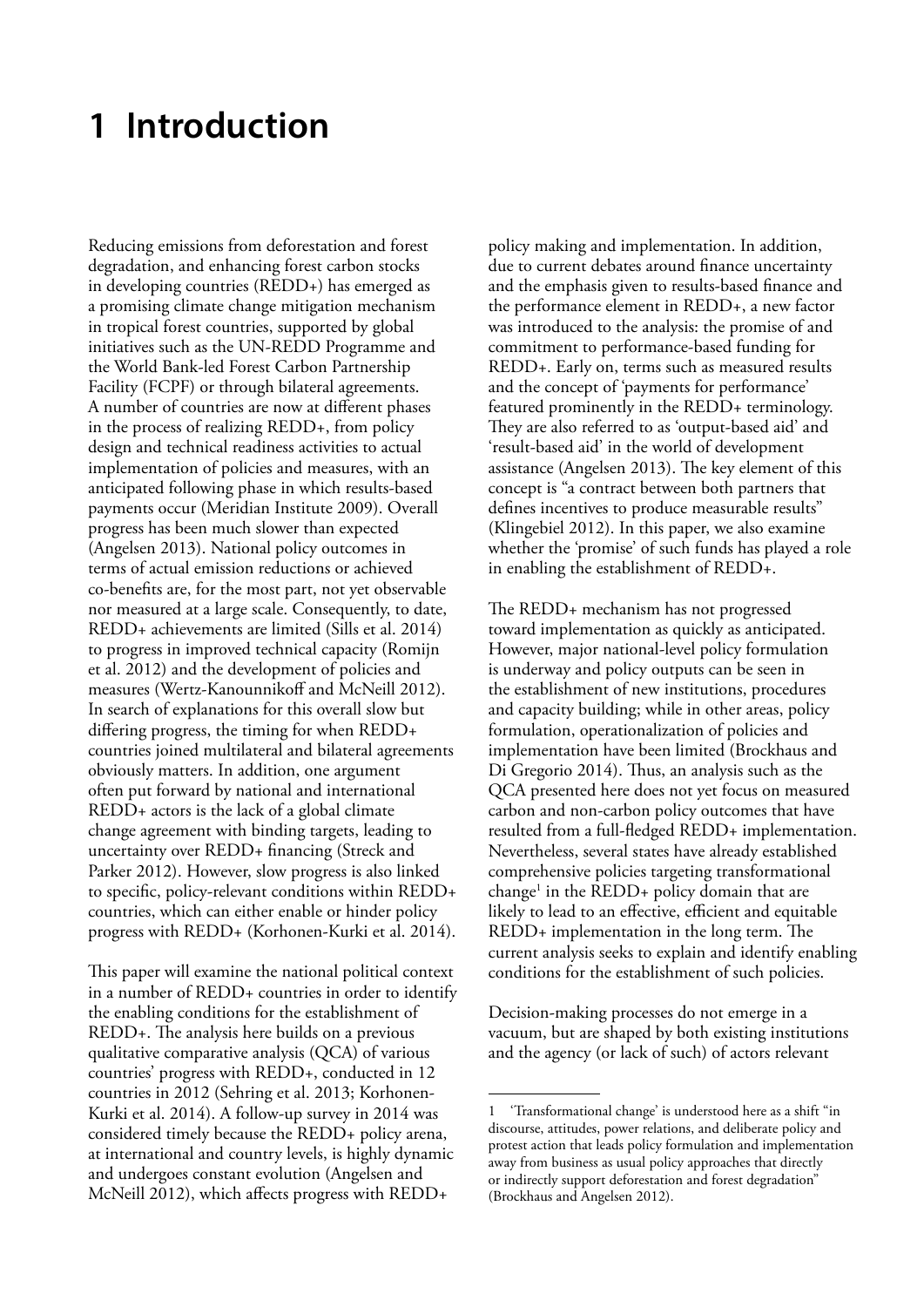to the particular policy arena (see also Corbera and Schroeder 2011; Brockhaus et al. 2014). Hence, the analysis presented here considers as possible enabling factors those related to the institutional setting (such as existing forest legislation and features of forest governance, patterns of forest exploitation, etc.), as well as actor-related processes in the REDD+ policy arena (coalition building, participation and inclusion). As defined in Korhonen-Kurki et al. (2014), 'institutional setting' refers to "the formal and informal regulations, rules and norms that are established over time and that are not easily changed or transformed" (see also North 1990; Ostrom 1990; Scharpf 2000; Baumgartner et al. 2011). The other key concept, 'the policy arena', is viewed as being framed by institutions but shaped by the actions of the actors, whether individuals, communities, organizations or networks, and characterized by more or less hierarchical or inclusive processes, involving a range of powerful actors, which can foster or prevent

certain policies and influence policy formulation (Scharpf 1997; Corbera and Schroeder 2011; Arts 2012).

Section 2 provides a short rationale for the selection of the 13 REDD+ countries that are part of the QCA, and section 3 presents the methodology applied for data gathering and analysis. Section 4 presents the assessment of the enabling conditions identified. It is organized in six subsections: first, the outcome and the joint country context is introduced, followed by an explanation of the remote (institutional setting) and proximate (policy arena) conditions. The remaining two subsections show the current assessments of these conditions by the country experts, and highlight changes in the specific countries between these and the 2012 assessments. Section 5 shows the results of the 2014 QCA and discusses the findings in section 6. The paper ends with a brief conclusion.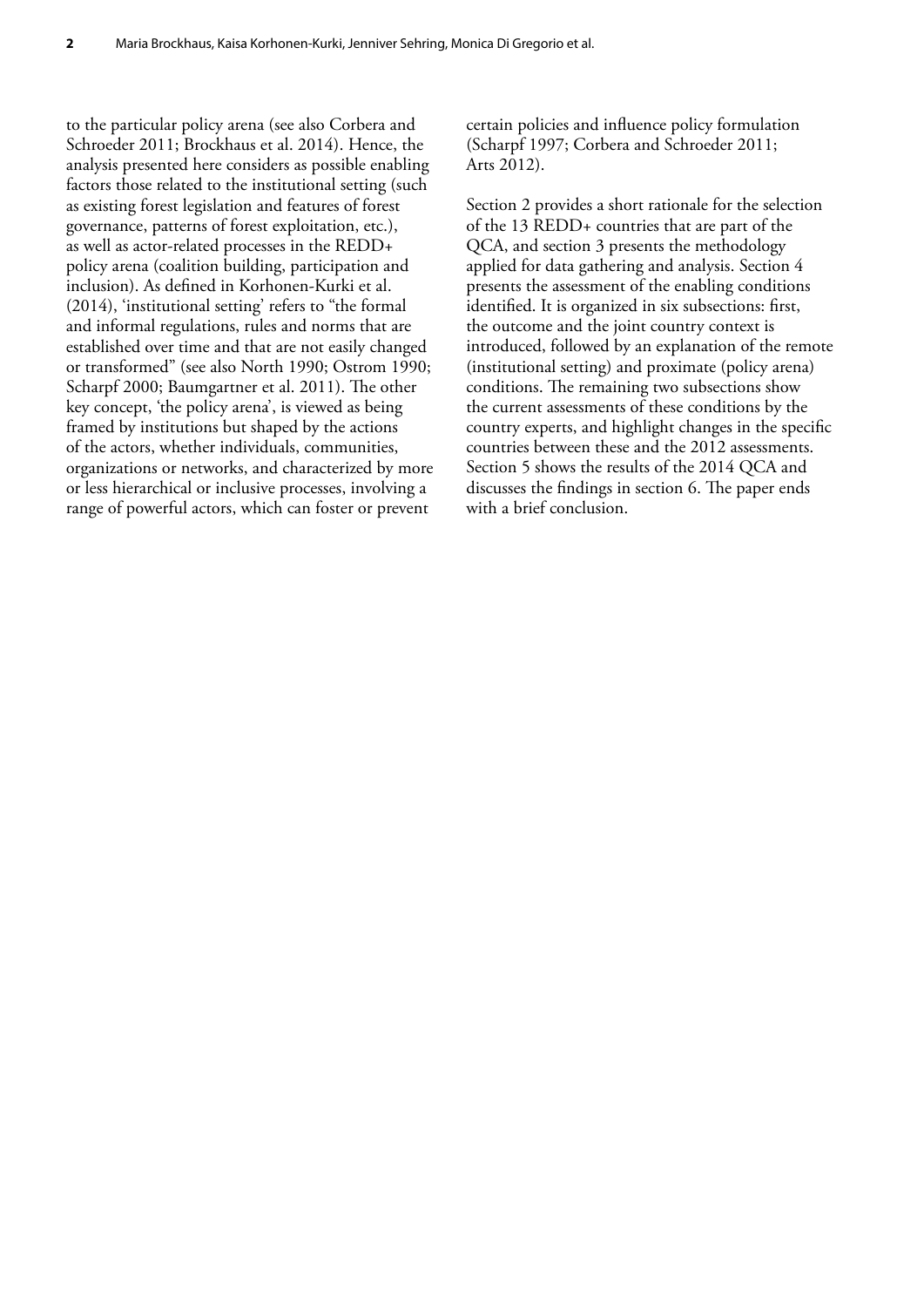# <span id="page-13-0"></span>**2 Countries selected for the analysis**

The analysis forms part of the Global Comparative Study on REDD+ (GCS REDD+), led by the Centre for International Forestry Research (CIFOR), that is currently underway in 14 countries in South America, sub-Saharan Africa and the Asia-Pacific region (see Table 1), and builds on a QCA conducted in 2011–2012. Compared with the previous analysis, two countries were added: Ethiopia and Guyana. Ethiopia became part of the GCS REDD+ in 2013 and strengthens the valuable experience on REDD+ from the African continent. Guyana is not one of CIFOR's core countries in the REDD+ study, but provides an interesting case, as it is among the countries receiving performance-based funding for REDD+. Another change to the previous analysis is that we have removed the case study of Bolivia from the comparison. Bolivia has engaged in the establishment of policies for reducing emissions from forests, but has created its own approach outside the

formal United Nations Framework Convention on Climate Change (UNFCCC) REDD+ process (see more on Bolivia in the box below). As a result, our analysis focuses on the remaining 13 countries, of which seven are in sub-Saharan Africa, three in South America and four in the Asia-Pacific region (Table 1).

### **Table 1. Countries in the qualitative comparative analysis, 2014.**

| Africa       | South America Asia-Pacific |                  |
|--------------|----------------------------|------------------|
| Burkina Faso | Brazil                     | Indonesia        |
| Cameroon     | Guyana                     | Nepal            |
| Democratic   | Peru                       | Papua New Guinea |
| Republic of  |                            | Vietnam          |
| the Congo    |                            |                  |
| Ethiopia     |                            |                  |
| Mozambique   |                            |                  |
| Tanzania     |                            |                  |
|              |                            |                  |

### **Box 1. Bolivia's alternative approach to reducing emissions from deforestation and forest degradation.**

In the mid-2000s, major political changes in Bolivia led to a questioning of existing public policies. This criticism included a strong emphasis on upholding alternative views such as the idea of 'living in harmony and balance with Mother Earth'. However, despite changes in the discourse on the vision of forest management, no substantial changes in land and forest policy and legislation were made.

The Bolivian government was a staunch supporter of the proposal for reducing emissions from deforestation and forest degradation, and enhancing forest carbon stocks in developing countries (REDD+) – even before political changes had been considered. However, this position changed when Evo Morales took office in 2006. His government assumed a position against the marketization of nature and for climate justice in 2010. Bolivia eventually adopted a more proactive position that emphasized the importance of mechanisms that are not market based. In this context, the Bolivian government has developed the so-called Joint Mitigation and Adaptation Mechanism for the Integrated and Sustainable Management of Forests and Mother Earth. The proposal was formally adopted as public policy in the Law of Mother Earth, approved in 2012, and its regulatory decree of 2013.

Source: Mueller et al. (2014).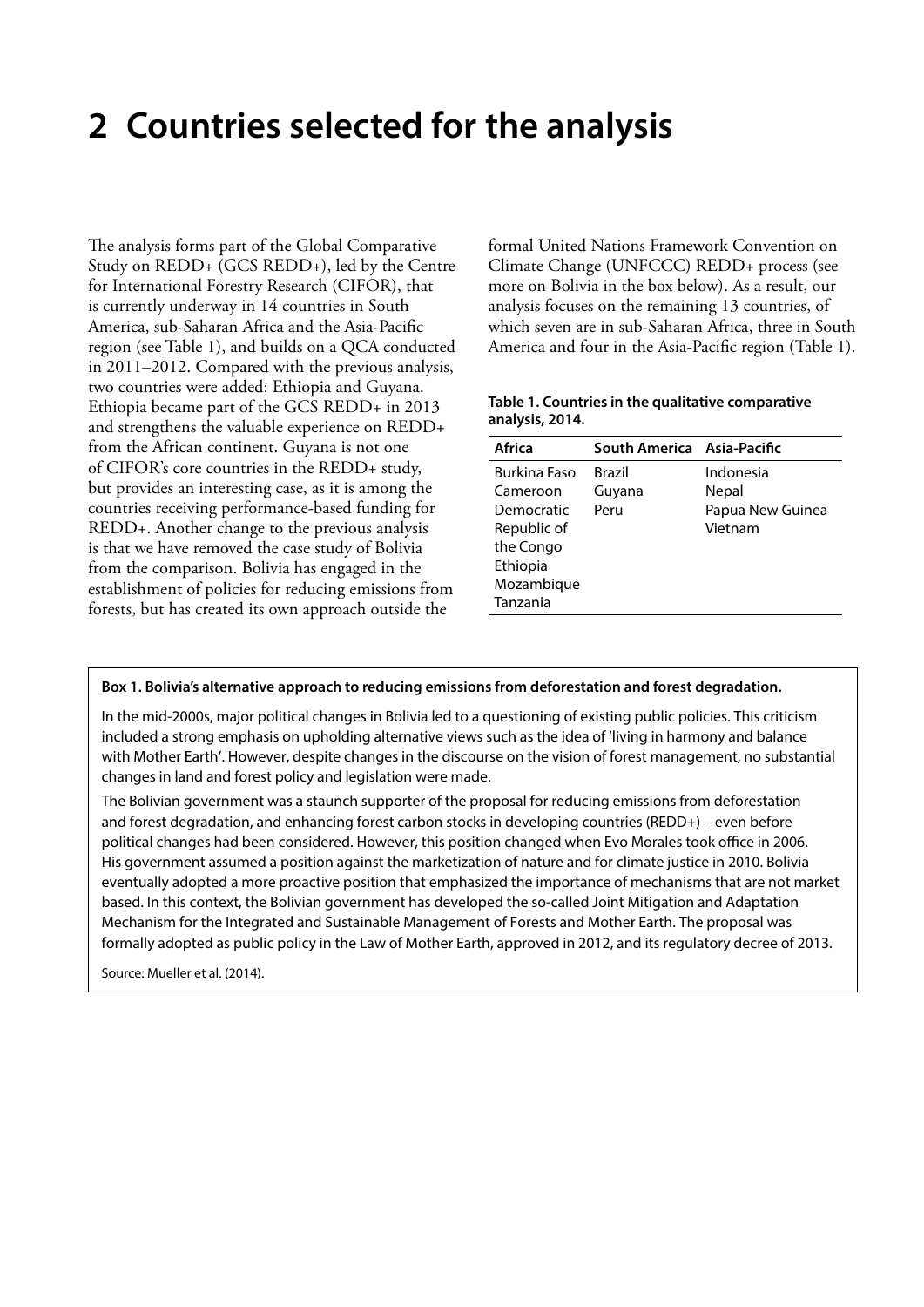# <span id="page-14-0"></span>**3 Method: A brief introduction to a two-step qualitative comparative analysis**

This study applies a QCA, a method that enables systematic comparison of an intermediate number of case studies – usually applied to compare 5–100 cases. QCA can be a useful method to produce parsimonious and stringent research results from a multitude of in-depth case studies developed by numerous researchers. QCA can be used as a structuring tool that allows researchers to share understanding and produce coherent data, as well as a tool for understanding and explaining the presence or absence of a particular policy phenomenon (in our case, REDD+ policy progress) and the factors explaining this. Inferences from such an analysis are useful for generating policy recommendations in particular. For the purpose of this paper, we discuss only the main aspects that characterize QCA (see Sehring et al. (2013) for a detailed presentation of the method and its rationale).

In QCA, each case is understood as a specific combination (called a 'configuration') of factors, known as 'conditions'. QCA is based on the concept of multiple conjunctural causation, meaning that (i) most often not one condition alone but a combination of conditions will lead to the outcome; (ii) different combinations of conditions can produce the same outcome (equifinality); and (iii) one condition can have different impacts on the outcome, depending on its combination with other factors and the context (Rihoux 2007).

The values of the causal conditions and outcomes are summarized in a data matrix, called a 'truth table'. In crisp-set QCA (csQCA), used here, all conditions are assessed as either absent (0) or present (1) for the specific case. In presenting the results, the truth table shows all theoretically possible combinations and their occurrence in the cases. In a configuration, the use of capital letters denotes the presence of a condition, and small letters indicate its absence. The threshold between absence and presence has to be defined theoretically and assessed based on case knowledge (see the appendix for the definitions, indicators and thresholds of the factors used in this study). The configuration formula is obtained through the application of Boolean algebra, in which '+' means 'or' and '\*' means 'and'. For example, ABc (A\*B\*c) denotes the presence of both A and B and

the absence of C. Note that absence is not assessed as irrelevant but is measured and included in the analysis. For example, for our defined outcome – progress with REDD+, such an analysis allows us to identify whether and which particular set of conditions show a similar pattern in terms of presence and absence of specific conditions, for each successful case country.

However, by introducing a two-step analysis, it is possible to further divide the conditions, for example, to differentiate between institutional context and policy-specific conditions. The current analysis builds on the two-step fuzzy-set QCA (fsQCA) developed by Schneider and Wagemann (2006), but applies it as csQCA, that is, with only binary coding  $(0 = absence, 1 = presence).$  Schneider and Wagemann (2006) differentiate between remote and proximate conditions, which are analyzed in two separate steps. In this analysis, remote conditions are those of the institutional setting and proximate conditions are those of the REDD+ policy arena. In the first step of a two-step QCA, only the remote conditions are analyzed in order to identify 'outcome-enabling conditions'. One or several configurations can emerge. In the second step, each of these configurations is analyzed in conjunction with the proximate factors. Thus, several analyses take place in parallel, but only with those cases that exhibit the relevant context, i.e. outcome enabling. The approach thus allows for inferences about which factors, or sets of factors, play a role if certain contextual conditions are given.

In line with the theoretical considerations presented in our previous study (Korhonen-Kurki et al. 2014), we defined six conditions for the two-step QCA, three for the institutional setting (remote conditions) and three for the policy arena (proximate conditions). The process of identifying and defining the relevant conditions for the analysis together with the country experts allowed us to capture the core comparable factors used in case-specific research studies carried out by more than 60 country experts since 2010 in the context of the overall GCS REDD+ project.

To identify the conditions, a preliminary list of potentially important factors was compiled during a workshop with research country teams in 2011.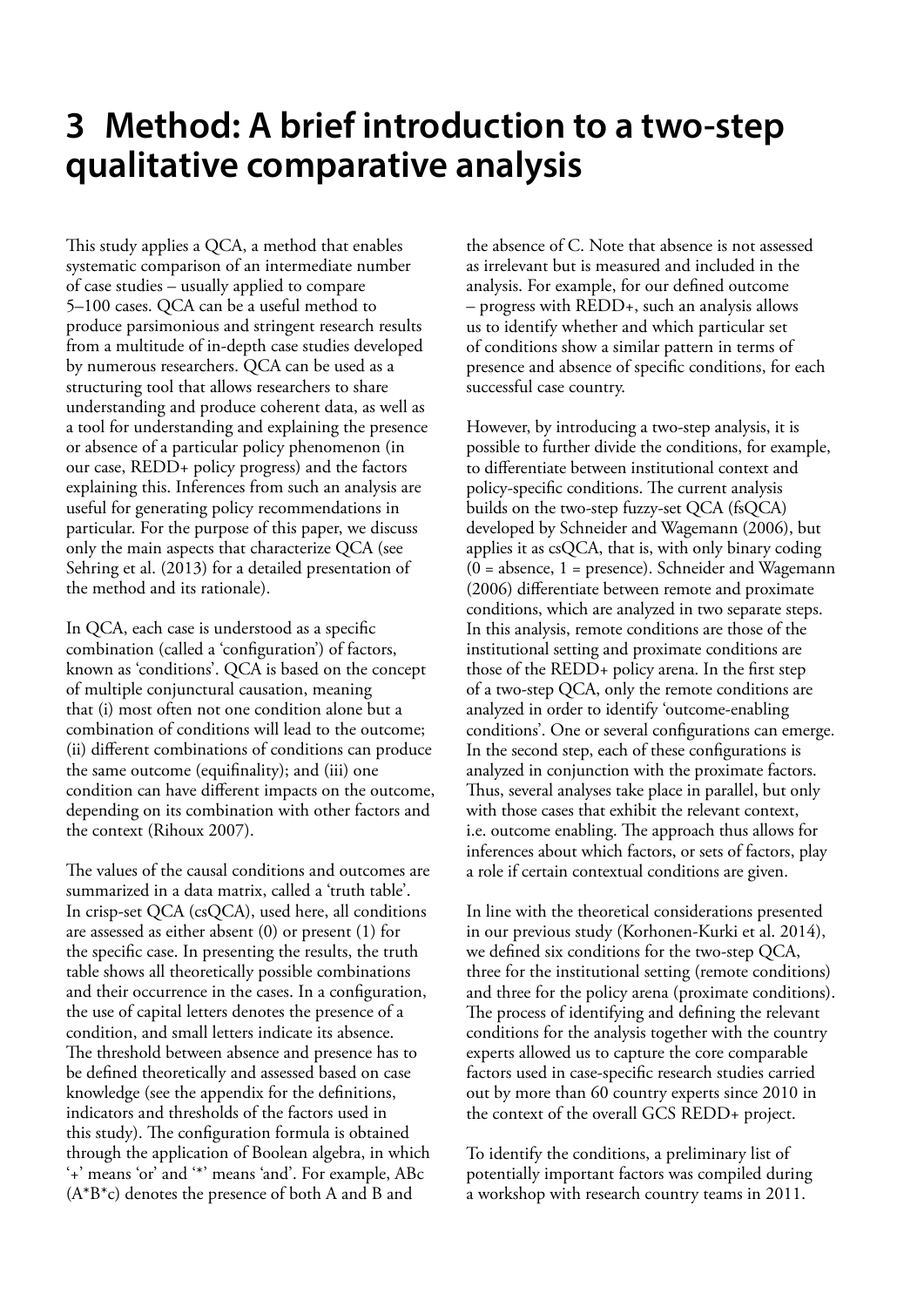This list formed the basis for an online survey completed by project researchers in 2012. Following reviews of the REDD+ country studies, the number of factors was reduced (overlapping factors were merged, related factors were combined into metafactors and some factors were excluded based on theoretical expectations and case deduction). At the end of this process, a final list of conditions was defined, and indicators developed for the evaluation of the presence or absence of each particular condition, as well as for the defined outcome (see the appendix). To allow cross-checking of results, a final assessment of the indicators and factors took place in a joint workshop in November 2012 attended by experts from the GCS REDD+ country teams. The results of this first round, as well as a methodological background paper, were published consecutively, by Korhonen-Kurki (2014) and Sehring et al. (2013). In 2014, these conditions, as part of a second research phase, were revised and a new condition added. The data presented here are the result of a comparison not only across countries but also over time. As mentioned above, a first assessment of conditions took place in 2012, and a second assessment in 2014.

The application of indicators was crucial for managing two major challenges of this study: (i) the assessment being based on expert opinions may include possible biases of the experts, and (ii) allowing only for a binary assessment doesn't necessarily capture the differences in the expression of a particular factor within and across countries. The definition of indicators and the establishment of a minimum number of present indicators for achieving 'presence' (1) of a particular factor, allowed for a more nuanced assessment through the country experts. The assessment had to be grounded in tangible evidence for the expression of absence (0) or presence (1) of a particular factor and its indicators. In addition, working with country teams of experts

rather than only individuals enabled us to achieve a certain degree of intersubjectivity and to better balance potential biases in the assessments.

The evaluations presented here are a result of the second round of QCA carried out in February– September 2014 by the same CIFOR country case leaders who provided their assessments in 2012. The experts were asked to compare the current situation in their country with the results of their assessments in 2012, and to provide an evaluation of the new condition, the availability of performance-based funding. Country experts were also encouraged to justify their choices and explain whenever changes occurred in the indicators by providing additional information for each of these (see Table 2). Furthermore, country experts participated in explaining the results of the analysis. For the two new cases, Ethiopia and Guyana, only the situation in 2014 was assessed. In Guyana, the preliminary evaluation was conducted by external experts. This was followed by a national workshop in May 2014, consisting of key national REDD+ actors. All evaluations gathered initially in March 2014 were cross-checked and further revised by a working group consisting of country experts in a joint workshop in late April 2014. The QCA was conducted using the software Tosmana (Cronqvist 2011).

The analysis presented here will allow us to generate lessons from those country cases with a successful outcome, namely where progress with REDD+ policies is observed, by identifying shared patterns in particular factor combinations. Recommendations can also be generated from not yet successful cases (outcome absent), and the factor combinations observed among these cases, as well as from factor combinations that have led to so-called contradictory results, where we have cases with absent as well as with present outcomes for a particular factor combination.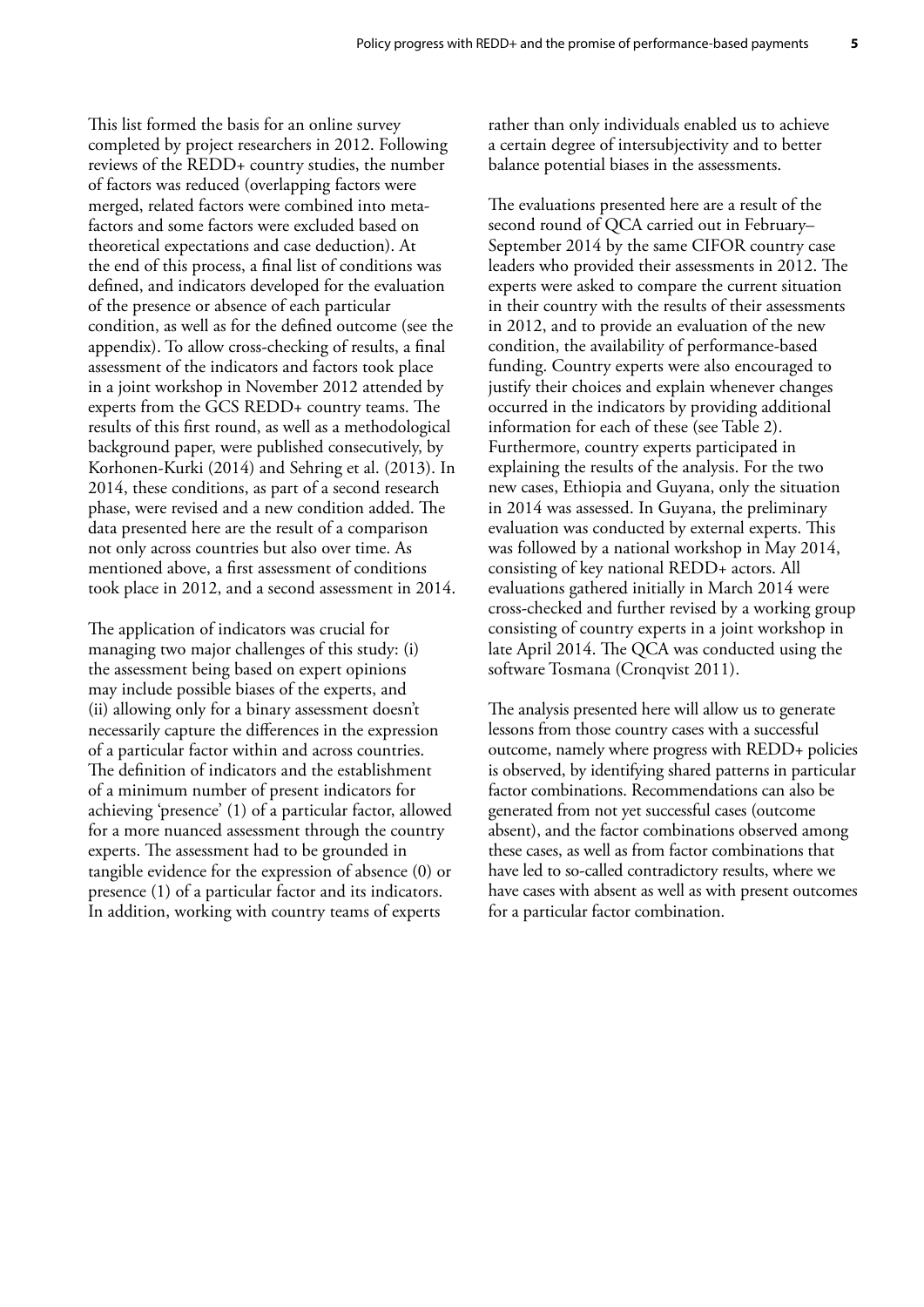# <span id="page-16-0"></span>**4 Enabling conditions for establishing REDD+**

This section introduces the specific factors selected, including the outcome definition, and provides the reader with the results of the assessments, the country context in which these assessments are embedded and the findings of the QCA.

### **4.1 Outcome: Establishment of comprehensive policies targeting transformational change in the REDD+ policy domain**

The objective of the analysis was to explain which factors contributed to the advanced establishment of comprehensive policies targeting transformational change in the REDD+ policy domain in some countries. We consider such transformational change a necessary step to the full implementation of phase 3 of REDD+, the achievement of resultsbased payments for delivered emission reductions and co-benefits. Thus, we define the outcome as 'establishment of comprehensive policies targeting transformational change in the REDD+ policy domain' (denoted by the abbreviation REDD). As indicators for the presence of this outcome, we asked country teams to assess the state of the measurement, reporting and verification (MRV) system; the availability of REDD+ financing, coordination mechanisms and grievance procedures to safeguard the implementation; and the overall presence of a national strategy (see the appendix). We determined that at least two indicators must be present in order for the outcome to qualify as positive (see appendix).

# **4.2 Joint context**

The comparison of the cases and the identification of causal factors explaining the outcome build on a *ceteris paribus* assumption (all other factors being equal) about the joint context of all case studies. The 13 countries analyzed here differ in many respects, but they do have in common several factors that are important for the success or failure of REDD+:2

- All countries have shortcomings in effective horizontal, cross-sectoral coordination mechanisms, which are necessary for ensuring the coordination of REDD+-related activities and processes among all relevant ministries.
- Most countries have rather weak multilevel governance systems, which leads to both the inadequate functioning of local agencies and poor vertical coordination between central, provincial and local levels.
- Most countries lack adequate professional and financial capacity in forest administration and for MRV activities.
- Almost all countries (the exceptions are Burkina Faso and Nepal) have powerful drivers of deforestation (i.e. forest-related and landuse expanding sectors have a high economic significance and are well integrated in global markets), which translates into resistance to change from powerful interests.
- Nevertheless, the political leadership in most of the countries demonstrates a commitment to REDD+, as expressed by regular pro-REDD+ statements or engagement with the REDD+ policy arena at the national level.
- All the countries have political coalitions that advocate policy change and can lead debates and formulation of new policy directions away from approaches trying to preserve the status quo and business as usual in forest policy.3

In sum, the countries taking part in this study are tropical developing or emerging economy countries with a certain political commitment to REDD+, but typically with powerful drivers of deforestation, weak multilevel governance, low cross-sectoral horizontal coordination and inadequate capacity – all characteristics that hinder the quick implementation of an effective, efficient and equitable REDD+ (Korhonen-Kurki et al. 2014).

<sup>2</sup> These conditions were also evaluated during the first round of analysis and they showed the same values in most of the countries. As no real differences were observed, they can be excluded from explaining the differences in the outcome. Rather, these conditions form a joint context of all REDD+ countries analyzed. See also Pedroni et al. (2009) and Phelps et al. (2010).

<sup>3</sup> In the 2012 QCA, this was one of the proximate factors. In all countries since then, however, while at least a minimum of coalition building can be observed, it cannot explain differences in REDD+ progress. Therefore, it was re-defined as a joint context factor.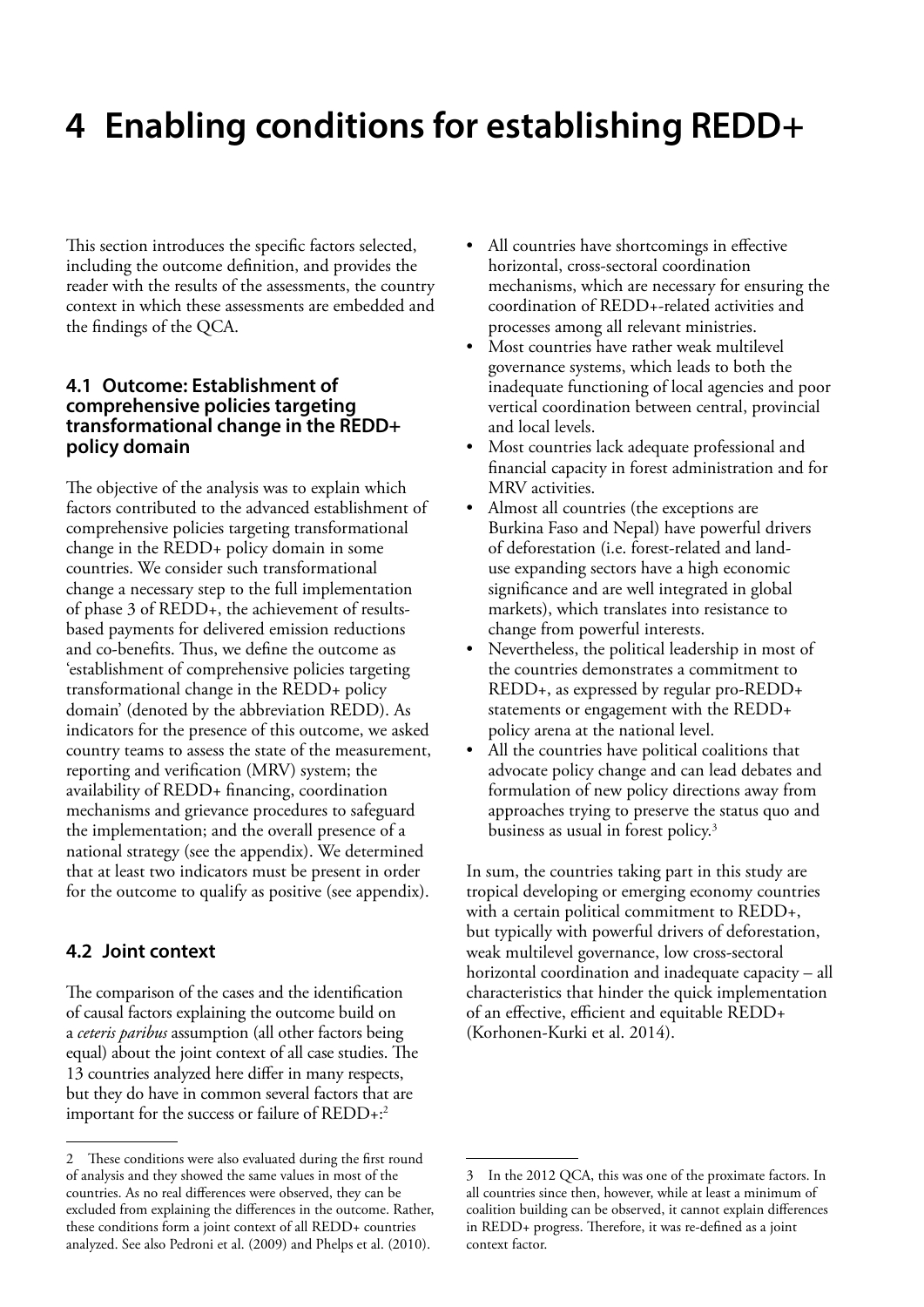### <span id="page-17-0"></span>**4.3 Institutional setting (remote conditions)**

REDD+ policy processes take place in an environment framed by existing institutions. The resulting path dependency can often explain difficulties in achieving institutional change, even in the presence of political will for reform. Historical experiences, as well as policy and institutional legacies limit present actions. Policies or individual and collective behaviors and beliefs that proved successful in the past, that are dominant, entrenched or that are in the interest of powerful actors are adhered to, and any change of these is perceived as a threat to vested interests and business-as-usual practices (Thelen 1999; Pierson 2000). This is a common phenomenon that may impede the national implementation of any international program (Victor et al. 1998; Barr et al. 2010).

To explore the institutional settings in the REDD+ policy arena, we define three remote conditions for REDD+ and related hypothetical assumptions:

- Pressure from shortage of forest resources **(PRES)**: A high degree of forest are under pressure from economic activity due to the institutionalized patterns of forest use and might soon become unable to meet needs or fulfil usage interests. We expect that if a country's forests are under high levels of pressure, it will face a stronger need to engage in active forest protection and overcome path dependency and resistance.
- **• Key features of effective forest legislation, policy and governance (EFF)**: Key features comprise the existence of a legal framework that defines tenure, use and management rights and include both formal and customary regulations, the enforcement of laws and policies related to sustainable forest management, participation by national and local authorities and the degree of compliance of forest users. We expect that achieving REDD+ outcomes requires that certain key elements of a sound legal forestry framework, featuring clearly defined rights and management regulations, are in place and are enforced to some extent.
- **• Already initiated policy change (CHA)**: Policy change is already underway, addressing forests and climate change and aimed at departing from business-as-usual practices that are broader than and/or developed prior to the UNFCCC REDD+ policy process, e.g. nationally appropriate mitigation actions (NAMAs), anti-deforestation programs, low-carbon development strategies, forest-based adaptation and mitigation efforts, and forest-based payment for environmental services

(PES) schemes. We expect that effective REDD+ strategies can emerge more easily if governments are already successfully implementing policies aimed at departing from business-as-usual practices in the forest economy and thus provide scope for an institutional path change.

### **4.4 Policy arena (proximate conditions)**

Whereas the institutional setting provides key conditions for an enabling context, actions by political actors shape the policy arena and the processes that lead to transformational change. We identified three proximate conditions with hypothetical assumptions on their impact on the policy arena (for more details see Korhonen-Kurki et al. (2014)) and investigated which of them are necessary to accomplish the outcome-enabling configurations and which combinations provide for a sufficient configuration:

- National ownership (OWN): National actors are dominant in shaping and supporting the policy discourse on REDD+ and are involved in the development of policy documents. The country is financially committed to REDD+. We expect that REDD+ policy documents are more likely to be translated into effective and sustainable activities if REDD+ policy processes are led by committed national actors and not driven only by international actors.
- Inclusiveness of the policy process (INCL): There is a high degree of participation and consultation of key stakeholders (including those from the private sector), civil society and indigenous people. Legal provisions supporting the right of indigenous people and communities to participate are in place. We expect that stakeholder participation in REDD+ policy processes ensures that multiple interests are taken into account and reduces resistance to the implementation of REDD+. Inclusion of stakeholders in the policy process is therefore crucial for legitimacy and sustainability.

The above five conditions were all included in the analysis conducted in 2012 (Korhonen-Kurki 2014). However, in the current analysis, we also aim to scrutinize whether the availability of performancebased funding is playing a role in the establishment of REDD+ (see more on performance-based funding in Angelsen (2013)); thus, a new factor was included:

• **Availability of payment-for-performance funds for REDD+ (PERFO)**: REDD+ funding on a payment-for-performance basis is available through a transfer of funds from an international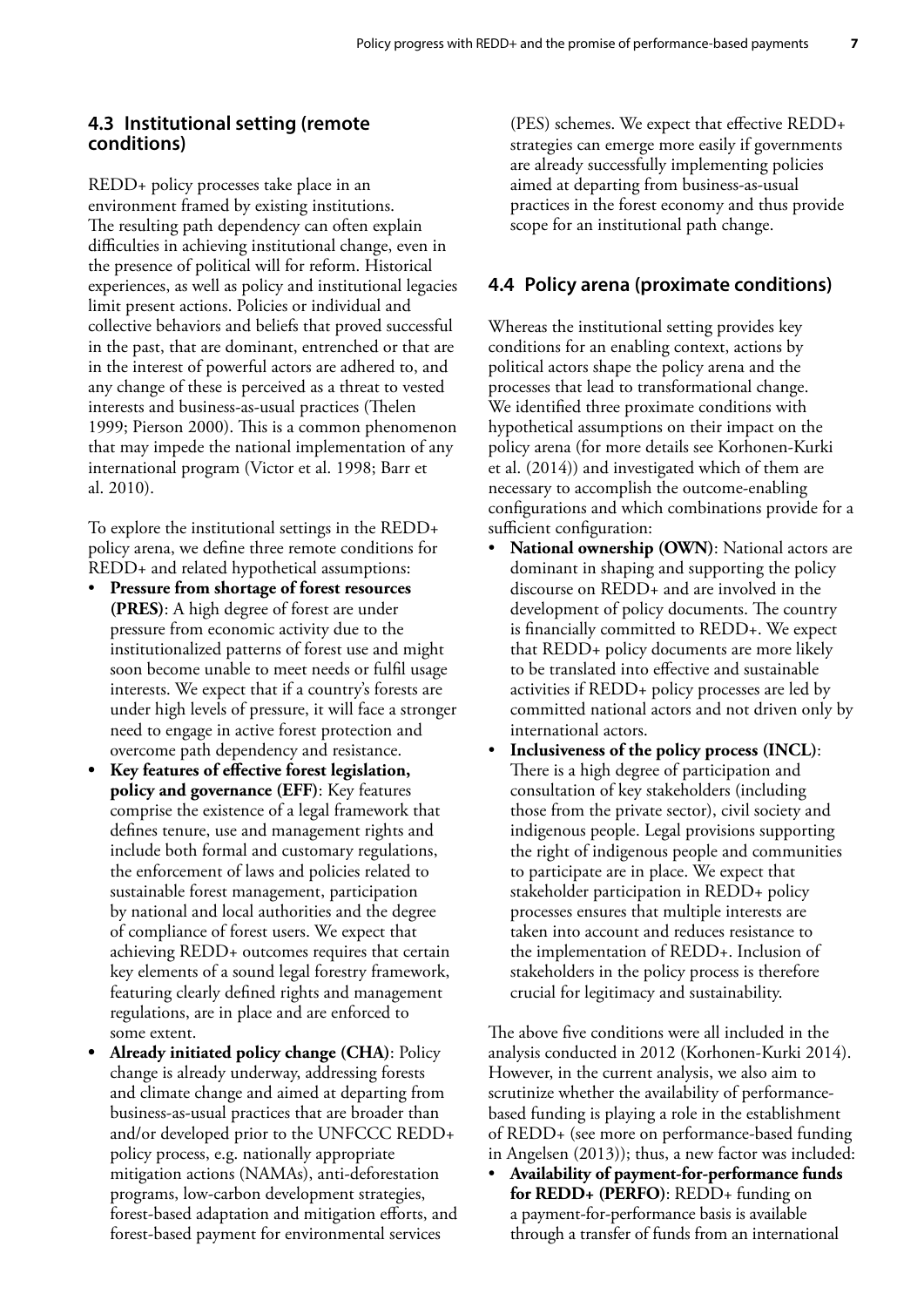<span id="page-18-0"></span>donor. In a letter of intent (LOI) (or equivalent), the donor has committed to provide the funds, and the prospective recipient government has expressed interest in achieving eligibility to access those funds. We expect that those countries where payment-for-performance funds are available, and an LOI (or equivalent) has been signed to confirm the commitment of both parties, will have established REDD+ policies and achieved REDD+ outcomes faster than those countries where such performance-based funds are not available.

This new condition replaces the former condition 'existence of transformational coalitions' (COAL) in the current analysis. In the 2014 evaluation, all countries, except Cameroon, showed a positive result on the existence of transformational coalitions. As there is hardly any variation, this can be considered a joint context. In all countries, new coalitions of policy actors have emerged that promote a change from business-as-usual policies.

# **4.5 Evaluation of the factors**

The new evaluation by country experts showed some remarkable policy developments, although not all of them are reflected in the table. Note that a limitation of the csQCA we use here is that only those changes that lead to a new presence/absence assessment of the

| Table 2. Truth table for all the factors for 2012 and 2014. |
|-------------------------------------------------------------|
|-------------------------------------------------------------|

respective factors are captured, while gradual changes below this level are not visible. Evaluation of the factors was done using indicators developed for each factor (see appendix).

As seen in Table 2, only a few changes in the overall value of conditions can be observed, and it seems that REDD+ at the national level is progressing slowly. While much is happening in the policy arena and changes are emerging at the indicator level, they are not yet seen in factor values. Thus, in the following section, we elaborate on current trends and trajectories in terms of developments and anticipated changes in indicators, as well as on the current situation of the national REDD+ policy arena in the countries studied. It is important to note that in the first round of our analysis in 2012, only Brazil, Indonesia and Vietnam had at least two of the five indicators present to qualify for the outcome being 1. In the second round, Tanzania and the Democratic Republic of the Congo (DRC) joined this group mainly due to their progress with a national REDD+ strategy, as did Guyana. While in all these countries, experts also noted challenges and backlashes in REDD+ policy development, as the following section will show, these five countries fulfilled sufficient criteria to confirm the presence of the outcome 'establishment of comprehensive policies targeting transformational change in the REDD+ policy domain'.

| Country             |   | <b>PRES</b> |              | <b>EFF</b>   |              | <b>CHA</b>  | <b>OWN</b> |      |      | <b>INCL</b> | <b>COAL</b> |      |           | <b>PERFO</b> |             | <b>REDD</b> |
|---------------------|---|-------------|--------------|--------------|--------------|-------------|------------|------|------|-------------|-------------|------|-----------|--------------|-------------|-------------|
|                     |   | 2012 2014   |              | 2012 2014    | 2012         | 2014        | 2012       | 2014 | 2012 | 2014        | 2012        | 2014 | 2012 2014 |              | 2012        | 2014        |
| <b>Brazil</b>       |   |             |              |              |              |             |            |      |      |             |             |      |           |              |             |             |
| <b>Burkina Faso</b> |   |             | $\mathbf{0}$ | 0            | $\mathbf 0$  | 1           | 0          | 0    | 0    |             | 0           |      |           |              | 0           |             |
| Cameroon            |   |             |              |              | 0            | 0           | 0          | 0    | 0    |             | 0           |      |           |              | 0           |             |
| <b>DRC</b>          | 0 | 0           | 0            | $\Omega$     |              |             | 0          | 0    |      |             |             |      |           | O            | $\mathbf 0$ |             |
| Ethiopia            |   |             |              |              |              |             |            |      |      |             |             |      |           |              |             |             |
| Guyana              |   |             |              |              |              |             |            |      |      |             |             |      |           |              |             |             |
| Indonesia           |   |             | 0            | 0            |              |             |            |      | 0    | 0           |             |      |           |              |             |             |
| Mozambique          |   |             | $\Omega$     | 0            | $\mathbf 0$  |             |            |      |      |             |             |      |           |              | 0           |             |
| Nepal               | 0 | 0           |              |              | O            | 0           | 0          |      |      |             |             |      |           |              | 0           |             |
| Peru                | 0 | 0           | 0            | $\Omega$     |              |             |            |      |      |             |             |      |           | 0            | $\Omega$    | 0           |
| <b>PNG</b>          | 0 | 0           | 0            | $\Omega$     | 0            | 0           | 0          | 0    | 0    | 0           |             |      |           | 0            | 0           |             |
| Tanzania            |   |             | 0            | $\mathbf{0}$ | $\mathbf{0}$ | $\mathbf 0$ | 0          | 0    |      |             |             |      |           | 0            | $\mathbf 0$ |             |
| Vietnam             | 0 | 0           |              | 0            |              |             |            | 0    | 0    | 0           |             |      |           | 0            |             |             |

 $CHA =$  already initiated policy change;  $COAL =$  existence of transformational coalitions;  $DRC =$  Democratic Republic of the Congo;  $EFF =$ key features of effective forest legislation, policy and governance; INCL = inclusiveness of the policy process; OWN = national ownership; PERFO = availability of payment-for-performance funds for REDD+ (PERFO) ; PNG = Papua New Guinea; PRES = pressure from shortage of forest resources; REDD = establishment of comprehensive policies targeting transformational change in the REDD+ policy domain.

Notes:

1. The final column is the outcome variable 'REDD'.

2. Changed values in the assessments between 2012 and 2014 are shown in **bold**.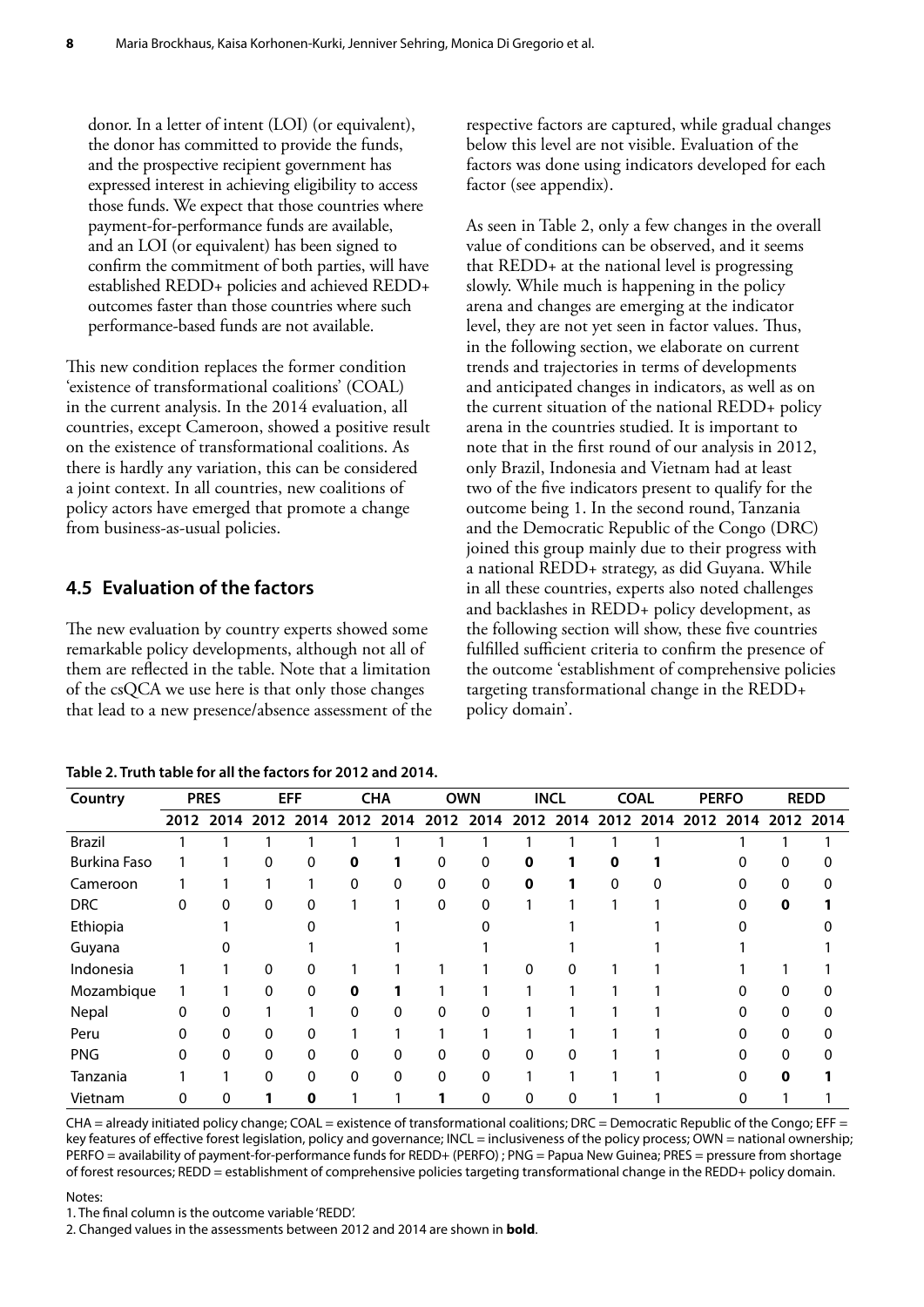### <span id="page-19-0"></span>**4.6 Current developments in enabling conditions for REDD+ in the countries studied**

**Brazil.** No major changes in institutional settings in Brazil have been observed since 2012. The 'pressure from shortage of forest resources' factor, however, deserves some attention as the country managed to reduce deforestation rates sharply in the last decade and has already initiated policy change addressing climate mitigation, land use and forests. Nevertheless, forests are still considered to be under high levels of pressure, as also noted in the debates around the forestry code revisions. In 2013, increased levels of deforestation were observed, which then dropped again in 2014 and increased again in 2015 (Fonseca et al. 2015). These fluctuations indicate that Brazil has still not completely overcome path dependencies in deforestation and forest degradation, despite the country's investments in command and control measures (see, for example, Maia et al. (2011) and Assunção et al. (2012)). While Brazil generally has sound and consistent forestry policies, in most cases they seem not to be fully enforced. The Amazon Fund represents one of the main financing mechanism for REDD+ initiatives at the federal level in Brazil. The fund, however, still needs to improve monitoring of its initiatives in order to effectively measure emission reductions and performance that results from funding provided by the mechanism. Brazil also has active policy actors and coalitions that lead policy discussions and formulations away from business as usual (Gebara et al. 2014). Their influence, however, was arguably reduced during President Dilma's government, as exemplified by the changes adopted under the new Forest Code, which have undermined the requirements for forest conservation and restoration (May et al. 2011). Brazil has for some time now been constructing its national REDD+ strategy, but with difficulties related to the national accountability of emission reductions, benefit-sharing and positive incentives, performance measurements, and inclusion of disadvantaged actors (Gebara et al. 2014). Remaining challenges in this process arguably include: increasing participation by civil society and local actors; enhancing transparency in the design of the REDD+ strategy; monitoring the implementation of current policies; improving coordination and harmonization of forest policies; mainstreaming low-carbon and climate-resilient development into major Brazilian development policies and measures; and strengthening involvement of private actors both in financing and in participating in REDD+ initiatives (see, for example, Gebara and Thuault (2013)).

**Burkina Faso.** In 2012, the Nationally Appropriate Mitigation Action Plan was the only forest- and mitigation-related policy, but Burkina Faso has now started to formulate its REDD+ policy, with assistance through the Forest Investment Program (FIP). This builds on the country's earlier efforts of forest-based adaptation measures stipulated in the country's National Adaptation Programme of Action, which was introduced prior to REDD+ efforts through FIP (Kambire et al. 2015). Thus, the enabling remote condition 'already initiated policy change' has changed from 0 to 1, as has the condition 'inclusiveness of the policy process'. In addition, there have been recent efforts in coalition building among the actors supporting an effective, efficient and equitable REDD+, and pro-REDD+ actors have increasingly improved access to the decisionmaking process. Because of this, the 'existence of transformational coalitions' factor has changed from 0 to 1 for Burkina Faso.

**Cameroon.** From 2012 onwards, progress was made in REDD+ policy design, with the validation of the Readiness Preparation Proposal (R-PP); the design of the free, prior and informed consent (FPIC) guide; and the launch of the process to design a REDD+ national strategy. More generally, the country recently engaged in the drafting of its Emission Reduction Program Idea Note (ER-PIN) and its Intended Nationally Determined Contributions (INDC). Positive dynamics have been observed in the governance context, mainly with regard to the now improved inclusiveness (changed from 0 to 1) of the process for drafting the R-PP. This can be considered a major achievement for improved forest governance in Cameroon since the lack of inclusiveness was seen as a major reason for the failure of earlier forest reform processes, such as the 1994 forestry law reform and the weak start of the REDD+ process at the drafting stage of the REDD+ Readiness Project Idea Note (R-PIN) (Ekoko 1997; Bruner and Ekoko 2000; Topa et al. 2009; Dkamela 2011; Dkamela et al. 2014). The views expressed by the stakeholders during the R-PP consultation process are now inserted in the final document. However, this participation only represents a vertical interaction between the Ministry of Environment and civil society organizations (CSOs), rather than a horizontal one, which would include consultation with sectors outside forestry such as agriculture and mining, at all levels. The growing openness of the REDD+ policy process can be mainly linked to the growing capacity of CSOs to connect to donors, obtain information and raise funds (Dkamela et al. 2014).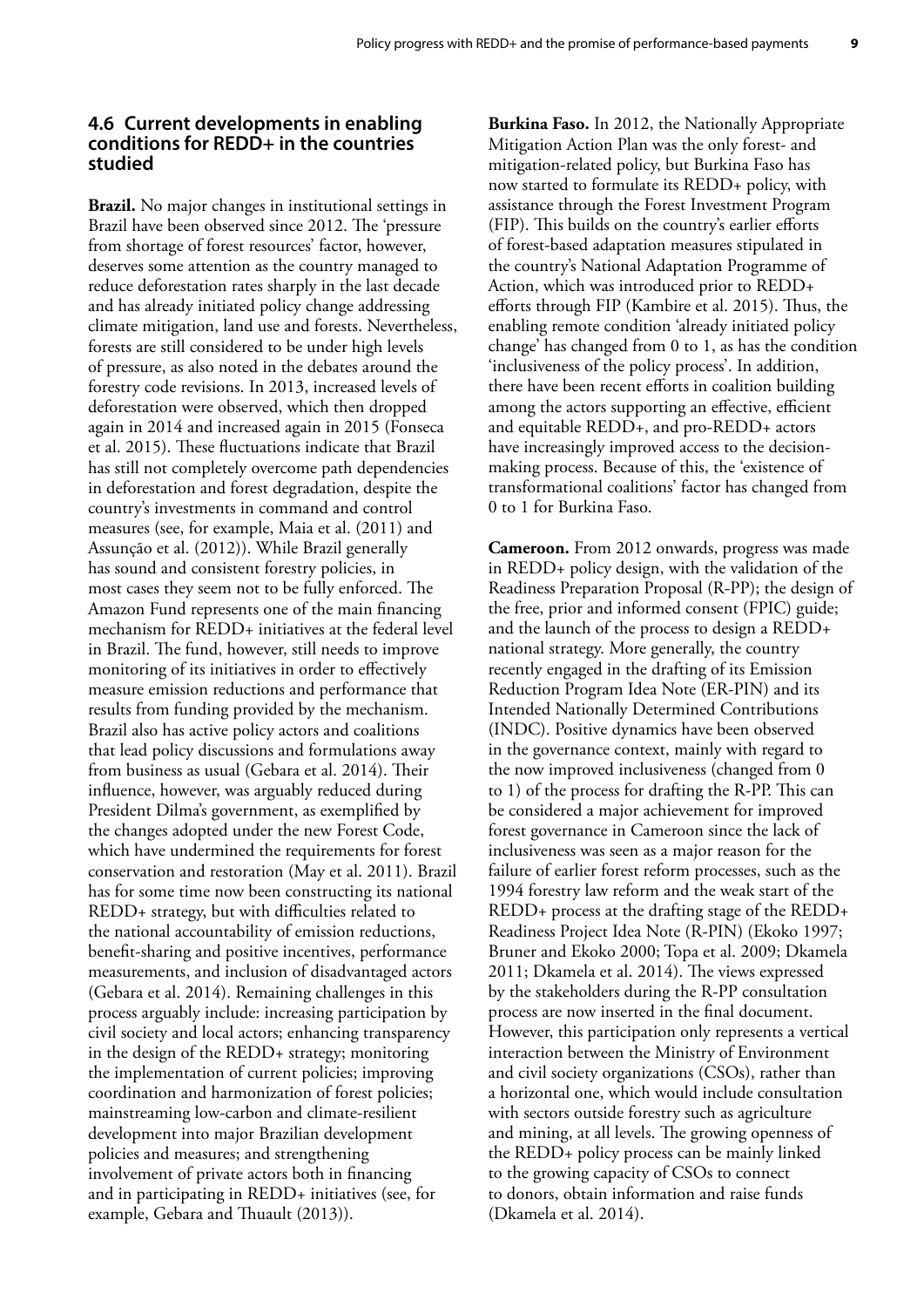**The Democratic Republic of the Congo.** The major change in REDD+ in the DRC is that the country now has a national REDD+ strategy in place (Mpoyi et al. 2013). This, together with the presence of a REDD+ coordination body, means that our defined outcome on progress with REDD+ is assessed as being present. In 2014, the ER-PIN for Mai-Ndombe District was validated and submitted to the FCPF. However, even though the strategy has been approved by the government, and efforts are being made toward implementation, several stakeholders have cautioned that an effective implementation may not be achieved due to uncertain funding and questions related to the sustainability of political will for REDD+ across multiple governance levels. In addition, the lack of policy outputs from the REDD+ interministerial committee raises questions about its effective functioning. Finally, the national REDD+ Task Force which is supposed to coordinate the process does not have a strong voice beyond the Ministry of Environment. Apparently, this situation is partially due to the limited (accounted for) contribution of the forest and environment sector to the national economy compared with those of the mining and agriculture sectors. In sum, despite having now achieved a positive outcome assessment, there remain many uncertainties with regard to progress with REDD+ development in the DRC.

**Ethiopia.** As a new country in the study, Ethiopia is considered a second-generation REDD+ country, with activities having begun mainly after 2011 (Bekele et al. 2015). Much effort is underway on developing REDD+ activities (such as the MRV system, etc.) and the country aims to have its national strategy in place in 2015. At the moment, the most relevant processes for REDD+ in the country include: a revision of the existing national forest law to take into account REDD+ issues, the preparation of forest regulations to ease the implementation of various forestry activities in general and of REDD+ in particular, and the development of a comprehensive forest inventory for the whole country by the Food and Agriculture Organization of the United Nations (FAO). These processes were planned to be completed by the end of 2014, but will continue over the course of 2015.

**Guyana.** The other new country in the study, Guyana, is considered one of the most advanced REDD+ countries. Guyana started preparing REDD+ activities such as the MRV system in 2009 and its government is strongly committed to

REDD+. A recent assessment of Guyana's REDD+ status describes notable strengthening of institutions of forest governance and considerable progress in developing an MRV system (Birdsall and Busch 2014). Furthermore, Guyana is also an early recipient of performance-based funding. Since 2009, Norway has committed to providing financial support of up to USD 250 million by 2015 for results achieved by Guyana in efforts to reduce emissions from deforestation and forest degradation.

**Indonesia**. REDD+ in Indonesia has been a highly contested and dynamic policy arena from its beginnings (Indrarto et al. 2012). No changes occurred when comparing the two assessments of the conditions in 2012 and 2014. However, numerous recent changes indicate that a future assessment of progress with REDD+ policy development might look different. Two recent changes in the legal context in Indonesia might significantly affect how REDD+ will be shaped in the future. After the elections in 2014, which took place after the assessments were made, a merger between the ministries of environment and forestry took place. The integration of the former, separate ministerial-level REDD+ agency within this new ministry has created uncertainty about the effective implementation of the REDD+ agenda. Yet the establishment of a directorate general on climate change is thought to facilitate the processes. In addition, other policy reforms as well as zerodeforestation commitments may affect deforestation and forest degradation. The first legal change is the enactment of Constitutional Decree No. 45 of 2011, which although acknowledging the extent and status of existing forest areas, requires a full process of gazettement to demarcate the boundaries. The second is Constitutional Court Decree No. 35 of 2013, which relates to classification of forests and declares customary forest to be outside the borders of state forest. A third is the most recent law on local governance (Law 23 of 2014), which has placed the authority over forestry matters with the provincial and national governments. Finally, there are hopes that zero-deforestation commitments made as part of the New York Declaration on Forests in September 2014 by private sector actors that have historically driven deforestation in tropical countries will have an impact on deforestation and forest degradation, particularly in the oil palm sector. Since these events occurred after our assessment in 2014, a new assessment of the conditions in coming years will investigate and reflect these developments as well.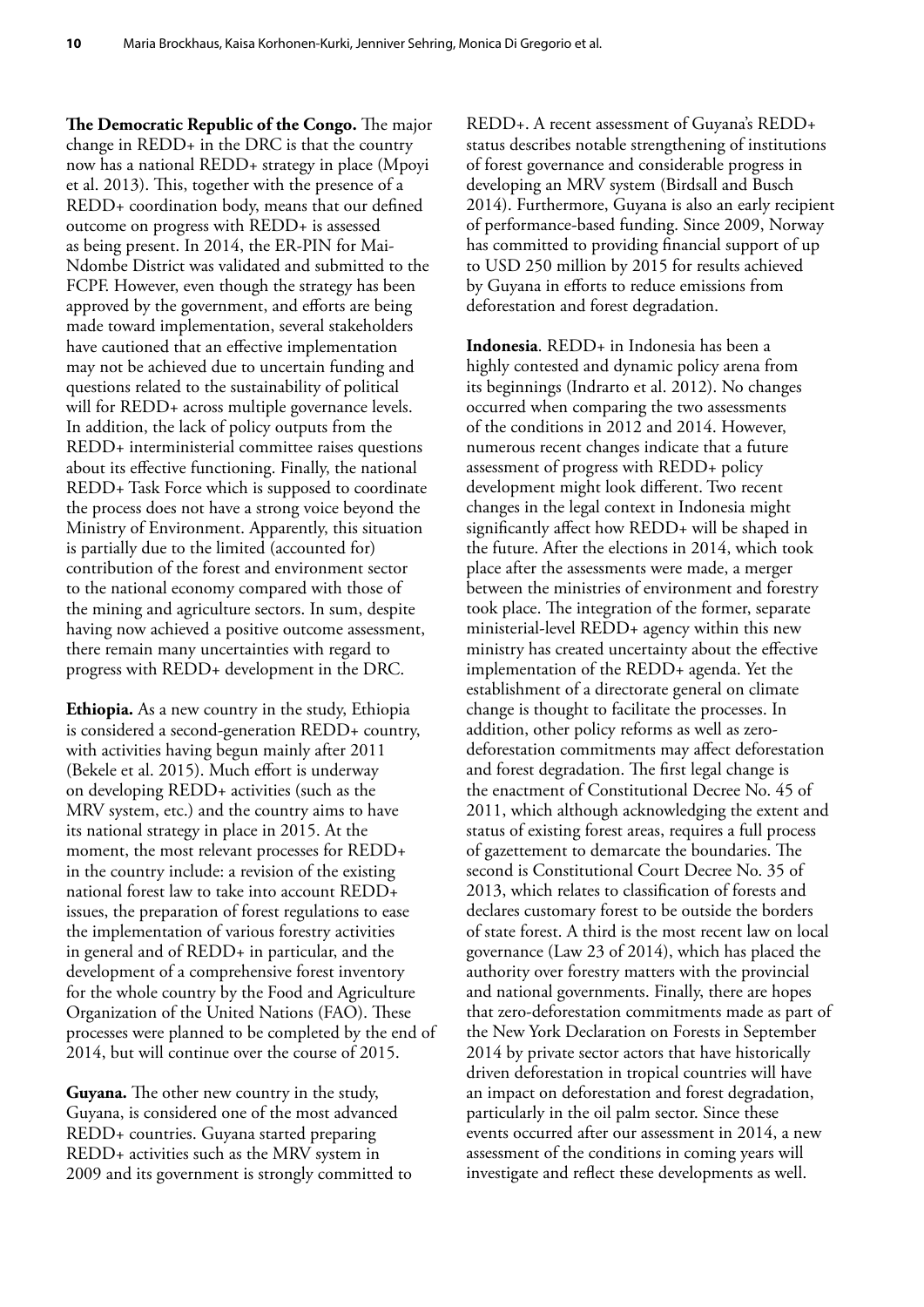**Mozambique.** The pressure on forests continues to increase in Mozambique (Sitoe et al. 2012). Although the growth of small-farmer agriculture is believed to have leveled out as a result of low technology and migration to urban areas (Cunguara et al. 2013), new investments in sugarcane, maize, sesame and soy production have particularly increased the areas being farmed (BMI 2013), and may cause further encroachment on the forest frontier. Although Mozambique has put in place a legal framework to promote the sustainable use of forests (Forest and Wildlife Law and its regulation), there are no instruments in place to secure the implementation of this legislation. Mozambique has adopted a Green Economy Action Plan as one of the key instruments for development planning. The policy, approved by the Council of Ministers in 2013, promotes lowcarbon development, including anti-deforestation measures and PES. This plan builds on reform stimuli much broader than REDD+, namely the Sustainable Development Goals process and efforts toward a 'green economy' supported by the United Nations Environment Programme (UNEP). As a consequence, condition 'already initiated policy change' is now assessed as being present. In terms of further direct progress with REDD+ and the development of demonstration activities, the Government of Mozambique approved a decree that provides the basic guidance for REDD+ pilot projects (Decree 70/2013, Boletim da República 20 December 2013). This is part of the REDD+ readiness (R-PP) process funded by the World Bank. In relation to foreign donor participation, the World Bank has increased its presence through the R-PP process since 2013. One of the objectives of the R-PP is to develop a REDD+ strategy and also to support pilot projects. In addition to the R-PP Process, Mozambique submitted the proposal for the Forest Investment Program (FIP) and the Carbon Fund Emission Reduction Project Idea Note (ER-PIN) for a subnational integrated landscape program. Mozambique has improved its consultation mechanisms but these developments are not yet sufficient to change the condition 'inclusiveness of the policy process' from being absent to being present. There is evidence that the central government is taking the debate to the provincial level and including stakeholders from different segments of society. In addition, it is now becoming common for CSOs to organize debates on REDD+ by bringing together actors for and against REDD+. Noteworthy progress is also being made to establish the MRV system, and the national REDD+ strategy and other processes seem to move forward now in 2015.

**Nepal.** In the recent past, Nepal has made significant progress in developing an institutional setting conducive to REDD+ readiness (Paudel et al. 2013). By mid-2015, a national REDD+ strategy had been drafted and several important studies were conducted that include, among other topics, analysis of the drivers of deforestation and forest degradation, reference emission levels, social and environmental impacts, and MRV procedures. The government in partnership with the World Bank conducted a rather positive assessment of REDD+ readiness in Nepal (called R-package assessment). The assessment however has also pointed out gaps in some specific areas where further work is required, such as the REDD+ benefit sharing and payment mechanism, and consultation and outreach. In the meantime, Nepal has also initiated groundwork for a subnational REDD+ performance-based payment scheme. The ER-PIN for the Terai Arc Landscape of Nepal has been approved, by which the FCPF has committed funds to develop an Emission Reduction Program Document. Nepal should thus be implementing performance-based emission reduction programs in the next few years in the forest- and biodiversity-rich landscape of the Terai region. The government has recently declared Chure a conservation area; covering about 13% of the country's land area, this region is experiencing high deforestation and forest degradation rates. However, declaration of this conservation area received strong criticism from CSOs, especially the Federation of Community Forest Users Nepal (FECOFUN). While the declaration is aimed at reducing deforestation and forest degradation in the region, growing disagreement among key stakeholders about forest policy processes may undermine the prospects of REDD+ implementation in the long term.

**Peru.** The Government of Peru continues to advance, albeit slowly, toward the consolidation of national strategies and laws regarding REDD+ and forests more broadly (Che Piu and Menton 2013). The New Forestry Law was passed in 2011, but as of August 2015 was still not being enforced due to delays in consultations and approval of its regulations. During the Lima Climate Change Conference in December 2014 (COP 20), the government presented a draft of its National Strategy for Forests and Climate Change. In September 2015, a new revised version was released through a ministerial resolution that officially launched the participatory public consultation process, which is a precursor to finalization of the strategy. The new draft strategy provides an overview of the government's approach to forests in the face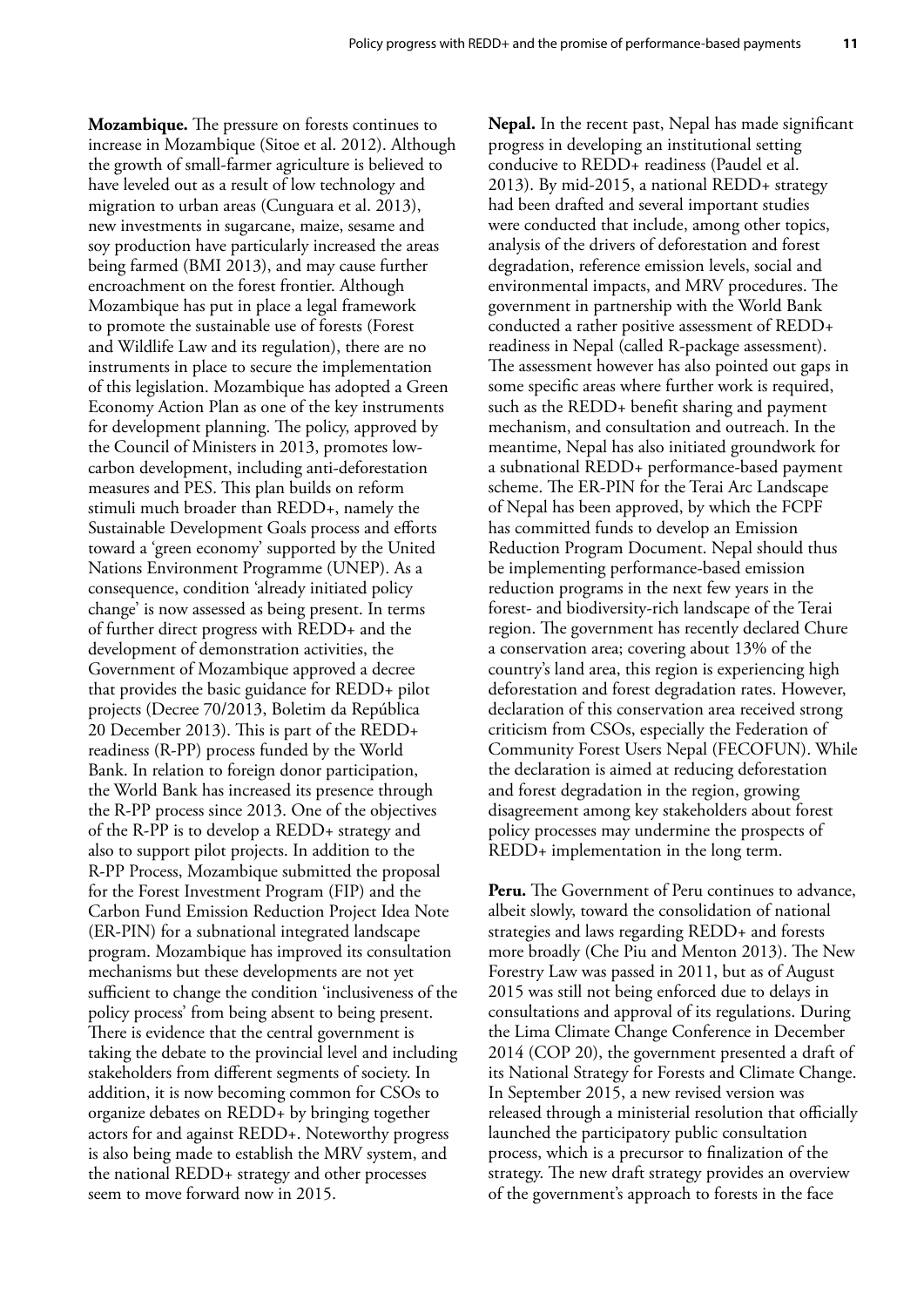of climate change, emphasizing both mitigation and adaptation and including REDD+ as one component of a broader strategy. Although it does not include details regarding all aspects of REDD+, it highlights key approaches, advances, objectives and institutional arrangements for further progress. A draft of the MRV strategy was also presented in April 2014. In June 2014, the Congress approved the Law for Payment for Ecosystem Services, which clarifies entities' rights to carbon and other ecosystem services. Peru also took the lead in the development of the New York Declaration on Forests, together with Germany and Norway. While Peru's role as host of COP 20 has shone the spotlight on climate change, it has also contributed to delays in advances in the development of REDD+ strategies, given the limited number of government employees working on climate change and REDD+. Nevertheless, at COP 20, Peru signed an agreement with Germany and Norway committing USD 300 million toward results-based payments for REDD+. It should be noted that our research was conducted before these developments in 2014, hence the factor 'availability of payment-for-performance funds for REDD+' was assessed as 0.

**Papua New Guinea.** There were no changes in the overall conditions in Papua New Guinea (PNG) between 2012 and 2014. However, there are several new or amended policies that warrant mention. In mid-2012, after several months of political turmoil, a new government was elected under Prime Minister Peter O'Neil. This saw the departure of a key REDD+ 'policy entrepreneur' – former Prime Minister Michael Somare, who was a leading proponent of REDD+ at both national and international levels (Babon et al. 2013). In June 2014, the government announced it would revoke a number of Special Agriculture and Business Leases, which had become a major driver of deforestation in the country and had been found by a Commission of Inquiry to have been obtained without due process. However, at the time of writing (August 2015) the leases had still not been revoked and logging continued in these areas (Garrett 2014). In August 2014, the government approved a Climate Compatible Development Policy after several years of delay. Overall, while there have been some steps in the right direction, they fail to constitute changes in the enabling conditions for REDD+ as put forward in this paper.

**Tanzania.** The Division of Environment under the Vice President's Office is mandated to oversee all climate change initiatives in Tanzania, including

REDD+. However, the country has not set aside funds to operationalize the REDD+ policies and framework, and national ownership of REDD+ can be considered lacking in this regard. Thus, most REDD+ piloting activities are directly donor funded and implemented by CSOs (Kweka et al. 2015). Tanzania had bilateral agreements with Norway and Finland that provided most of its financial backing and technical assistance up to 2014, with contributions of USD 58 million from Norway and USD 5.9 million from Finland (NORAD 2014). Tanzania's national REDD+ strategy favors the formation of a government-led National Carbon Trust Fund. However, some have questioned the efficacy of a strictly national fund approach, since previous government-led benefitsharing initiatives have mostly failed to deliver benefits to local communities (e.g. in the areas of joint forest management (JFM), hunting blocks and tourism). The REDD+ strategy was created with strong stakeholder engagement in its development and a presence on the international climate change platform, the UNFCCC. However, clarity is lacking as to how to operationalize the strategy, and some of the key elements are still being contested by CSOs (i.e. equitable benefit sharing, the funding mechanism and carbon rights).

**Vietnam.** Among the most advanced countries in REDD+ design and implementation, Vietnam has also faced some setbacks concerning the enabling conditions for REDD+. Vietnam used to have relatively consistent and effective forest legislation. The Forest Protection and Development Law clearly defined the roles and rights of different stakeholder groups and indeed recognized the community as being the legal entity that receives any benefits derived from forests (Pham et al. 2012). In 2014, despite those comprehensive forest strategies, the country was still struggling to harmonize and enforce those policies on the ground. For example, the major challenge for national PES policy implementation is the low willingness to pay and low compliance of the private sector. The views of both state and nonstate actors on rights and responsibilities over forest resources are still conflicting and their understanding limited, particularly at the local level. Furthermore, under the Land Law of 2013, local communities are not recognized as legal entities and therefore cannot enter into any form of contract. Thus, the condition 'key features of effective forest legislation, policy and governance' was changed from present to absent. In addition, because of decreased commitment and uncertainty about REDD+ global policies, national ownership of the REDD+ process in Vietnam is not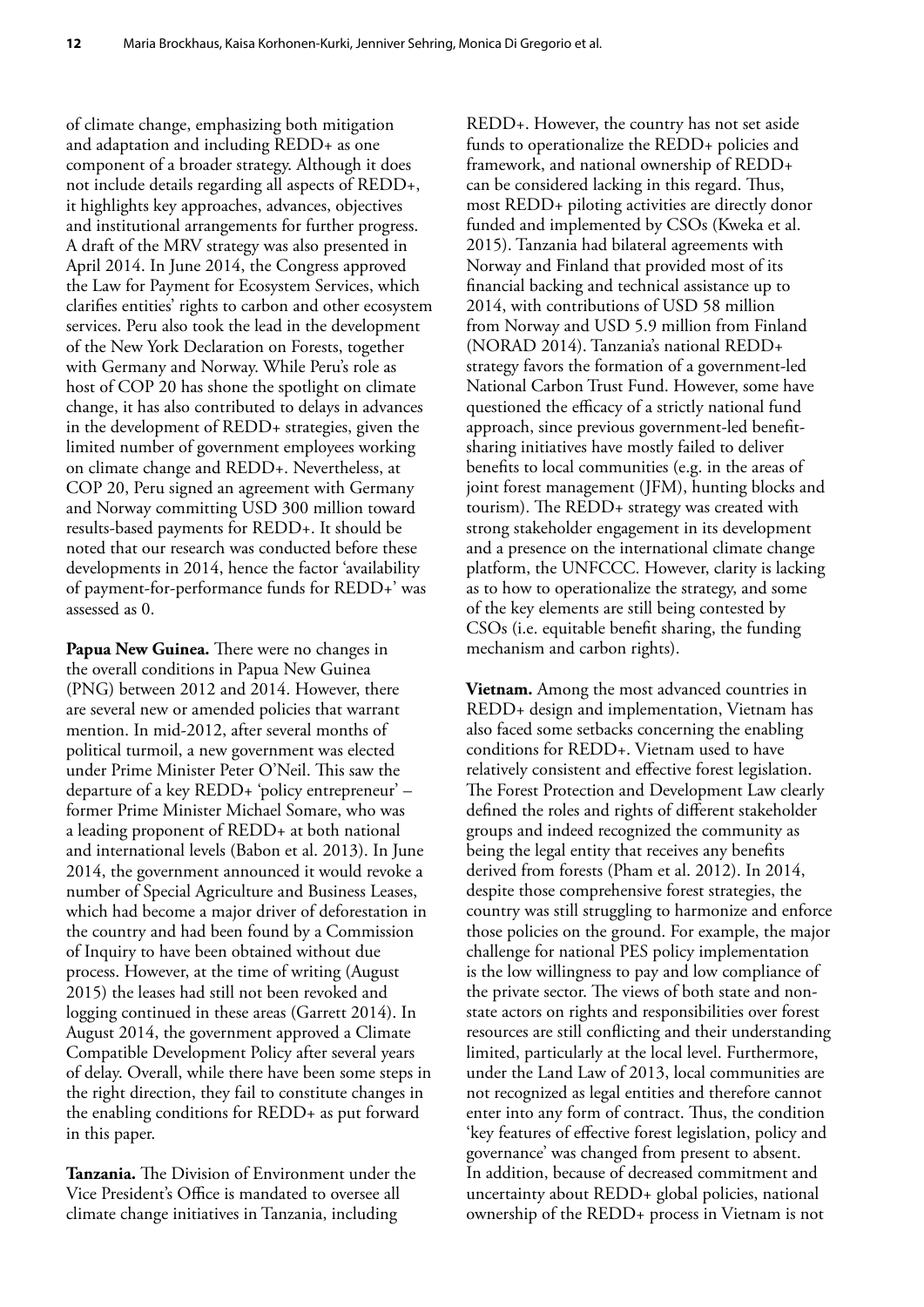as strong as it was in 2012 (e.g. the REDD+ office has been scaled down, leadership changes have been made over time); as a result, the condition 'national ownership' is not considered to be present anymore. Since 2013, a few negative articles on REDD+ have appeared in the media, which is controlled by the state, and pro-REDD+ media statements are no longer dominant. Furthermore, although there is a government agency that is mandated to lead REDD+ formulation, UN-REDD and other donors have taken more leadership and advisory roles in national REDD+ strategy development, compared to 2012, and now dominate REDD+ discourse in the country. However, despite these setbacks, Vietnam has developed its MRV system, and it is the first country to have grievance procedures and

other mechanisms that enhance accountability in REDD+ systems under development. In addition, there are some recent developments with regard to national ownership re-emerging, for example with the placing of the REDD+ office as an independent unit reporting to the vice-minister in 2015.

To sum up, several countries have been drafting their national REDD+ strategy and preparing an MRV system, but they are not all in place yet. There has been sufficient improvement in the DRC and in Tanzania for them to reach our defined outcome, as have Brazil, Guyana, Indonesia and Vietnam. Tanzania and the DRC are now among a few countries that have their national strategies approved and in place.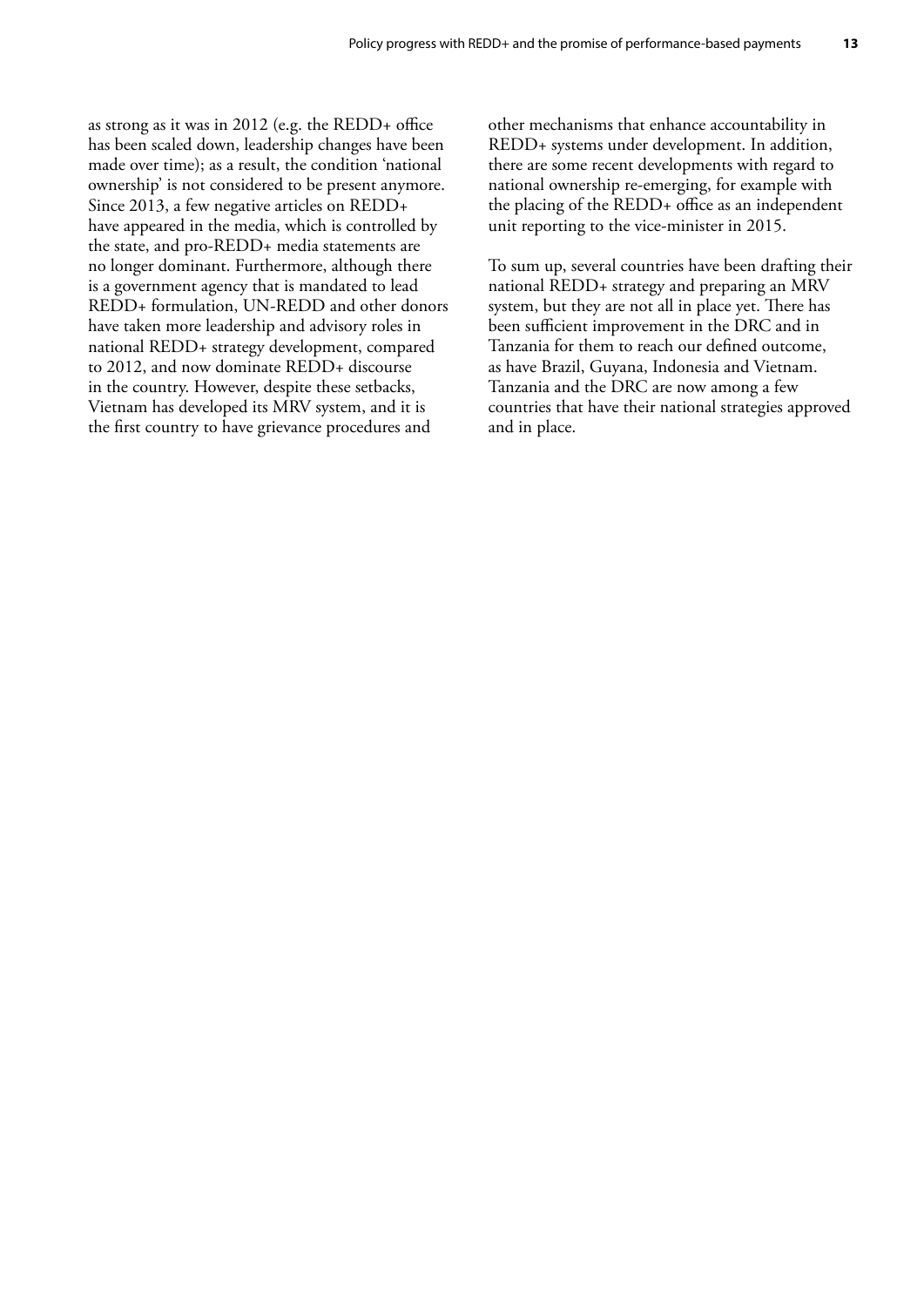# <span id="page-24-0"></span>**5 Results of the qualitative comparative analysis**

### **5.1 Analysis of the institutional context (remote conditions)**

In the first step, we analyze the institutional context of the 13 countries, using the following factors:

- pressure from shortage of forest resources (PRES)
- • key features of effective forest legislation, policy and governance (EFF)
- already initiated policy change (CHA).

The purpose of this part of the analysis is to identify those combinations of presence or absence of the above conditions that provide an outcome-enabling context, namely where the outcome 'establishment of comprehensive policies targeting transformational change in the REDD+ policy domain*'* (REDD) was achieved and assessed as present (1).

Table 3 shows that each of the eight mathematically possible combinations of the three conditions (PRES, EFF, CHA) and two possible expressions for presence or absence of these (0, 1) were observed among our 13 countries. For example, a combination of all conditions being absent was observed for PNG, where the outcome REDD was also absent and assessed as 0. In the case of Brazil, all conditions were

#### **Table 3. Truth table for the institutional context in 2014 (remote conditions).**

| <b>PRES</b> |   |   | <b>EFF CHA REDD Cases</b> |                                                  |
|-------------|---|---|---------------------------|--------------------------------------------------|
| 1           | 1 | 1 | 1                         | <b>Brazil</b>                                    |
| 1           | 0 | 1 | C                         | Burkina Faso, Ethiopia,<br>Indonesia, Mozambique |
| 1           | 1 | 0 | 0                         | Cameroon                                         |
| 0           | 0 | 1 | C                         | DRC, Peru, Vietnam                               |
| 0           | 1 | 1 | 1                         | Guyana                                           |
| 0           | 1 | 0 | 0                         | Nepal                                            |
| 0           | o | 0 | Ω                         | <b>PNG</b>                                       |
|             |   |   |                           | Tanzania                                         |

 $0 =$  absent;  $1 =$  present;  $C =$  contradictory result; CHA = already initiated policy change; DRC = Democratic Republic of the Congo; EFF = key features of effective forest legislation, policy and governance; PNG = Papua New Guinea; PRES = pressure from shortage of forest resources; REDD = establishment of comprehensive policies targeting transformational change in the REDD+ policy domain.

present; thus, it was one of six countries for which the outcome REDD was assessed as present (1). In an ideal analysis, those countries that share the same configuration would have the same outcome in common. In our analysis, however, we observe two contradictory results, where countries that share the same combination of conditions have different assessments of the outcome. This is the case for the combination of presence of the conditions PRES and CHA, combined with the absence of EFF*.* Here, we find Burkina Faso, Ethiopia and Mozambique without the outcome REDD, while Indonesia (which had the same combination of presence/presence/absence of these conditions) was among those where the outcome was assessed as present (see Table 2). Also, the combination of the absence of both PRES and EFF*,* and the presence of CHA, shows a similarly contradictory result, whereby the DRC and Vietnam have the outcome REDD present, while Peru has not achieved the outcome. The findings are summarized in Table 3.

In the next step, we consider all configurations of the remote conditions (institutional context) that show positive or contradictory results as outcomeenabling remote configurations. This will allow us to further investigate these contradictory cases, once we have analyzed the proximate, policy-arenaspecific conditions.

As shown in Figure 1, the configuration of conditions that led to the positive outcome REDD, and those with contradictions are:

PRES\*EFF\*CHA + PRES\*eff\*CHA + pres\*eff\*CHA + pres\*EFF\*CHA + PRES\*eff\*cha

Using Boolean logic, these can be reduced to:

CHA + PRES\*eff

Comprehensive REDD+ policies targeting transformational change were successful in those countries that showed one of the following remote configurations:

### **1) At the institutional level, policy change in a related field had already been initiated (CHA).**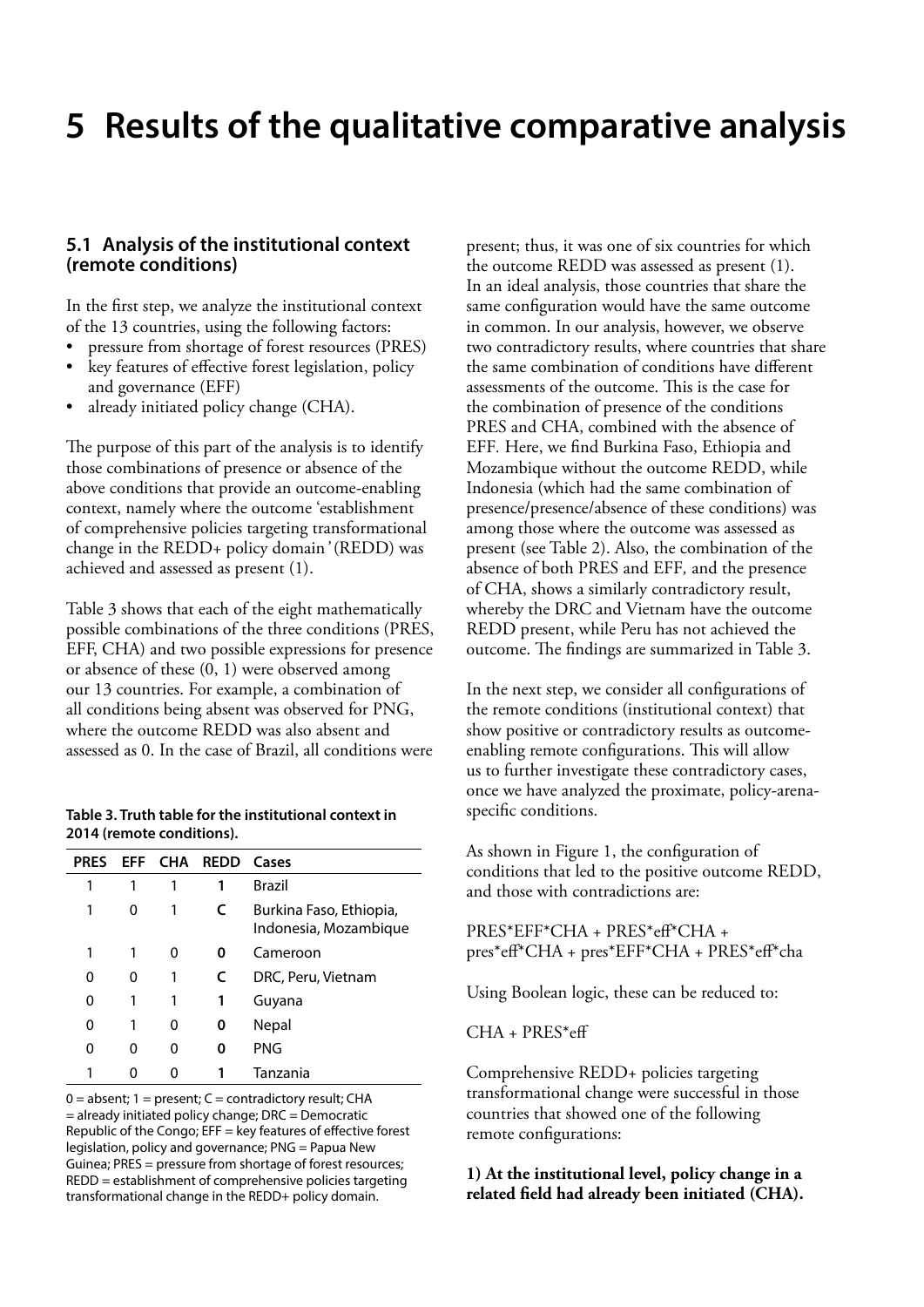<span id="page-25-0"></span>

#### **Figure 1. Observed configuration of the three remote conditions.**

CHA = already initiated policy change; DRC = Democratic Republic of the Congo; EFF = key features of effective forest legislation, policy and governance; PNG = Papua New Guinea; PRES = pressure from shortage of forest resources.

Note: The lined parts show the configurations with outcome 1, and the grid areas those that demonstrate contradictory results (outcome 0 and 1).

The presence of this condition is observed in Brazil, Guyana, Indonesia and Vietnam; that is, it occurs in all countries with a positive outcome apart from Tanzania. If CHA is present, it is irrelevant whether there is also PRES or EFF, as both countries with and without these conditions show a positive outcome.

#### or

### **2) There is a high level of pressure from a shortage of forest resources, but there are no key features of effective forest legislation, policy and governance in place (PRES\*eff).**

The presence of this condition is observed in Tanzania and Indonesia.

In this configuration, it is not relevant whether policy change has been initiated or not (as it is true for Indonesia, but not for Tanzania). The latter configuration might be surprising, but it shows that if pressure is strong enough, policies can be successful even when there is a lack of legislative framework and enforcement, and regardless of whether there was an already initiated policy change in related fields. However, proximate conditions are needed to explain why REDD is enabled in the context of this configuration.

With regard to already initiated policy change, it turns out to be a decisive factor. In contrast to the result of the 2012 QCA, it is not a necessary condition, but it is a sufficient one as a sole remote condition. Thus, on the one hand, CHA seems to be stronger than in the previous analysis, where CHA always had to be combined with another remote factor (EFF\*CHA or PRES\*eff\*CHA); but, on the other hand, it is also weaker, as the result can also be achieved without already initiated policy change. However, there is only one case that achieved progress without CHA, namely Tanzania. It is important to note that Tanzania, while not able to rely on earlier engagement in climate change policies, has a long history of implementation of participatory forest management programs.<sup>4</sup> It might be a matter of discussion whether these policies initiated a similar path change and thus eased REDD+ policy formulation.

An important part of the second step is to examine the proximate factors in order to fully explain the outcome, and also to explain why some countries that have already initiated policy change (such as Burkina Faso and Ethiopia) do not show a positive result.

# **5.2 Analysis of the policy arena (proximate conditions)**

In the second step, we analyze the policy arena of those 10 countries that show the two outcomeenabling remote configurations. Cameroon, Nepal and PNG are not part of this step in the analysis, as they have a different configuration of remote conditions.

As explained earlier, since all countries have meanwhile developed some coalition building among pro-REDD+ actors, this factor was defined as a joint context. Instead, in the analysis presented here, we introduced a condition to assess the role of performance-based payments. The three proximate conditions added are therefore:

- national ownership (OWN)
- inclusiveness of the policy process (INCL)
- availability of payment-for-performance funds for REDD+ (PERFO).

In sections 5.2.1 and 5.2.2, we analyze first the enabling configuration of the presence of already initiated policy change combined with the proximate conditions. This is followed by an analysis of the

<sup>4</sup> Participatory forest management was introduced into law in Tanzania with the passing of the Forest Act of 2002, which provides a clear legal basis for communities, groups or individuals across mainland Tanzania to own, manage or co-manage forests under a wide range of conditions. However, these programs have been implemented in the country for decades.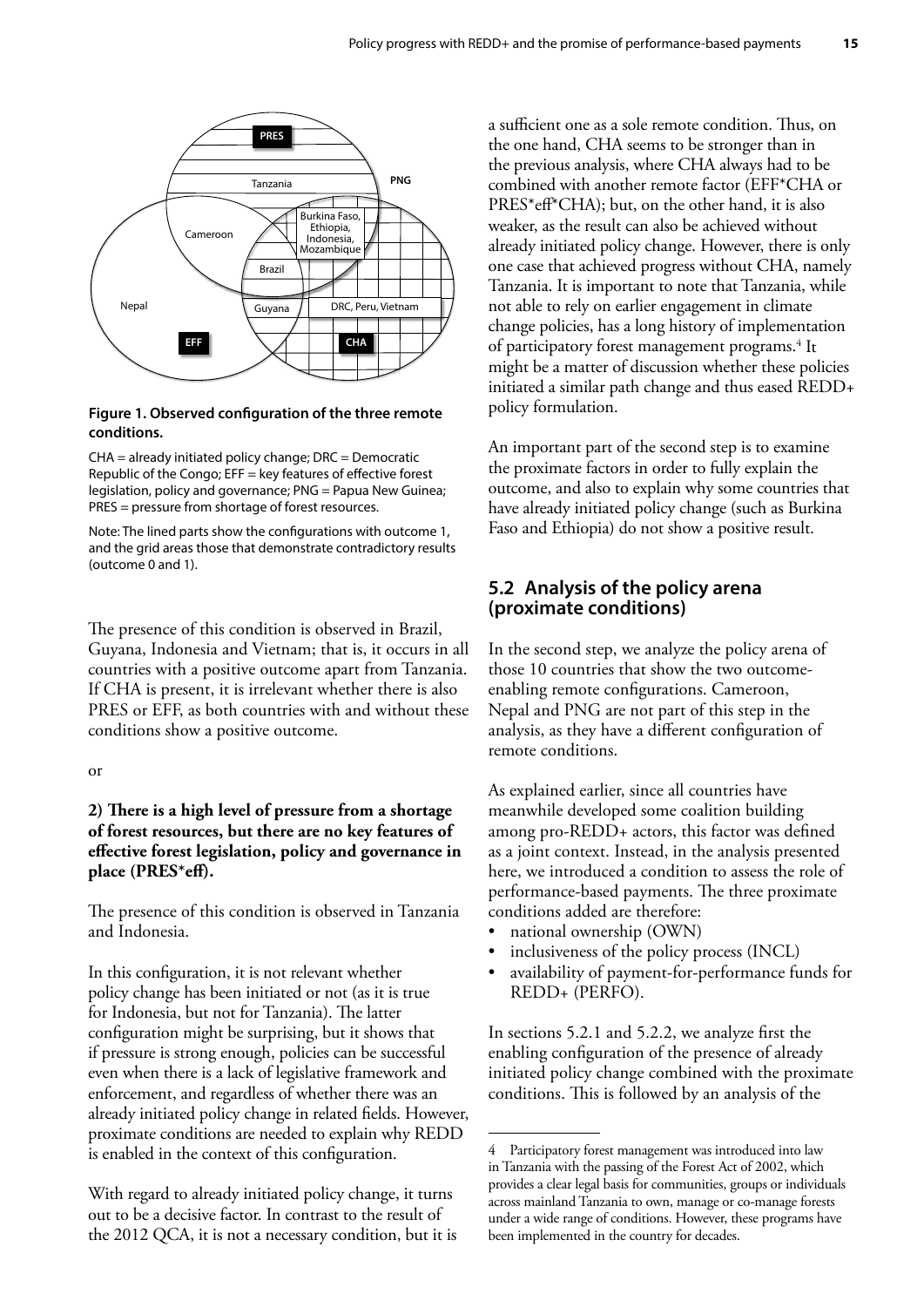<span id="page-26-0"></span>enabling configuration PRES\*eff, where there is a high level of pressure from a shortage of forest resources and where there are no key features of effective forest legislation, policy and governance in place.

### **5.2.1 Proximate conditions and already initiated policy change**

When running an analysis of the three identified policy arena (proximate) conditions and the remote condition of already initiated policy change, the truth table (Table 4) (again with eight possible combinations) shows five observed cases for the remaining nine countries where already initiated policy change is observed (1).

If we take the configurations that lead to a positive outcome (REDD) (including the contradictory one) among the observed cases, we get the following enabling configurations (see also Figure 2):

### **1) Already initiated policy change, together with national ownership and availability of paymentfor-performance funds for REDD+ are all present (CHA\*OWN\*PERFO).**

In Brazil, Guyana and Indonesia, already initiated policy change is complemented by a strong ownership of the REDD+ process and the availability of performance-based funding. This combination of conditions has led to the REDD+ process being moved forward, irrespective of whether the process is inclusive or not. However, as noted also for the earlier analysis, inclusiveness may be crucial for the sustainability of REDD+ and effective implementation (Korhonen-Kurki et al. 2014).

### **2) Already initiated policy change remains present, but national ownership and availability of payment-for-performance funds for REDD+ are both absent (CHA\*own\*perfo).**

This configuration was observed for the DRC and Vietnam with positive outcomes and for Burkina Faso and Ethiopia with negative outcomes. This finding requires further investigation, as the DRC and Vietnam both lack national ownership (Vietnam was assessed as having stronger national ownership in the past), have no performance-based funding instruments in place and still show positive REDD+ outcomes, irrespective of whether there are inclusive policy processes or not. The explanation for this result is not straightforward. We must examine which proximate factors influenced the policy process

| Table 4. Truth table for already initiated policy change |  |
|----------------------------------------------------------|--|
| and the proximate conditions.                            |  |

| CHA | OWN | INCL | <b>PERFO</b> | <b>REDD</b> | Cases                          |
|-----|-----|------|--------------|-------------|--------------------------------|
|     |     |      |              |             | Brazil, Guyana                 |
|     |     |      | O            | C           | Burkina Faso,<br>DRC, Ethiopia |
|     |     | 0    |              |             | Indonesia                      |
|     |     |      |              | O           | Mozambique,<br>Peru            |
|     |     | O    |              |             | Vietnam                        |
|     |     |      |              |             | Not observed                   |
|     |     | 0    |              |             | Not observed                   |
|     |     |      |              |             | Not observed                   |

 $0 =$  absent,  $1 =$  present,  $C =$  contradictory result; CHA = already initiated policy change; DRC = Democratic Republic of the Congo; INCL = inclusiveness of the policy process; OWN = national ownership; PERFO = availability of paymentfor-performance funds for REDD+; REDD = establishment of comprehensive policies targeting transformational change in the REDD+ policy domain.

Note: One configuration, where OWN as well as PERFO are absent but where INCL is present (CHA\*own\*INCL\*perfo), shows a contradictory result: the DRC was assessed as being successful in the outcome REDD, while Burkina Faso and Ethiopia were not.

either by their presence or by their absence. For Vietnam, it is important to note that ownership of the REDD+ process has reduced only recently and that the REDD+ progress we see might be an effect of strong national ownership in the past (Korhonen-Kurki et al. 2014). On the other hand, the absence of national ownership means that the REDD+ process is dominated by foreign donors. Indeed, 'own' could be read as 'DONOR'. This would mean that countries can be successful, independent of the funding source, when donors politically and financially dominate the REDD+ process. It should also not be forgotten that there is political commitment to REDD+ by the government as well as by coalitions of drivers of change (which we measured as part of the joint context).

In contrast, Burkina Faso and Ethiopia have had previous policy change but no ownership and no performance-based instruments present, and the outcome (REDD) is negative. This is probably explained by the fact that both countries started their REDD+ process just recently. While the enabling remote condition (already initiated policy change) is present, the government is not yet committed to REDD+, the donors lead the process and no performance-based funding is available yet.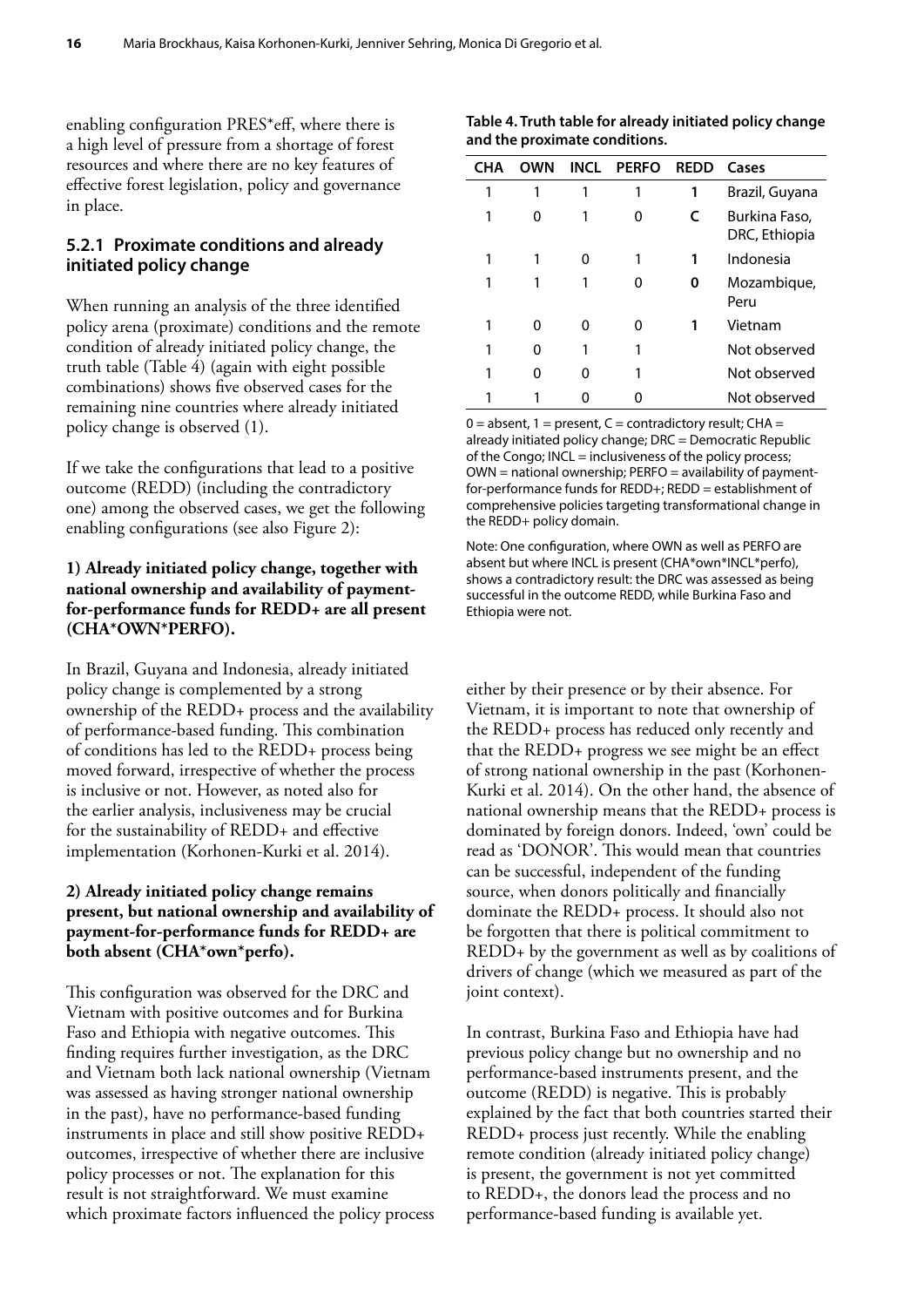<span id="page-27-0"></span>

#### **Figure 2. Observed configuration for already initiated policy change and the three proximate conditions.**

CHA = already initiated policy change; DRC = Democratic Republic of the Congo; INCL = inclusiveness of the policy process; OWN = national ownership; PERFO = availability of payment-for-performance funds for REDD+.

Note: The lined parts show the configurations with outcome 1, and the grid areas are those that demonstrate contradictory results (outcome 0 and 1).

It seems surprising that in Mozambique and Peru, where we find the combination of already initiated policy change with strong ownership and the inclusiveness of the process, the outcome is negative (REDD is assessed as 0). The question may then be posed as to whether this gives higher explanatory value to the fact that performancebased funding is absent from this combination (CHA\*OWN\*INCL\*perfo). For Peru, this might be more the result of the delays in finalization of policy documents and consensus regarding the details of implementation rather than a reflection of the failure to advance toward REDD+. The national ownership and promotion of civil society participation in the process have led to the inclusion of a wide variety of actors and positions in the negotiation process. Early decisions to follow a nested approach led to significant advances in REDD+ at the project and subnational levels. However, as the government seeks to scale up to national-level implementation and coordination, these advances pose a challenge in terms of reconciling disparate methodologies and overlapping spatial remits. Overlapping institutional remits have also created barriers to finalization of the national strategy.

In Mozambique, although the REDD+ process has been inclusive and led by national institutions since 2009, it is still in the early stages of development.

Mozambique produced its first draft national REDD+ strategy in 2011. However, after realizing that the negotiations at the global level were not proceeding, the technical team recommended that the approval of the strategy be withheld to ensure Mozambique does not embark on something that would not reflect future developments at the global level (Quan et al. 2014). In addition, a very high level of pressure from international investors to acquire land for REDD+ projects was seen as a threat to grab land (Nhantumbo 2011).<sup>5</sup> The REDD+ process was then suspended until December 2013 when Decree 70/2013 was approved, mostly with a view to preventing any undesirable effects of REDD+ implementation. This pause in proceedings also allowed time to mobilize funds (e.g. the FCPF's Carbon Fund) to improve the readiness process.

### **5.2.2 Proximate conditions and high levels of pressure from shortage of forest resources with no key features of effective forest legislation, policy and governance in place (PRES\*eff)**

This part of the analysis of the policy arena looks at those countries in which the enabling remote configuration PRES\*eff was observed. Table 5 shows the results of this analysis.

For the policy arena in connection with PRES\*eff, the results are less obvious than for the combination with already initiated policy change discussed above. First, from the eight possible configurations, only three are observed. One of them leads to a contradictory result, which indicates that the chosen factors cannot fully explain why or why not REDD+ can be achieved under conditions of PRES\*eff.

If we once again take the configurations that led to a positive outcome (REDD) (including the contradictory ones) among the observed cases, we get the following enabling configurations (see also Figure 3):

**1) High levels of pressure from shortage of forest resources are present without effective forest legislation in place (PRES\*eff), combined with high national ownership of the REDD+ policy process and availability of payment-for-performance funds for REDD+, without an explicitly inclusive policy process (PRES\*eff\*OWN\*incl\*PERFO).**

<sup>5</sup> In 2011, a request for 15 million hectares of land for REDD+ projects was submitted to the Government of Mozambique.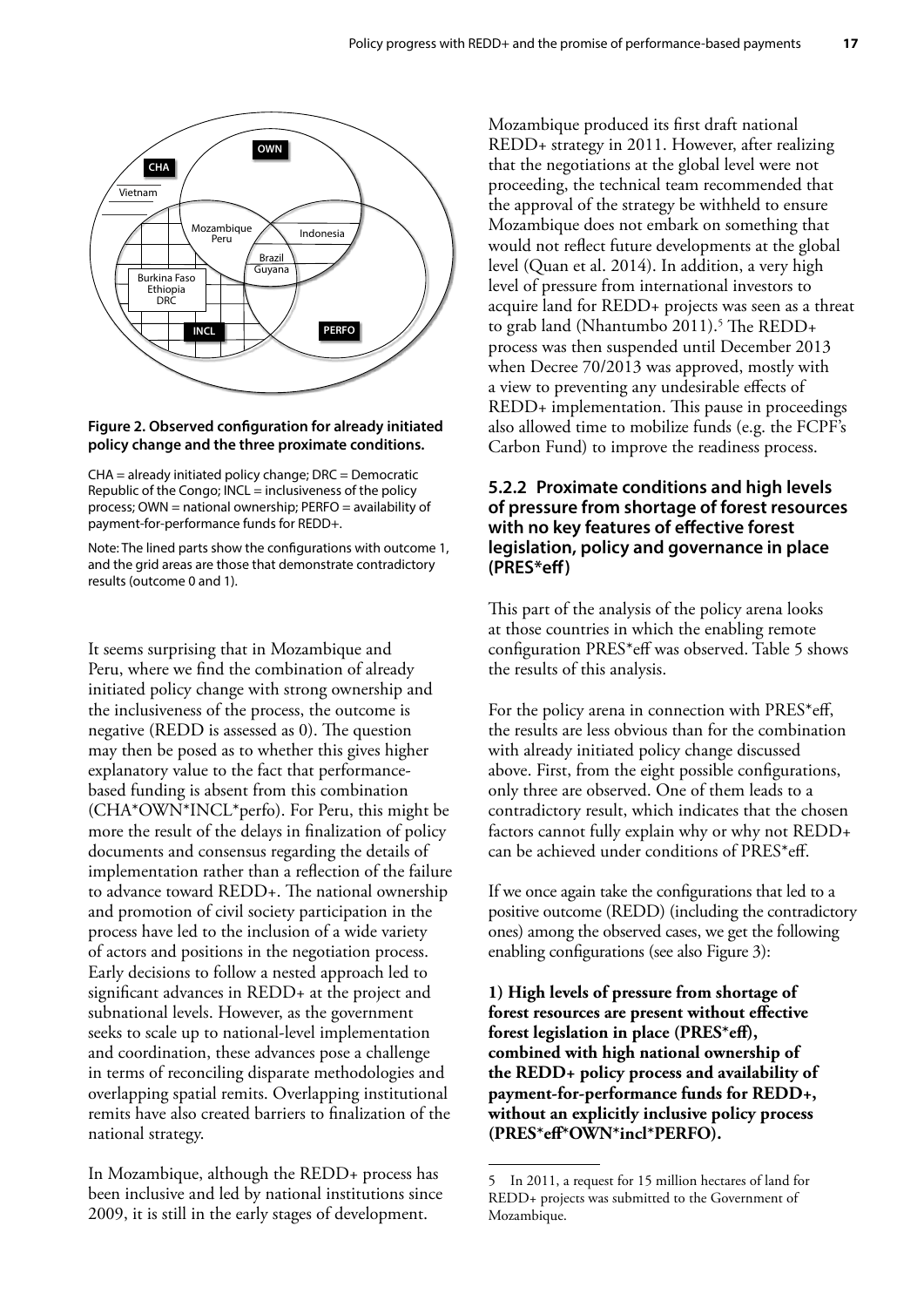| Table 5. Truth table for PRES*eff and proximate |
|-------------------------------------------------|
| conditions.                                     |

| <b>PRES*</b><br>eff | OWN |   | INCL PERFO | <b>REDD</b> | Cases                                  |
|---------------------|-----|---|------------|-------------|----------------------------------------|
|                     | n   |   | ∩          |             | Burkina Faso,<br>Ethiopia,<br>Tanzania |
|                     |     |   |            |             | Indonesia                              |
|                     |     |   |            | o           | Mozambique                             |
|                     |     |   |            |             | Not observed                           |
|                     |     | Ω | n          |             | Not observed                           |
|                     | O   | ი | n          |             | Not observed                           |
|                     | O   |   |            |             | Not observed                           |
|                     |     |   |            |             | Not observed                           |

INCL = inclusiveness of the policy process; OWN = national ownership; PERFO = availability of payment-for-performance funds for REDD+; PRES\*eff = pressure from shortage of forest resources and key features of effective forest legislation, policy and governance; REDD = establishment of comprehensive policies targeting transformational change in the REDD+ policy domain.

These factors were observed for Indonesia. Here, the institutional context configuration of having high levels of pressure on forests even without having effective forest legislation in place is combined with two policy-arena-specific conditions being present: high national ownership of the REDD+ policy process and performance-based funding available, even without an explicitly inclusive process. This result from the assessment in 2014 is similar to the earlier finding in 2012, where already initiated policy change, together with presence of national ownership and performance-based funding were also found to be outcome-enabling factors. Again, as for the cases of Brazil, Guyana and Indonesia, the combination of strong national ownership and performance-based funding plays a crucial role in achieving REDD+.

**2) High levels of pressure from shortage of forest resources are present without effective forest legislation being in place (PRES\*eff), combined with absence of national ownership, absence of availability of payment-forperformance funds for REDD+, but with inclusiveness of the policy process being present (PRES\*eff\*own\*INCL\*perfo).**

This configuration was observed for Tanzania, Burkina Faso and Ethiopia. The configuration is contradictory, as it led to a positive outcome in Tanzania, but not in Burkina Faso or Ethiopia.

In all three countries, while donors dominate the REDD+ process, it is designed to be an inclusive participatory process. None of them receives any performance-based funding. To explain why this process has been successful in Tanzania, we can again refer to the above-mentioned experience in joint forest management, which might have triggered a path change that is now helping the REDD+ process. Although Burkina Faso and Ethiopia have embarked on new climate-related policies, these changes only occurred recently, and may not yet have had an impact on REDD+. It can be assumed that a positive impact would be observed if the analysis were to be repeated in another 2–3 years. In addition, the role of donors in Tanzania – with regard to financial investments – is much greater than in Burkina Faso and Ethiopia, and may be seen as a large incentive for stepping up REDD+ policies. Tanzania has a longterm relationship with Norway, which may provide performance-based funding in the future. However, there is criticism about the quality of the national strategy in Tanzania. It has been argued that rather than being a strategy, the document is still a draft plan, providing rather vague outlines and not giving any real guidelines for implementation. The reasons for approving such a vague document could be related to the influence and requirements of the donors.



#### **Figure 3. Observed configuration for PRESS\*eff and the three proximate conditions.**

INCL = inclusiveness of the policy process; OWN = national ownership; PERFO = availability of payment-for-performance funds for REDD+; PRES\*eff = pressure from shortage of forest resources and key features of effective forest legislation, policy and governance.

Note: The lined parts show the configurations with outcome 1, and the grid areas are those that demonstrate contradictory results (outcome 0 and 1).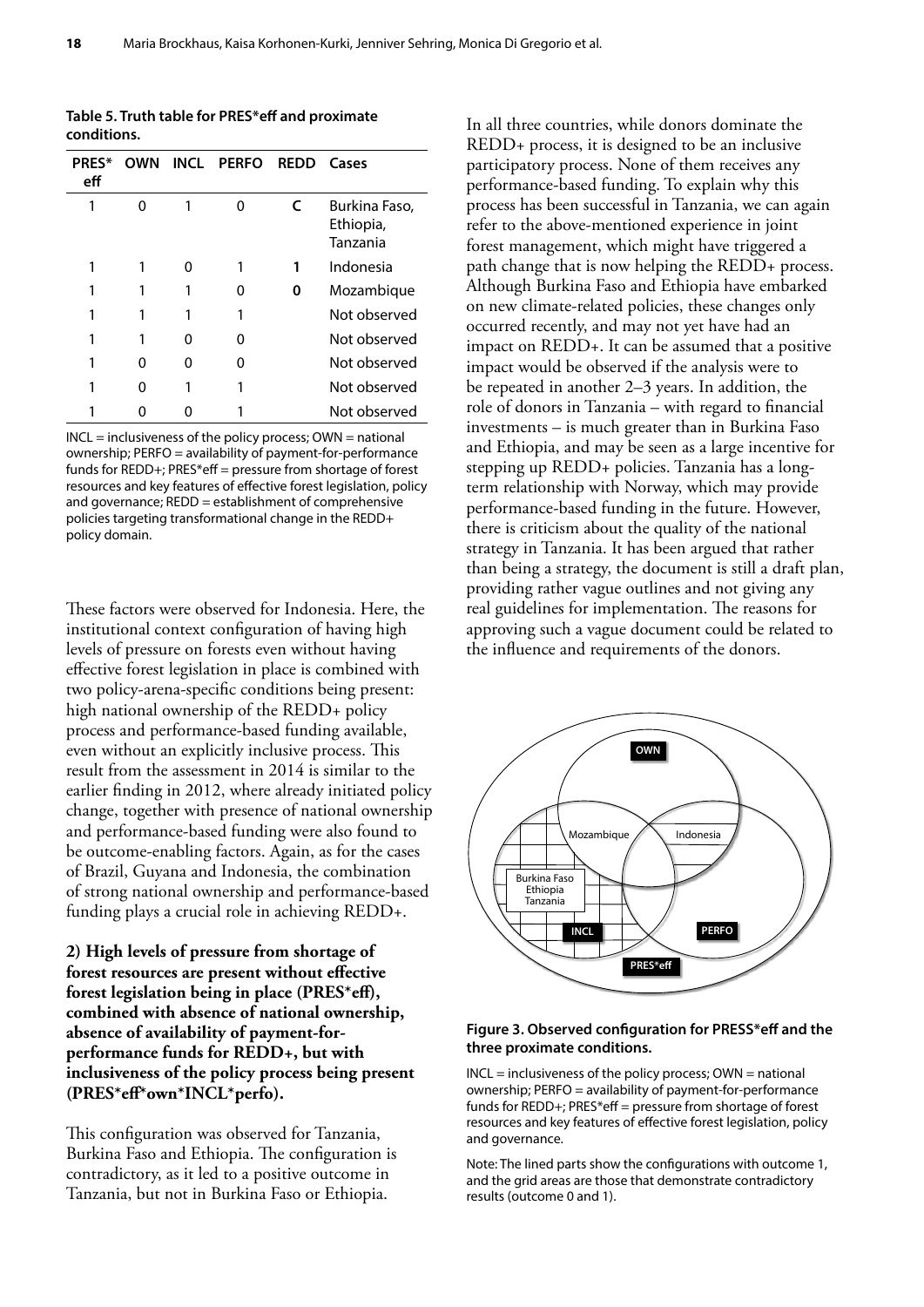# <span id="page-29-0"></span>**6 Toward transformational change in national REDD+ policy domains? A brief discussion of methods and findings**

The results of the longitudinal QCA indicate the relevance of multiple factor combinations stemming from a wide range of economic, social and political conditions when trying to understand what enables larger transformational change. We identified four different factor combinations that led to a positive outcome, and factors such as already initiated policy change and national ownership play an important role in some of these observed cases. However, the results of this study do come with a number of limitations. Some of these identified factor combinations still show contradictory results and not all possible combinations could be observed in order to make reliable inferences beyond the cases of this analysis. Despite these limitations, the findings presented above do provide some guidance in terms of countries' needs to create enabling conditions.

Progress with REDD+ – even in first-generation REDD+ countries – is still limited, and in the absence of a fully implemented REDD+, we focused our analysis on a key achievement in phase 2 of a typical REDD+ development: establishment of comprehensive policies targeting transformational change in the REDD+ policy domain. In our analysis, 6 out of 13 countries have now been successful in achieving this outcome: Brazil, the DRC, Guyana, Indonesia, Tanzania and Vietnam. Compared with findings of a similar analysis in 2012, Tanzania and the DRC are the only new countries that have shown sufficient policy changes and designed a national REDD+ strategy to achieve the outcome – although policy progress has been made, particularly in the readiness areas, in most of the other countries as well. The critical issues that hinder most of the countries analyzed here in achieving a positive outcome are related to policy implementation, including the lack of grievance procedures and operationalized financial systems for REDD+.

When analyzing institutional context and configurations of conditions that could have enabled such a positive outcome, path changes already initiated through earlier policy reforms stood out as

a key condition. The comparison with the 2012 analysis shows that more countries are now showing progress, and indicates that already initiated policy change, even on its own, is sufficient as an enabling condition when analyzing the factors that form part of the institutional setting (see section 5.1). This is the case even without having certain conditions in place, such as the presence of high levels of pressure on forest resources or effective forest legislation, policy and governance. We observed only one successful case without the presence of already initiated policy change – Tanzania.

We consider Tanzania to be a deviant case that can be explained only when taking into account larger policy change and reform processes beyond the climate change policy domain. Although Tanzania has not yet formulated NAMAs or similar climate policy strategies, it has long implemented participatory forest management programs. This could be interpreted as a path change in forest policy and might have created an enabling context for REDD+ policy formulation.

One of the objectives of this analysis was to assess the importance of performance-based funding for REDD+. Of the six successful cases of the 13 countries analyzed, three have access to performance-based finance for REDD+ (Brazil, Guyana and Indonesia) while the other three have not (the DRC, Tanzania and Vietnam). Our analysis shows that the availability of performancebased funds has a positive impact when it is combined with strong national ownership of the REDD+ process. However, in those cases where national ownership is low, meaning that donors or other external agencies dominate the REDD+ policy processes, countries were also able to achieve the outcome without an explicit availability of performance-based funding, as was true of the DRC, Tanzania and Vietnam. This would indicate that in cases where REDD+ commitment is externally driven, non-performance-based funding has an effect equal to that of performancebased funding.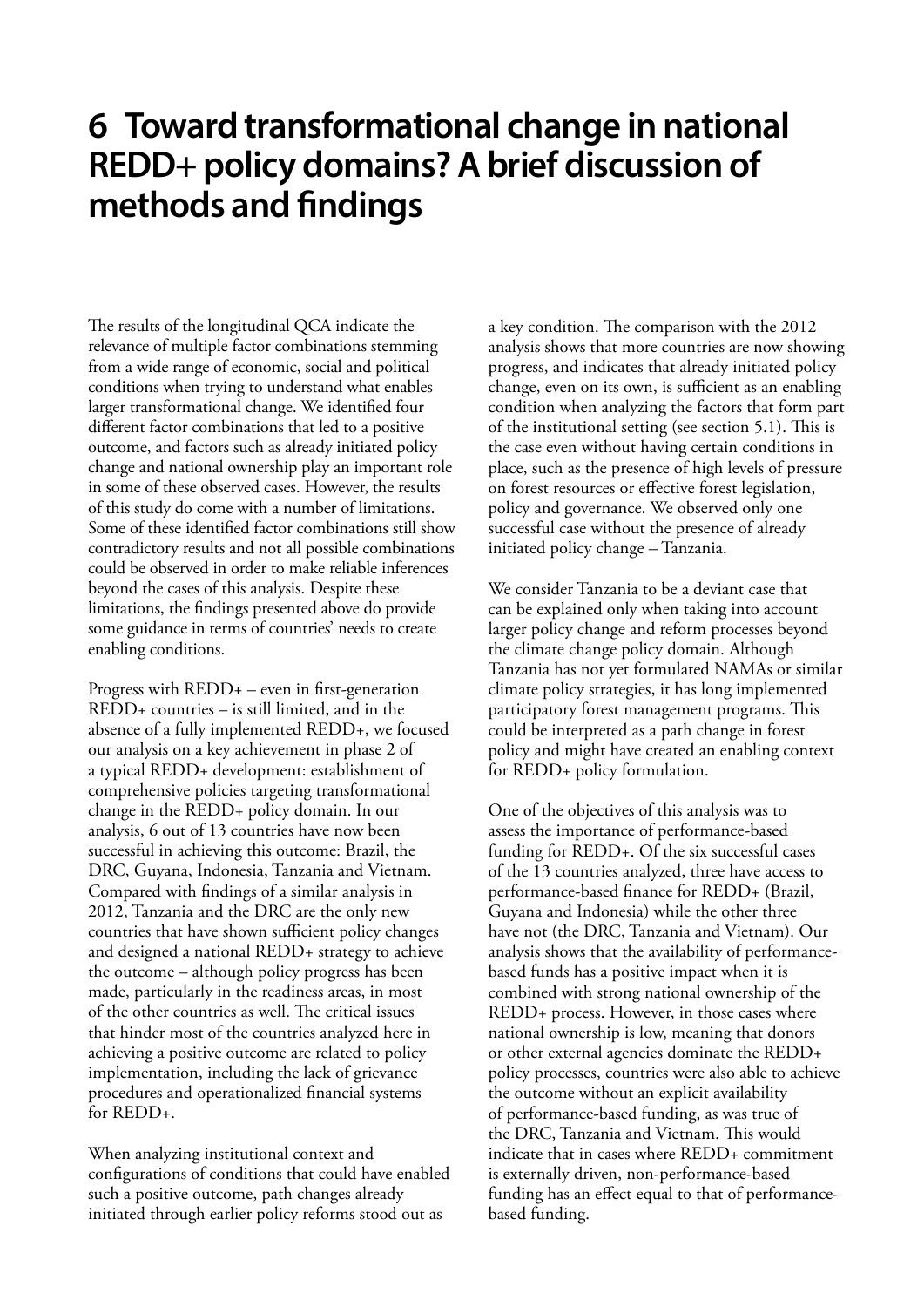Thus, the role of donors in establishing REDD+ is important: in the cases of the DRC and Vietnam, for example, the REDD+ process is assessed as being donor led and the countries have received considerable sums other than performance-based REDD+ funding. This combination has also enabled

the desired path change. Further analysis may be needed to assess how crucial performance-based funding is over time, and how sustainable other types of funding are if national ownership of the REDD+ process is lacking, in the pursuit of achieving longterm progress with REDD+.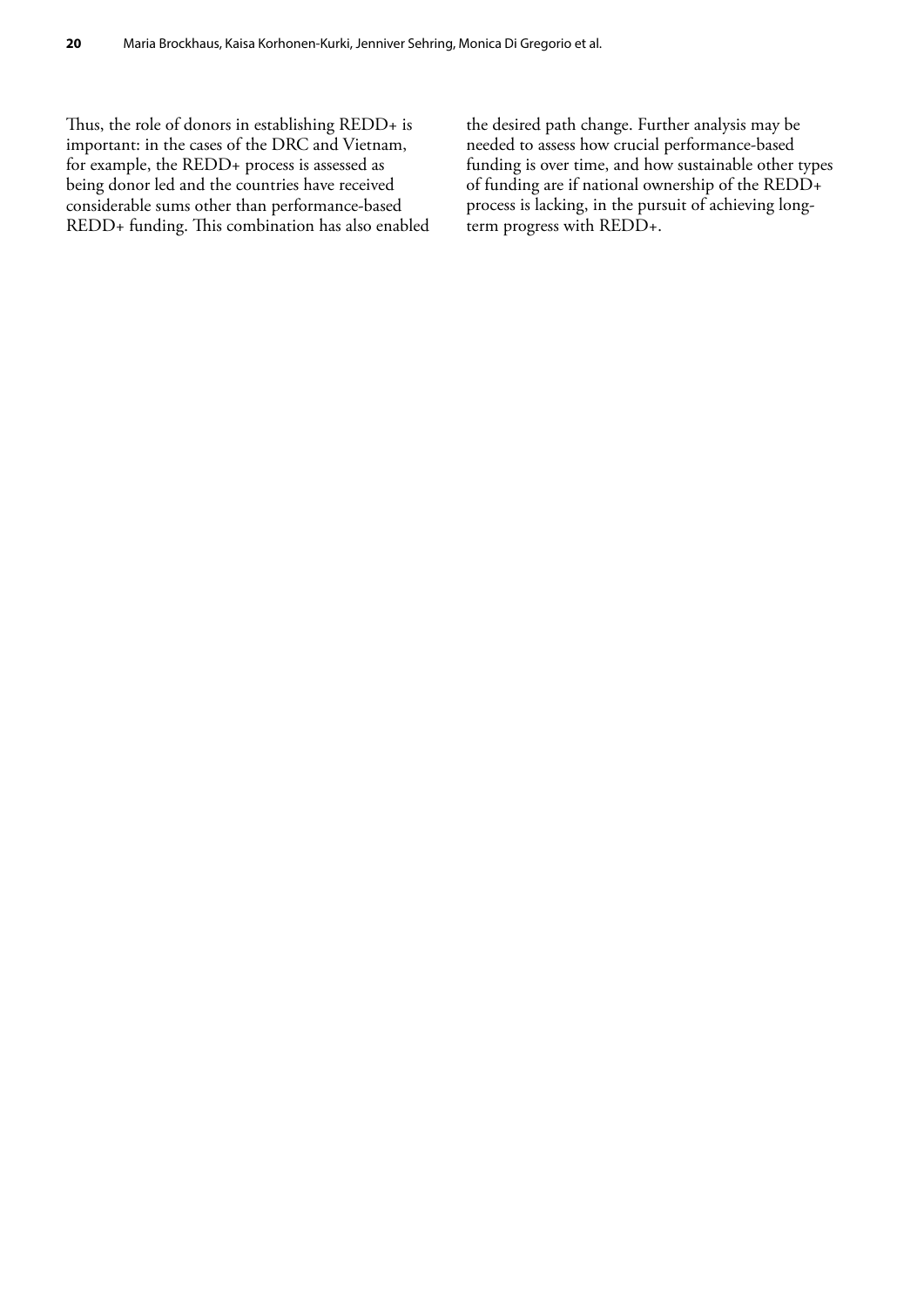# <span id="page-31-0"></span>**7 Conclusions**

Moving from a readiness phase through policy design and implementation toward performancebased payments for carbon and non-carbon benefits is challenging for most REDD+ countries, and numerous and often political-economic factors hinder such progress. Understanding which conditions and configurations enable REDD+ policy progress is therefore crucial, and can help countries to learn from the success of others and identify key areas for improvement. The analysis presented here aims to contribute toward this understanding.

With REDD+ remaining high on the international agenda, it will be interesting to build on longitudinal studies such as the one presented here that allow for deeper insights into which enabling factor configurations have most effect on actual REDD+ policy outcomes. Once REDD+-related carbon and non-carbon measurements are available for more countries, the current set of conditions and indicators, as well as the outcome itself must be

revised to ensure the relevance of such an analysis. This could also be useful to avoid another limitation of the analysis presented here – the relatively high number of contradictory cases – meaning that successful as well as less successful countries (in terms of having achieved the outcome) show the same combination of conditions. This could be explained only by taking into account additional information on countries' contexts.

Despite the limitations of this study, the two key findings of our analysis, the importance of already initiated policy change, and the relevance of performance-based funding in combination with strong national ownership of the REDD+ process, are in strong agreement with other bodies of literature, such as the analysis of effective development aid. These findings may provide some guidance for REDD+ countries as to which areas of their policy arenas need to be strengthened to allow for an effective, efficient and equitable REDD+.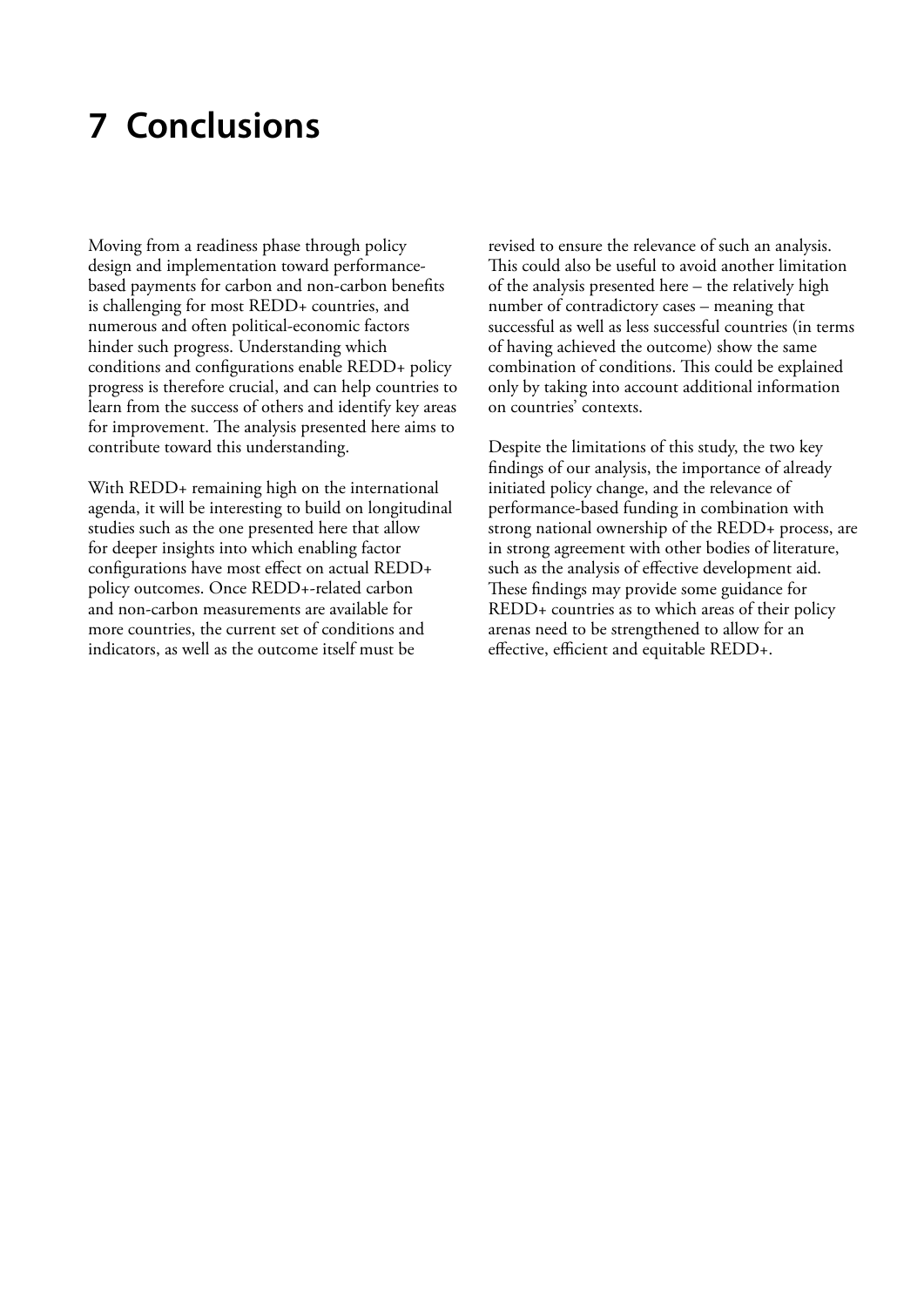# <span id="page-32-0"></span>**8 References**

- Angelsen A. 2013. *REDD+ as performance-based aid: General lessons and bilateral agreements of Norway*. WIDER Working Paper 2013/135. UNU-WIDER. http://www.wider.unu.edu/ publications/working-papers/2013/en\_GB/ wp2013-135/
- Angelsen A, Brockhaus M, Kanninen M, Sills E, Sunderlin WD and Wertz-Kanounnikoff S. 2009. *Realising REDD+: National strategy and policy options*. Bogor, Indonesia: Center for International Forestry Research.
- Angelsen A and McNeil D. 2012. The evolution of REDD+. *In* Angelsen A, Brockhaus M, Sunderlin WD and Verchot L, eds. *Analysing REDD+: Challenges and choices*. Bogor, Indonesia: Centre for International Forestry Research. 3150–30
- Arts B. 2012. Forests policy analysis and theory use: Overview and trends. *Forest Policy and Economics* 16:7–13. doi:[http://dx.doi.org/10.1016/j.](http://ec.europa.eu/) [forpol.2010.12.003](http://ec.europa.eu/)
- Assunção J, Gandour CC and Rocha R. 2012. *Deforestation slowdown in the Legal Amazon: Prices or policies*. Climate Policy Initiative Working Paper. Rio De Janeiro, Brazil: Climate Policy Initiative.
- Babon A and Gowae GY. 2013. *The context of REDD+ in Papua New Guinea: Drivers, agents and institutions*. Occasional Paper 89. Bogor, Indonesia: Centre for International Forestry Research.
- Barr C, Dermawan A, Purnomo H and Komarudin H. 2010. *Financial governance and Indonesia's Reforestation Fund during the Soeharto and post-Soeharto periods, 1989–2009: A political economic analysis of lessons for REDD+*. Occasional Paper 52. Bogor, Indonesia: Center for International Forestry Research.
- Baumgartner FR, Jones DB and Wilkerson J. 2011. Comparative studies of policy dynamics. *Comparative Political Studies* 44(8):947–72. doi: 10.1177/0010414011405160.
- Bekele M, Tesfaye Y, Mohammed Z, Zewdie S, Tebikew Y, Brockhaus M and eKassa H. 2015. *The context of REDD+ in Ethiopia: Drivers, agents and institutions*. Occasional Paper 127. Bogor, Indonesia: Centre for International Forestry Research.
- Birdsall N and Busch J. 2014. Assessing performance-based payments for forest conservation: Six successes, four worries, and six possibilities to explore of the Guyana-Norway agreement. Washington, DC, USA: Center for Global Development.
- [BMI] Business Monitor International. 2013. *Mozambique agribusiness report Q3 2013*. BMI.
- Brockhaus M and Angelsen A. 2012. Seeing REDD+ through 4Is: A political economy framework. *In* Angelsen A, Brockhaus M, Sunderlin WD and Verchot L, eds. *Analysing REDD+: Challenges and choices*. Bogor, Indonesia: Centre for International Forestry Research. 15–30.
- Brockhaus M and Di Gregorio M. 2014. National REDD+ policy networks: From cooperation to conflict. *Ecology and Society* 19(4):14.
- Brockhaus M, Di Gregorio M and Mardiah S. 2014. Governing the design of national REDD+: An analysis of the power of agency. *Forest Policy and Economics* 49:23–33.
- Brunner J and Ekoko F. 2000. Cameroon case study. *In* Seymour FJ and Dubash N, eds. *The right conditions: The World Bank, structural adjustment and forest policy reform*. Washington, DC, USA: World Resources Institute. 59–82. [http://www.](http://ec.europa.eu/) [wri.org/publication/right-conditions](http://ec.europa.eu/)
- Che Piu H and Menton M. 2013. *Contexto de REDD+ en Perú: Motores, actores e instituciones*. Occasional Paper 90. Bogor, Indonesia: Centre for International Forestry Research.
- Corbera E and Schroeder H. 2011. Governing and implementing REDD+. *Environmental Science and Policy* 14(2):89–99.
- Cronqvist L. 2011. Tosmana: Tool for Small-N Analysis [Computer Programme], Version 1.3.2.0. Trier: University of Trier.
- Cunguara B, Garrett J, Donovan C and Cássimo C. 2013. Análise situacional, constrangimentos e oportunidades para o crescimento agrário em Moçambique. Maputo, Mozambique: Direcção de Economia, Ministério da Agricultura. [http://](http://ec.europa.eu/) [fsg.afre.msu.edu/mozambique/RP73P.pdf](http://ec.europa.eu/)
- Dkamela GP. 2011. *The context of REDD+ in Cameroon: Drivers, agents and institutions*. Occasional Paper 57. Bogor, Indonesia: Center for International Forestry Research.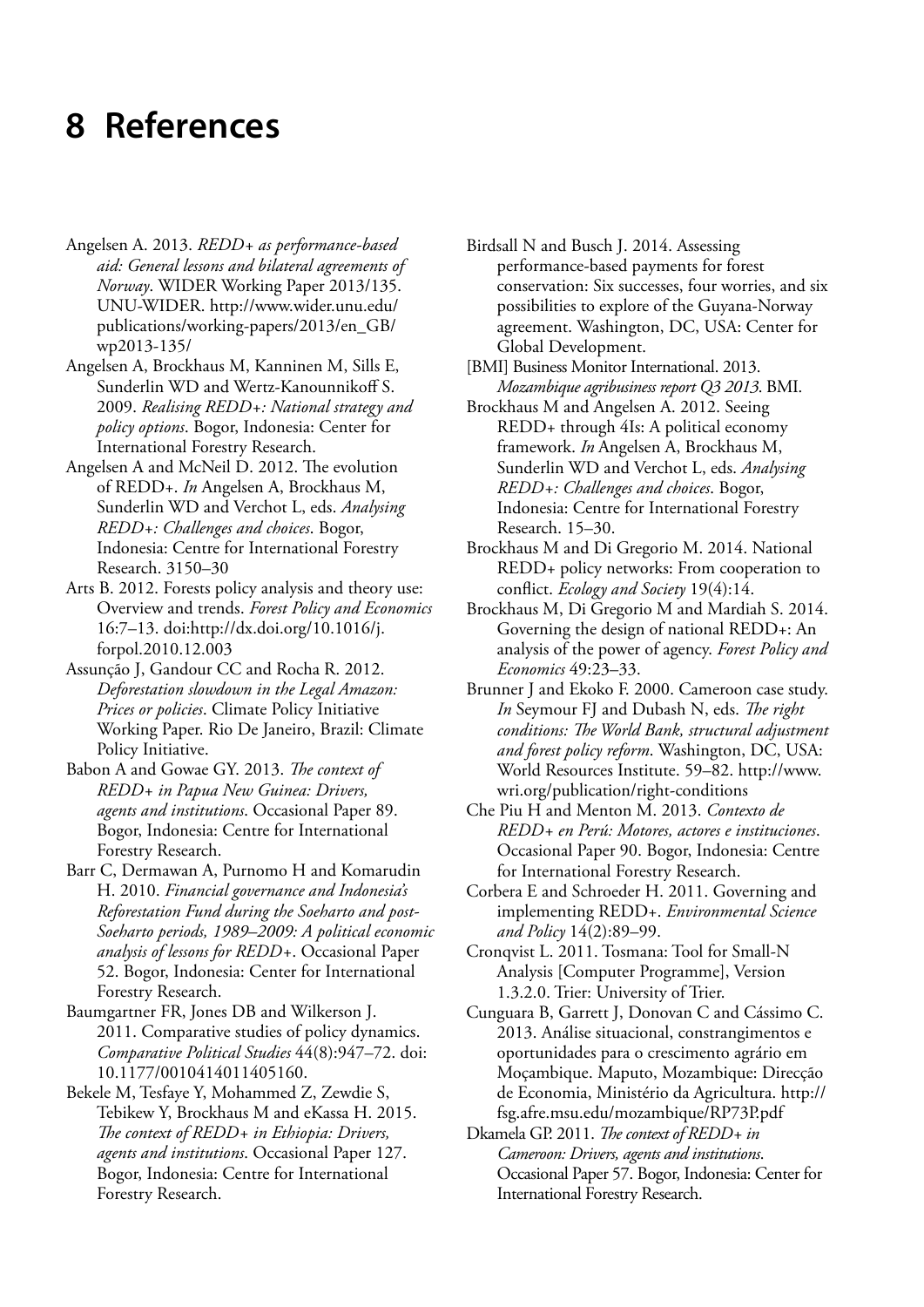- Dkamela GP, Brockhaus M, Kengoum F, Schure J and Assembe S. 2014. Lessons for REDD+ from Cameroon's past forestry law reforms: A political economy analysis. *Ecology and Society* 19(3):30.
- Ekoko F. 1997. *The political economy of the 1994 Cameroon Forestry Law*. Working Paper 4. Bogor, Indonesia: Center for International Forestry Research.
- Fonseca A, Souza Jr C and Veríssimo A. 2015. *Deforestation report for the Brazilian Amazon (January 2015) SAD*. Belém, Brazil: Imazon.
- Garrett J. 2014. PNG NGOs slam land scandal task force. Australian Broadcasting Commission. 4 February. Accessed 14 August 2015. [www.abc.](http://ec.europa.eu/) [net.au/news/2014-02-04/an3a-png-ngo27s](http://ec.europa.eu/)[slam-land-scandal-task-force/5238384?pfm=ms](http://ec.europa.eu/)
- Gebara MF, Fatorelli L, May P and Zang S. 2014. REDD+ policy networks in Brazil: Constraints and opportunities for successful policy making. *Ecology and Society* 19(3):53.
- Gebara MF and Thuault A. 2013. *GHG mitigation in Brazil's land use sector: An introduction to the current national policy landscape*. Working Paper. Washington, DC, USA: World Resources Institute.
- Indrarto GB, Murharjanti P, Khatarina J, Pulungan I, Ivalerina F, Rahman J, Prana MN, Resosudarmo IAP and Muharrom E. 2012. *The context of REDD+ in Indonesia*. Working Paper 92. Bogor, Indonesia: Center for International Forestry Research.
- Kambire H, Djenontin INS, Kabore A, Djoudi H, Balinga MP, Zida M and Assembe-Mvondo S. 2015. *La REDD+ et l adaptation aux changements climatiques au Burkina Faso: Causes, agents et institutions*. Occasional Paper 123. Bogor, Indonesia: Center for International Forestry Research.
- Klingebiel S. 2012. *Results-Based Aid (RBA): New aid approaches, limitations and the application to promote good governance*. Bonn, Germany: Deutsches Institut für Entwicklungspolitik.
- Korhonen-Kurki K, Sehring J, Brockhaus M and Di Gregorio M. 2014. Enabling factors for establishing REDD+ in a context of weak governance. *Climate Policy* 14(2):167–86. doi: 10.1080/14693062.2014.852022
- Kweka D, Carmenta R, Hyle M, Mustalahti I, Dokken T and Brockhaus M. 2015. *The context of REDD+ in Tanzania: Drivers, agents and institutions*. Occasional Paper 133. Bogor, Indonesia: Center for International Forestry Research.
- Maia H, Hargrave J, Gómez JJ and Röper M. 2011. *Avaliação do plano de ação para prevenção e controle do desmatamento na Amazônia Legal*. Rio de Janeiro, Brazil: GIZ, IPEA and CEPA.
- May PH, Millikan B and Gebara MF. 2011. *The context of REDD+ in Brazil: Drivers, agents and institutions*. Occasional Paper 55. Second edition. Bogor, Indonesia: Centre for International Forestry Research.
- Meridian Institute. 2009. *Reducing emissions from deforestation and forest degradation: An options assessment report*. Washington, DC, USA: Meridian Institute.
- Mpoyi AM, Nyamwoga FB, Kabamba FM and Assembe S. 2013. *The context of REDD+ in the Democratic Republic of Congo: Drivers, agents and institutions*. Occasional Paper 94. Bogor, Indonesia: Centre for International Forestry Research.
- Mueller R, Pacheco P and Montero JC. 2014. *El contexto de la deforestación y degradación de los bosques en Bolivia*. Occasional Paper 100. Bogor, Indonesia: Centre for International Forestry Research.
- Nhantumbo I. 2011. *REDD+ on Mozambique: New opportunity for land grabbers?* London: International Institute for Environment and Development.
- [NORAD] Norwegian Agency for Development Cooperation. 2014. *Real-time evaluation of Norway's International Climate and Forest Initiative: Synthesizing report 2007–2013*. Oslo, Norway: NORAD.
- North DC. 1990. *Institutions, institutional change and economic performance.* Cambridge, UK: Cambridge University Press.
- Ostrom E. 1990. *Governing the commons: The evolution of institutions for collective action*. Cambridge, United Kingdom: Cambridge University Press.
- Paudel NS, Khatri DB, Khanal DR and Karki R. 2013. *The context of REDD+ in Nepal: Drivers, agents and institutions*. Occasional Paper 81. Bogor, Indonesia: Centre for International Forestry Research.
- Pedroni L, Dutschke M, Streck C and Estrada Porrúa M. 2009. Creating incentives for avoiding further deforestation: The nested approach. *Climate Policy* 9:207–20.
- Pham TT, Moeliono M, Nguyen TH, Nguyen HT and Vu TH. 2012. *The context of REDD+ in Vietnam: Drivers, agents and institutions*. Occasional Paper 75. Bogor, Indonesia: Centre for International Forestry Research.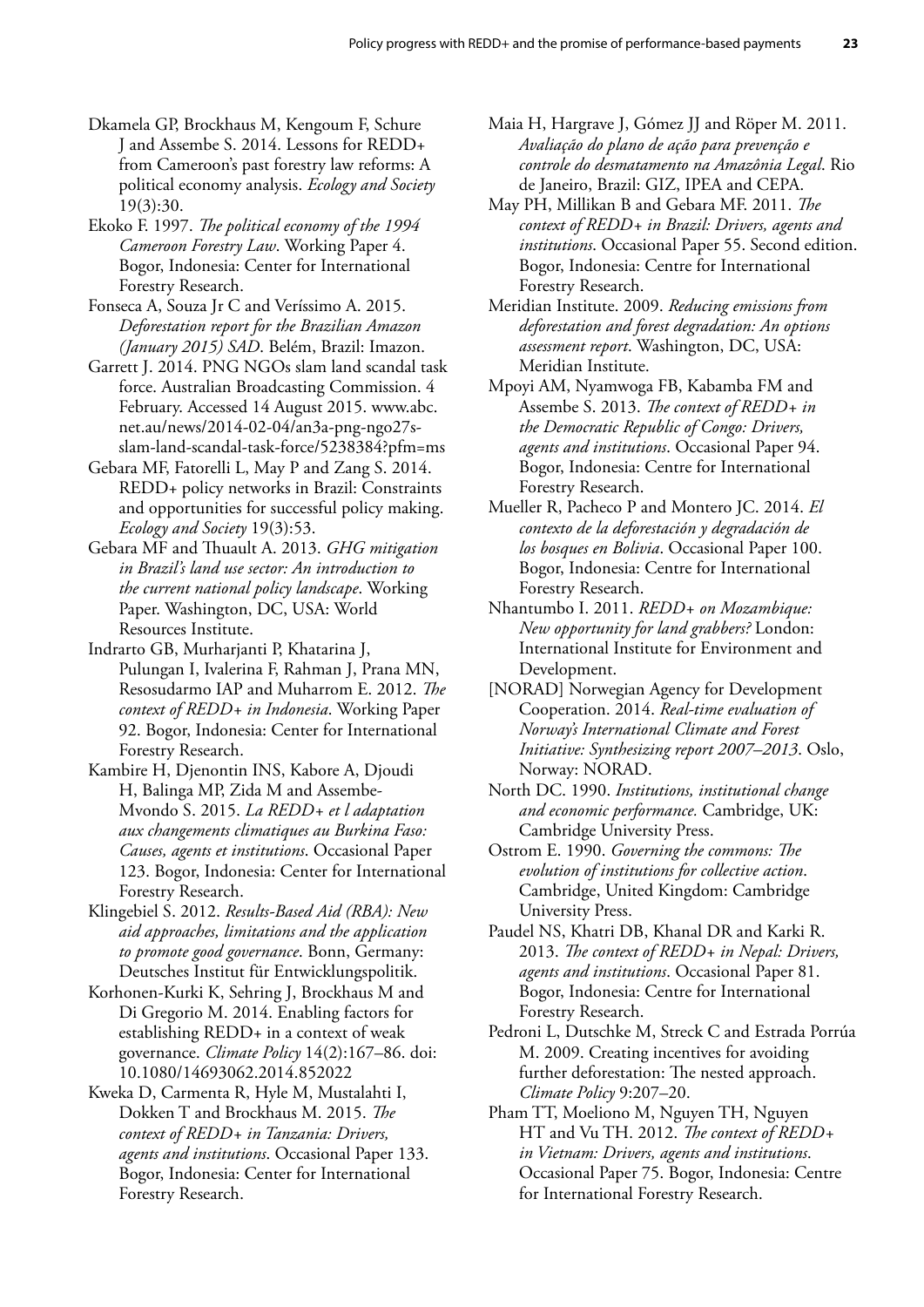Phelps J, Guerrero MJ, Dalabajan DA, Young B and Webb EL. 2010. What makes a 'REDD' country? *Global Environmental Change* 20:322–32.

Pierson P. 2000. Increasing returns, path dependence, and the study of politics. *American Political Science Review* 94(02):251–67.

Quan J, Naess LO, Newsham A, Sitoe A and Corral-Fernandez M. 2014. *Carbon forestry and climate compatible development in Mozambique: A political economy analysis*. IDS Working Paper Volume 2014, No. 448. Institute of Development Studies.

Rihoux B. 2007. Qualitative Comparative Analysis (QCA) and related techniques: Recent advances and challenges. *In* Pickel S, Pickel G, Lauth HJ and Jahn D, eds. *Methoden der vergleichenden politik- und sozialwissenschaft. Neue entwicklungen und anwendungen [Methods of comparative political and social science. New developments and applications]*.Wiesbaden, Germany: VS Verlag. 365–385

Romijn E, Herold M, Kooistra L, Murdiyarso D and Verchot LV. 2012. Assessing capacities of non-Annex I countries for national forest monitoring in the context of REDD+. *Environmental Science and Policy* 19:33–48.

Scharpf FW. 1997. Games real actors play: Actorcentered institutionalism *In Policy Research*. Boulder, Colorado, USA: Westview Press.

Scharpf FW. 2000. Institutions in comparative policy research. *Comparative Political Studies* 33(6– 7):762–790.

Schneider CC and Wagemann C. 2006. Reducing complexity in Qualitative Comparative Analysis (QCA): Remote and proximate factors and the consolidation of democracy. *European Journal of Political Science Research* 45:751–86.

Sehring J, Korhonen-Kurki K and Brockhaus M. 2013. *Qualitative Comparative Analysis (QCA). An application to compare national REDD+ policy processes*. Working Paper 121. Bogor, Indonesia: Centre for International Forestry Research.

Sills EO, Atmadja SS, de Sassi C, Duchelle AE, Kweka DL, Resosudarmo IAP and Sunderlin WD. 2014. *REDD+ on the ground: A case book of subnational initiatives across the globe*. Bogor, Indonesia: Centre for International Forestry Research.

Sitoe A, Salomão A and Wertz-Kanounnikoff S. 2012. *The context of REDD+ in Mozambique: Drivers, agents and institutions*. Occasional Paper 79. Bogor, Indonesia: Centre for International Forestry Research.

Streck C and Parker C. 2012. Financing REDD+. *In* Angelsen A, Brockhaus M, Sunderlin WD and Verchot L, eds. *Analysing REDD+: Challenges and choices*. Bogor, Indonesia: Centre for International Forestry Research.

Thelen K. 1999. Historical institutionalism in comparative politics. *Annual Review of Political Science* 2(1):369–404.

Topa G, Karsenty A, Megevand C and Debroux L. 2009. *The rainforests of Cameroon: Experience and evidence from a decade of reform*. Washington, DC, USA: World Bank.

Victor DG. 1998. *The implementation and effectiveness of international environmental commitments: Theory and practice*. Cambridge, MA, USA: MIT Press.

Wertz-Kanounnikoff S and McNeill D. 2012. Performance indicators and REDD+ implementation. *In* Angelsen A, Brockhaus M, Sunderlin WD and Verchot L, eds. *Analysing REDD+: Challenges and choices*. Bogor, Indonesia: Center for International Forestry Research.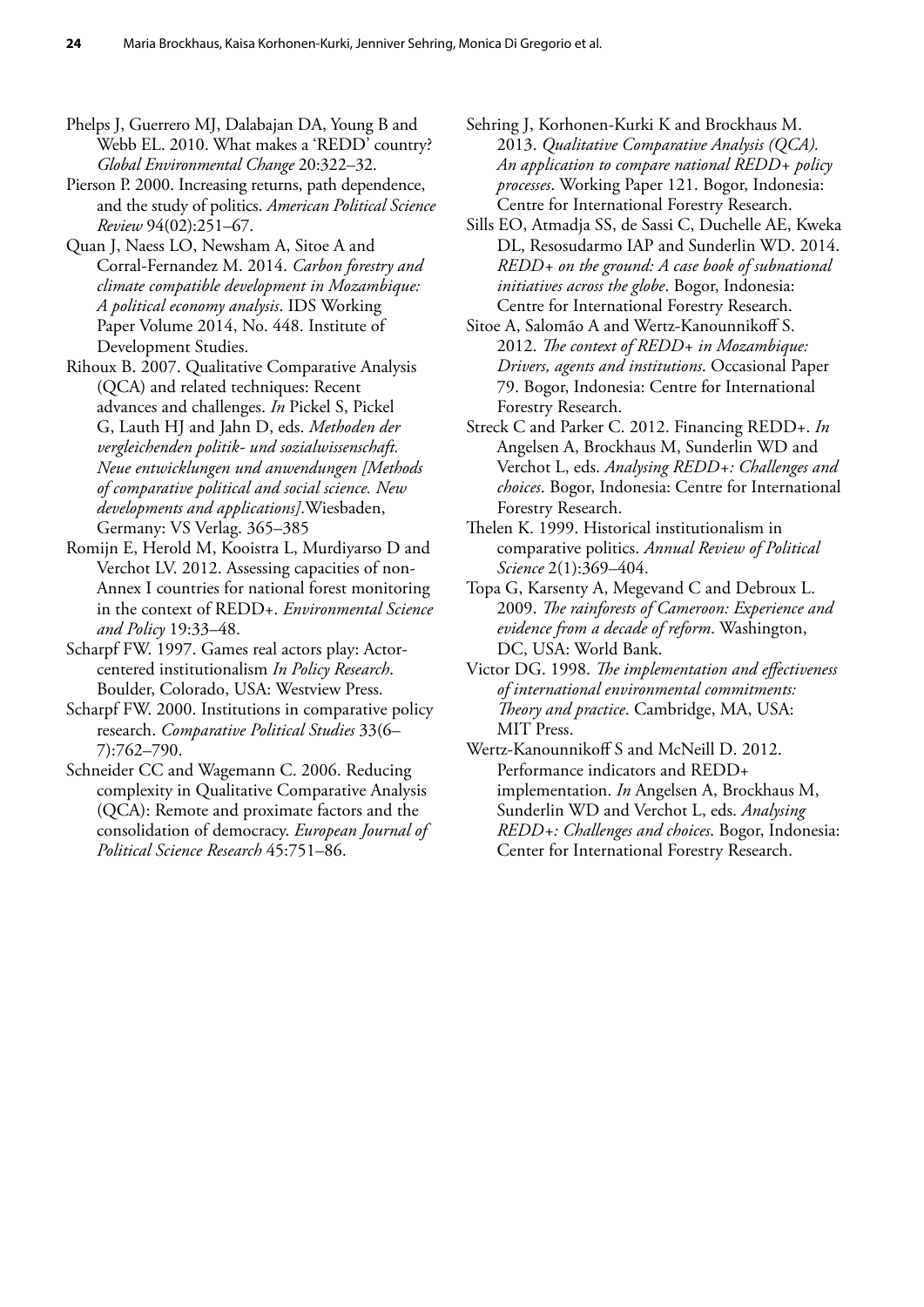# <span id="page-35-0"></span>**Appendix: Definitions of all the factors**

**Table A1. Operationalization of the outcome.**

| Definition of the outcome (REDD): |  |  |  |
|-----------------------------------|--|--|--|
|-----------------------------------|--|--|--|

|  | Establishment of comprehensive policies targeting transformational change in the REDD+ policy domain |  |
|--|------------------------------------------------------------------------------------------------------|--|
|  |                                                                                                      |  |

| Presence                                                                            | Absence                                                                        | <b>Indicators of presence</b>                          | <b>Evaluation</b> |
|-------------------------------------------------------------------------------------|--------------------------------------------------------------------------------|--------------------------------------------------------|-------------------|
| New institutions, procedures                                                        | New institutions and                                                           | MRV system developed                                   | Two or more       |
| and capacity-building                                                               | procedures are not established                                                 | Coordination body                                      | indicators of     |
| measures are established by                                                         | or are met with resistance, thus                                               | established                                            | $presence = 1$    |
| committed actors.                                                                   | undermining their capacity                                                     | REDD financing used                                    | Zero or one       |
| These institutions and                                                              | to function                                                                    | effectively                                            | indicator of      |
| procedures support concrete                                                         | REDD+ policy formulation                                                       | National strategy in place                             | $p$ resence = 0   |
| policy formulation and                                                              | remains fragmented or                                                          | Grievance procedures                                   |                   |
| outputs.                                                                            | is undertaken mainly by                                                        | or other mechanisms to                                 |                   |
| Such policies and outputs<br>are built on a broad societal<br>consensus for change. | external actors<br>Business-as-usual approaches<br>dominate media and politics | enhance accountability in<br>REDD+ systems established |                   |

MRV = measurement, reporting and verification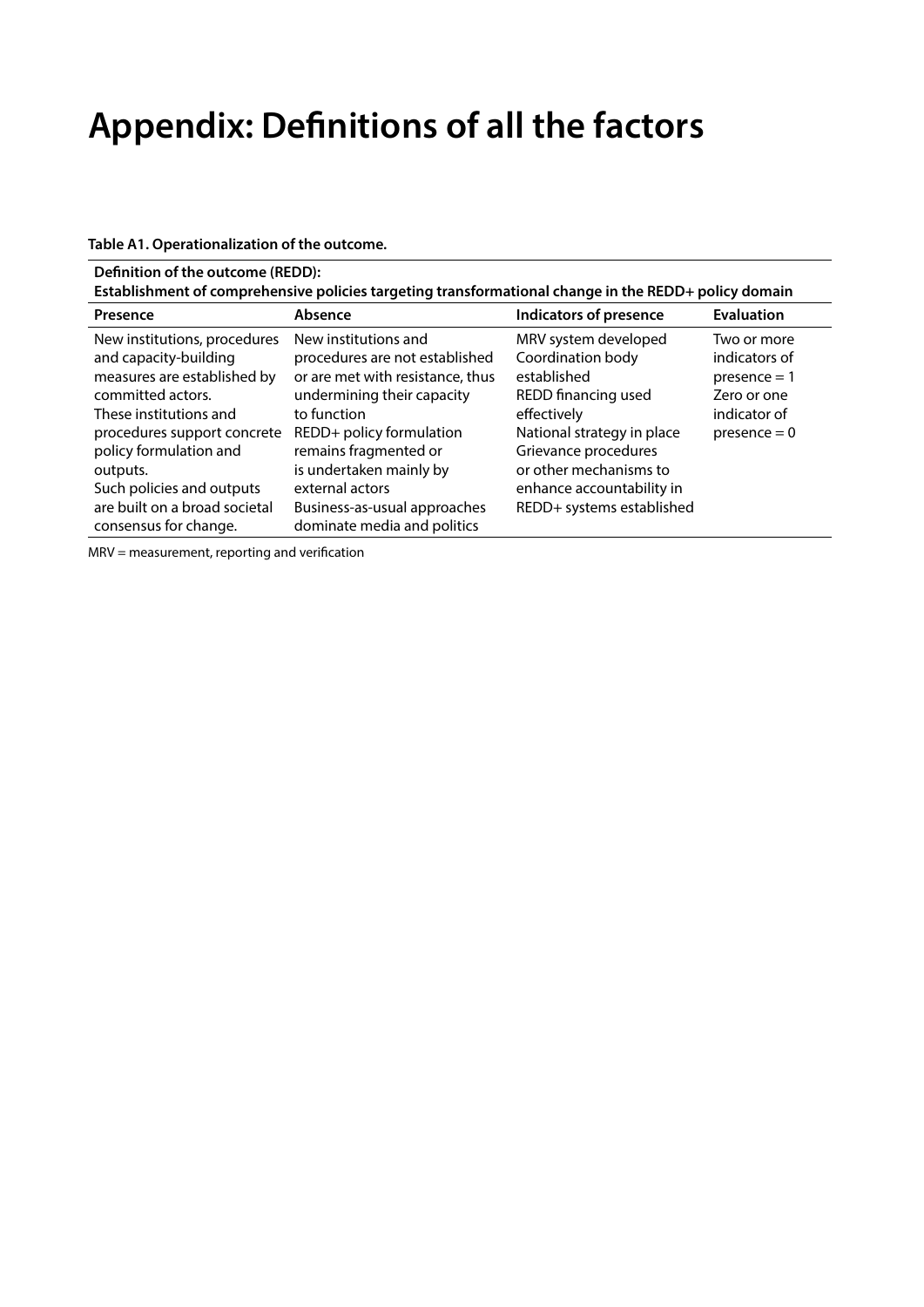| Pressure from shortage of forest resources (PRES)             |                                                                                                                         |                                                |                                                                                                                                                                                   |  |  |
|---------------------------------------------------------------|-------------------------------------------------------------------------------------------------------------------------|------------------------------------------------|-----------------------------------------------------------------------------------------------------------------------------------------------------------------------------------|--|--|
| Presence                                                      | Absence                                                                                                                 | <b>Indicators</b>                              | <b>Evaluation</b>                                                                                                                                                                 |  |  |
| Forests are under pressure<br>from high deforestation<br>rate | Abundant or recovering<br>forest resources with<br>a low to medium or<br>negative (reforestation)<br>deforestation rate | Forest transition stagea<br>Deforestation rate | Forest transition stage 2 or<br>3 and deforestation rate<br>above 0.5% annually $= 1$<br>Forest transition stage 1, 4<br>or 5 and deforestation rate<br>below 0.5% annually = $0$ |  |  |

#### <span id="page-36-0"></span>**Table A2. Operationalization of conditions for the institutional setting.**

#### **Key features of effective forest legislation, policy and governance (EFF)**

| Presence                                                                                                                                                                                                                                                                                                         | Absence                                                                                                                                                                                                                                                                                        | <b>Indicators of presence</b>                                                                                                                                                                                                                                                                                             | <b>Evaluation</b>                                                                 |
|------------------------------------------------------------------------------------------------------------------------------------------------------------------------------------------------------------------------------------------------------------------------------------------------------------------|------------------------------------------------------------------------------------------------------------------------------------------------------------------------------------------------------------------------------------------------------------------------------------------------|---------------------------------------------------------------------------------------------------------------------------------------------------------------------------------------------------------------------------------------------------------------------------------------------------------------------------|-----------------------------------------------------------------------------------|
| A sound and clear legal<br>framework with clearly<br>assigned rights and<br>management regulations is<br>in place<br>Laws and policies are at<br>least partly effectively<br>implemented by national<br>and local administrations,<br>which have at their disposal<br>a minimum of enforcement<br>mechanisms and | Tenure and rights are in<br>many respects unclear<br>and contested<br>There are unresolved<br>contradictions between<br>formal and customary law<br>There are no adequate<br>laws and policies,<br>or they exist but are<br>ineffective because of<br>lack of implementation<br>mechanisms and | Sound and consistent legal<br>forestry framework and<br>policies<br>Effective implementation and<br>enforcement mechanisms<br>Capacity-building efforts for<br>implementing agencies<br>High compliance with the law<br>by citizens and businesses<br>Awareness and effective use<br>of rights<br>Low level of corruption | Two or more indicators<br>$present = 1$<br>Zero or one indicator<br>$present = 0$ |
| implementation capacity                                                                                                                                                                                                                                                                                          | enforcement capacity<br>and/or elite capture and                                                                                                                                                                                                                                               | and clientelistic patterns<br>undermining policy                                                                                                                                                                                                                                                                          |                                                                                   |
|                                                                                                                                                                                                                                                                                                                  | corruption                                                                                                                                                                                                                                                                                     | implementation                                                                                                                                                                                                                                                                                                            |                                                                                   |

#### **Already initiated policy change (CHA)**

| Presence                                                                                                                                                                                                                                                                                                                                                                                                                                  | Absence                                                                                                                                                                                                                                                                                                           | <b>Indicators of presence</b>                                                                                                                                          | <b>Evaluation</b>             |
|-------------------------------------------------------------------------------------------------------------------------------------------------------------------------------------------------------------------------------------------------------------------------------------------------------------------------------------------------------------------------------------------------------------------------------------------|-------------------------------------------------------------------------------------------------------------------------------------------------------------------------------------------------------------------------------------------------------------------------------------------------------------------|------------------------------------------------------------------------------------------------------------------------------------------------------------------------|-------------------------------|
| The government has<br>already formulated and<br>is implementing policy<br>strategies addressing forests<br>and climate change and<br>aimed at departing from<br>business-as-usual practices<br>that are broader than and/<br>or developed prior to the<br>UNFCC REDD+ policy<br>process (e.g. NAMA); or<br>low-carbon development<br>strategies and/or PES<br>schemes have already been<br>established independently<br>of REDD+ policies | The government has not<br>yet formulated advanced<br>policy strategies on<br>climate change (e.g.<br>NAMA) and deforestation<br>or a low-carbon<br>development strategy;<br>or existing policies are<br>highly insufficient or have<br>not been implemented<br>at all.<br>No PES schemes have<br>been established | Evidence of implementation<br>of policy strategies in related<br>fields (e.g. one or more of<br>the following: NAMA, PES,<br>deforestation, low-carbon<br>development) | $Present = 1$<br>Absent $= 0$ |

NAMA = Nationally Appropriate Mitigation Actions, PES = payment for environmental services, UNFCCC = United Nations Framework Convention on Climate Change.

a The forest transition theory defines five stages in forest cover change: (1) high forest cover, low deforestation rate; (2) high forest cover, high deforestation rate; (3) low forest cover, high deforestation rate; (4) low forest cover, low deforestation rate; (5) low forest cover, negative deforestation rate (Angelsen et al. 2009).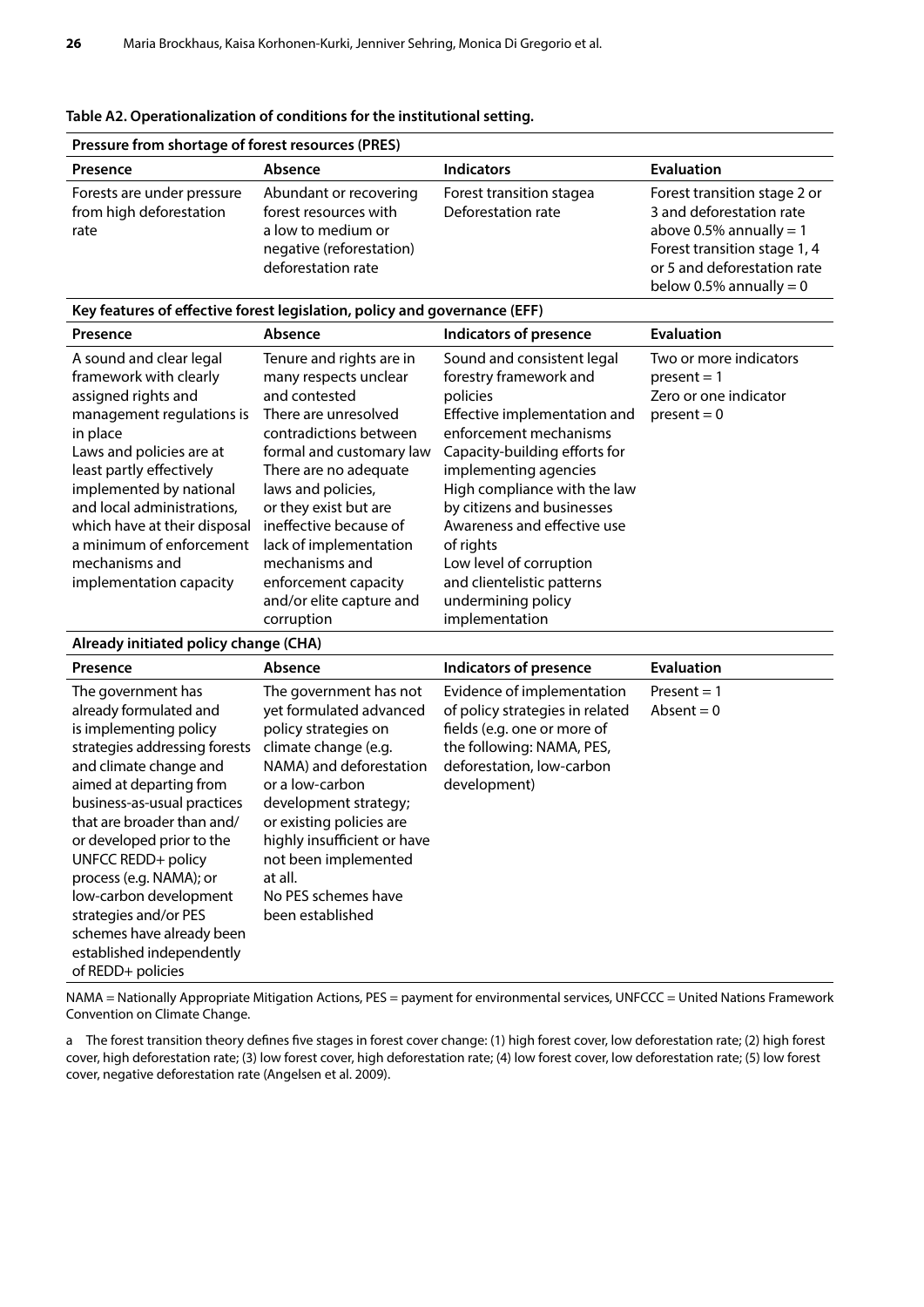| National ownership (OWN)                                                                                                                                                                                                                                                                                                        |                                                                                                                                                                                                                                                                                                                                   |                                                                                                                                                                                                                                                  |                                                                                             |  |  |
|---------------------------------------------------------------------------------------------------------------------------------------------------------------------------------------------------------------------------------------------------------------------------------------------------------------------------------|-----------------------------------------------------------------------------------------------------------------------------------------------------------------------------------------------------------------------------------------------------------------------------------------------------------------------------------|--------------------------------------------------------------------------------------------------------------------------------------------------------------------------------------------------------------------------------------------------|---------------------------------------------------------------------------------------------|--|--|
| Presence                                                                                                                                                                                                                                                                                                                        | Absence                                                                                                                                                                                                                                                                                                                           | <b>Indicators of presence</b>                                                                                                                                                                                                                    | <b>Evaluation</b>                                                                           |  |  |
| Pro-REDD+ media<br>statements by government<br>(national and subnational)<br>National research and NGO<br>actors dominate policy<br>discourse (media analysis)<br>Engagement of national<br>political institutions in<br>REDD+ policy formulation<br>Donor agendas do not<br>dominate the process<br>Budget allocation to REDD+ | Anti-REDD+ media<br>statements by national state<br>actors and/or pro-REDD+<br>statements by international<br>actors dominate policy<br>discourse<br>Policy formulation is mainly<br>by foreign actors<br>Financial incentives from<br>donors are the main reason<br>for REDD+ implementation<br>No budget allocation to<br>REDD+ | Regular pro-REDD+ statements by<br>government appear in the media<br>REDD+ policy formulation is led by<br>national political institutions<br>Foreign donors/actors have only a<br>minor/advisory role and agenda in<br>REDD+ policy formulation | All three<br>indicators present<br>$= 1$<br>Fewer than three<br>indicators present<br>$= 0$ |  |  |

### <span id="page-37-0"></span>**Table A3. Operationalization of conditions for the policy arena.**

### **Inclusiveness of the policy process (INCL)**

| Presence                                                                                                                                                                                                                                                                                                                                          | Absence                                                                                                                                                                                                                                                     | <b>Indicators of presence</b>                                                                                                                                                                                                                                                                                                                                                                                  | <b>Evaluation</b>                                                                                                                                                                       |
|---------------------------------------------------------------------------------------------------------------------------------------------------------------------------------------------------------------------------------------------------------------------------------------------------------------------------------------------------|-------------------------------------------------------------------------------------------------------------------------------------------------------------------------------------------------------------------------------------------------------------|----------------------------------------------------------------------------------------------------------------------------------------------------------------------------------------------------------------------------------------------------------------------------------------------------------------------------------------------------------------------------------------------------------------|-----------------------------------------------------------------------------------------------------------------------------------------------------------------------------------------|
| Key stakeholders, including<br>civil society, the private<br>sector and indigenous<br>people (if applicable)<br>participate or are at least<br>consulted during the<br>REDD+ process<br>There are formal<br>participation or<br>consultation mechanisms<br>and the views expressed by<br>stakeholders are considered<br>in REDD+ policy documents | There are no formal<br>mechanisms for the<br>participation of or<br>consultation with key<br>stakeholders, civil society,<br>indigenous people and the<br>private sector applied<br>Stakeholders' views are not<br>represented in REDD+ policy<br>documents | Key stakeholders (civil society, the<br>private sector, indigenous people)<br>participate or are at least consulted<br>during the REDD+ process<br>Formal and effective participation<br>mechanisms are developed and<br>present<br>The results of and views expressed<br>during the consultation process<br>are included in REDD+ policy<br>documents<br>There is knowledge about REDD+ at<br>the local level | Two or more<br>indicators are<br>present, including<br>one of the last<br>two indicators $=1$<br>Zero or one<br>indicator present,<br>or neither of<br>the last two<br>indicators $= 0$ |

### **Transformational coalitions (COAL)**

| Presence                                                                                                                                                                                                                                                                                    | Absence                                                                                                                                                                                                                                                                                                    | <b>Indicators of presence</b>                                                                                                                                                                                                                                                                                                                                                                                                                                                                                                                                                                                                                                          | <b>Evaluation</b>                                                                                                                                         |
|---------------------------------------------------------------------------------------------------------------------------------------------------------------------------------------------------------------------------------------------------------------------------------------------|------------------------------------------------------------------------------------------------------------------------------------------------------------------------------------------------------------------------------------------------------------------------------------------------------------|------------------------------------------------------------------------------------------------------------------------------------------------------------------------------------------------------------------------------------------------------------------------------------------------------------------------------------------------------------------------------------------------------------------------------------------------------------------------------------------------------------------------------------------------------------------------------------------------------------------------------------------------------------------------|-----------------------------------------------------------------------------------------------------------------------------------------------------------|
| Existence of coalitions of<br>drivers of change with room<br>to maneuver in the political<br>structures and impact on<br>the discourse<br>Policy actors and coalitions<br>calling for transformational<br>change are more prominent<br>in the media than those<br>supporting the status quo | No observable coalitions of<br>drivers of change, or any that<br>are present are too marginal<br>to influence policy making<br>and are not visible in the<br>political discourse on REDD+<br>Media and policy circles are<br>dominated by coalitions<br>supporting the status quo<br>and business as usual | Notions or existence of coalition<br>building among actors supporting<br>REDD+ policies (e.g. umbrella<br>organization, regular meetings, joint<br>statements, personal relations)<br>There are drivers of change (policy<br>actors that lead discourse in a pro-<br>REDD+ direction) both inside and<br>outside government institutions<br>Policy actor coalitions calling for<br>substantial political change in forest<br>policies are more prominent in the<br>media than are those supporting the<br>status quo<br>Pro-REDD+ policy actors have good<br>access to political decision makers<br>(e.g. invited to expert hearings,<br>members in advisory councils) | Two or more<br>indicators<br>present, including<br>the first indicator<br>$= 1$<br>Zero or one<br>indicator present<br>or first indicator<br>$absent = 0$ |

continued on next page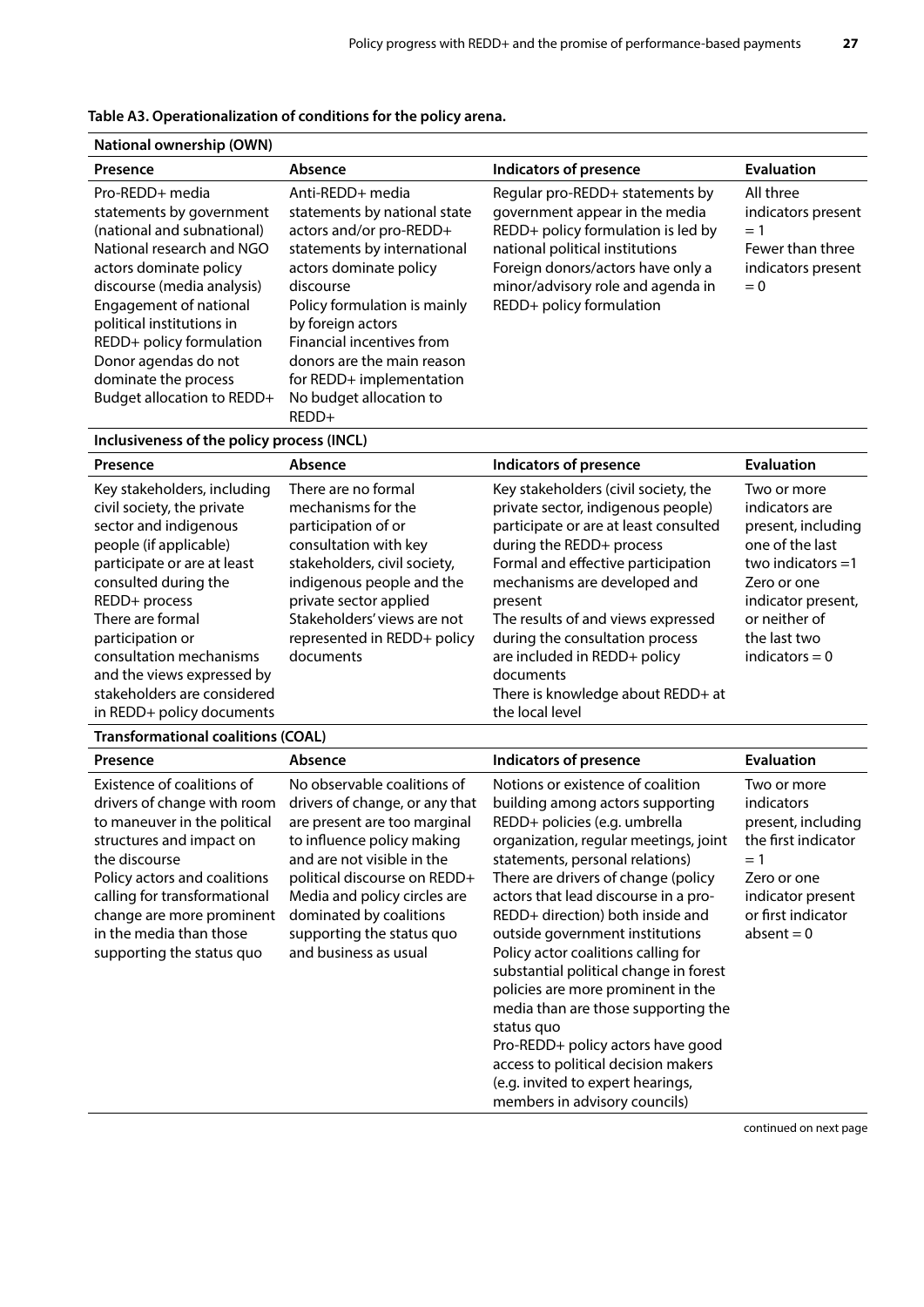### **Table A3.** Continued

| Availability of payment-for-performance funds for REDD+ (PERFO)                                                                                                                                                                                                                                                                            |                                                                                                                                              |                                                                                                                                                                                                                    |                                                                                       |  |  |
|--------------------------------------------------------------------------------------------------------------------------------------------------------------------------------------------------------------------------------------------------------------------------------------------------------------------------------------------|----------------------------------------------------------------------------------------------------------------------------------------------|--------------------------------------------------------------------------------------------------------------------------------------------------------------------------------------------------------------------|---------------------------------------------------------------------------------------|--|--|
| Presence                                                                                                                                                                                                                                                                                                                                   | Absence                                                                                                                                      | <b>Indicators of presence</b>                                                                                                                                                                                      | <b>Evaluation</b>                                                                     |  |  |
| REDD+ funding on a payment-<br>for-performance basis is available<br>through a transfer of funds by an<br>international donor; a Letter of<br>Intent with a respective donor<br>confirms the commitment of<br>the government to receiving<br>payment for performance and the<br>channeling of these payments to<br>the REDD+ budget system | There is no<br>government<br>commitment to<br>use payment-for-<br>performance funds<br>for $REDD+$ and/or<br>such funds are not<br>available | Foreign REDD+ funding on a<br>payment-for-performance basis<br>is available<br>A Letter of Intent (or equivalent)<br>confirms the commitment of<br>both parties to a payment-for-<br>performance process for REDD+ | <b>Both indicators</b><br>$present = 1$<br>Fewer than two<br>indicators present $= 0$ |  |  |

NGO = nongovernment organization.